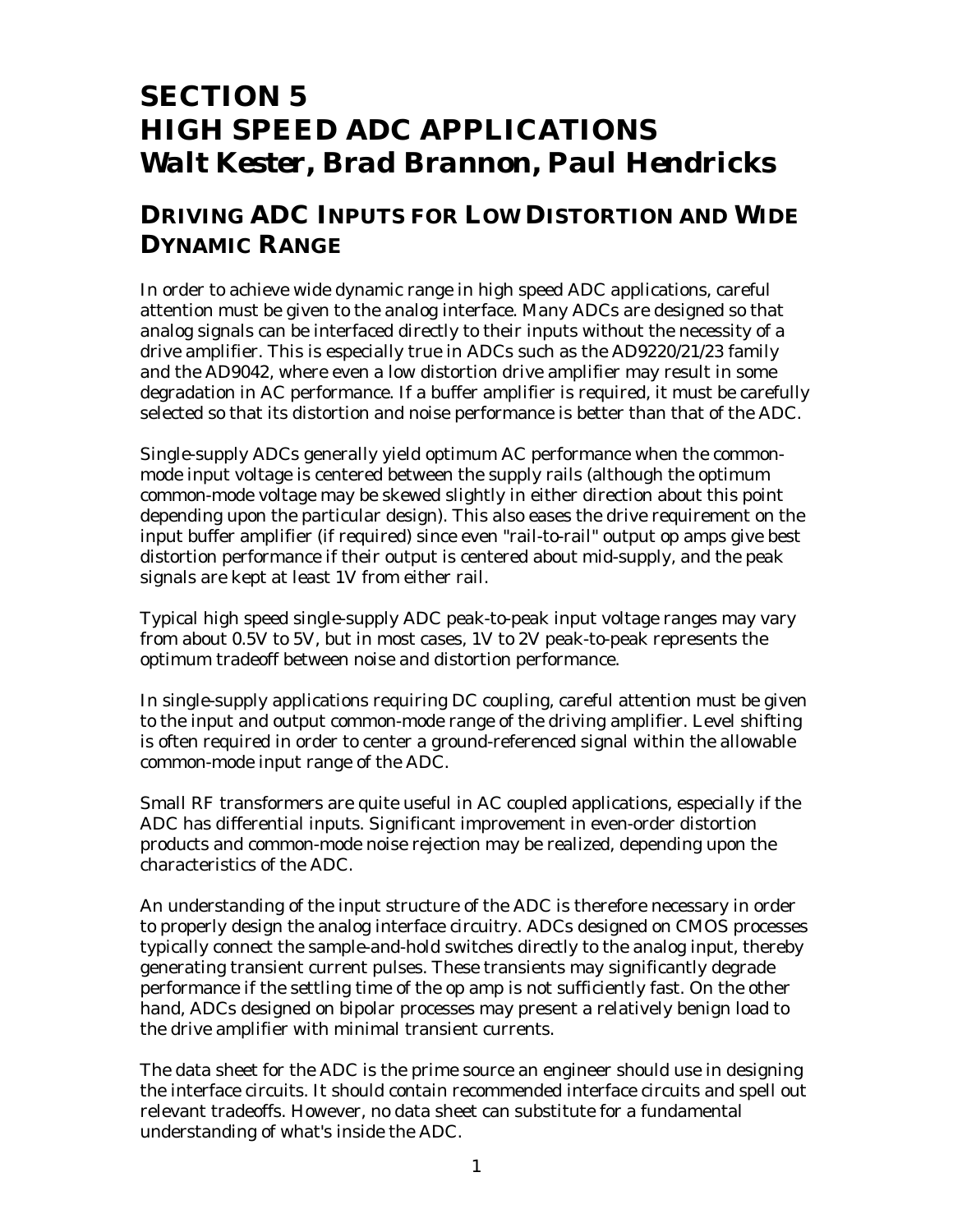### **HIGH SPEED ADC INPUT CONSIDERATIONS**

■ Selection of Drive Amplifier (Only if Needed!) **n** Single Supply Implications ■ Input Range (Span): Typically 1V to 2V peak-to-peak **for best distortion / noise tradeoff**  $\blacksquare$  Input Common-Mode Range: **Vs / 2 (Nominally) for Single Supply ADCs n** Differential vs. Single-Ended ■ AC Coupling Using Transformers **ANALOG**<br>DEVICES  $\blacksquare$  Input Transient Currents

**5.1**

### **Switched-Capacitor Input ADCs**

The AD9220/21/23-series of ADCs are excellent examples of the progress that has been made in utilizing low-cost CMOS processes to achieve a high level of performance. A functional block diagram is shown in Figure 5.2. This family of ADCs offers sampling rates of 1.25MSPS (AD9221), 3MSPS (AD9223), and 10MSPS (AD9220) at power dissipations of 60, 100, and 250mW respectively. Key specifications for the family of ADCs are given in Figure 5.3. The devices contain an on-chip reference voltage which allows the full scale span to be set at 2V or 5V peakto-peak (full scale spans between 2V and 5V can be set by adding two external gain setting resistors).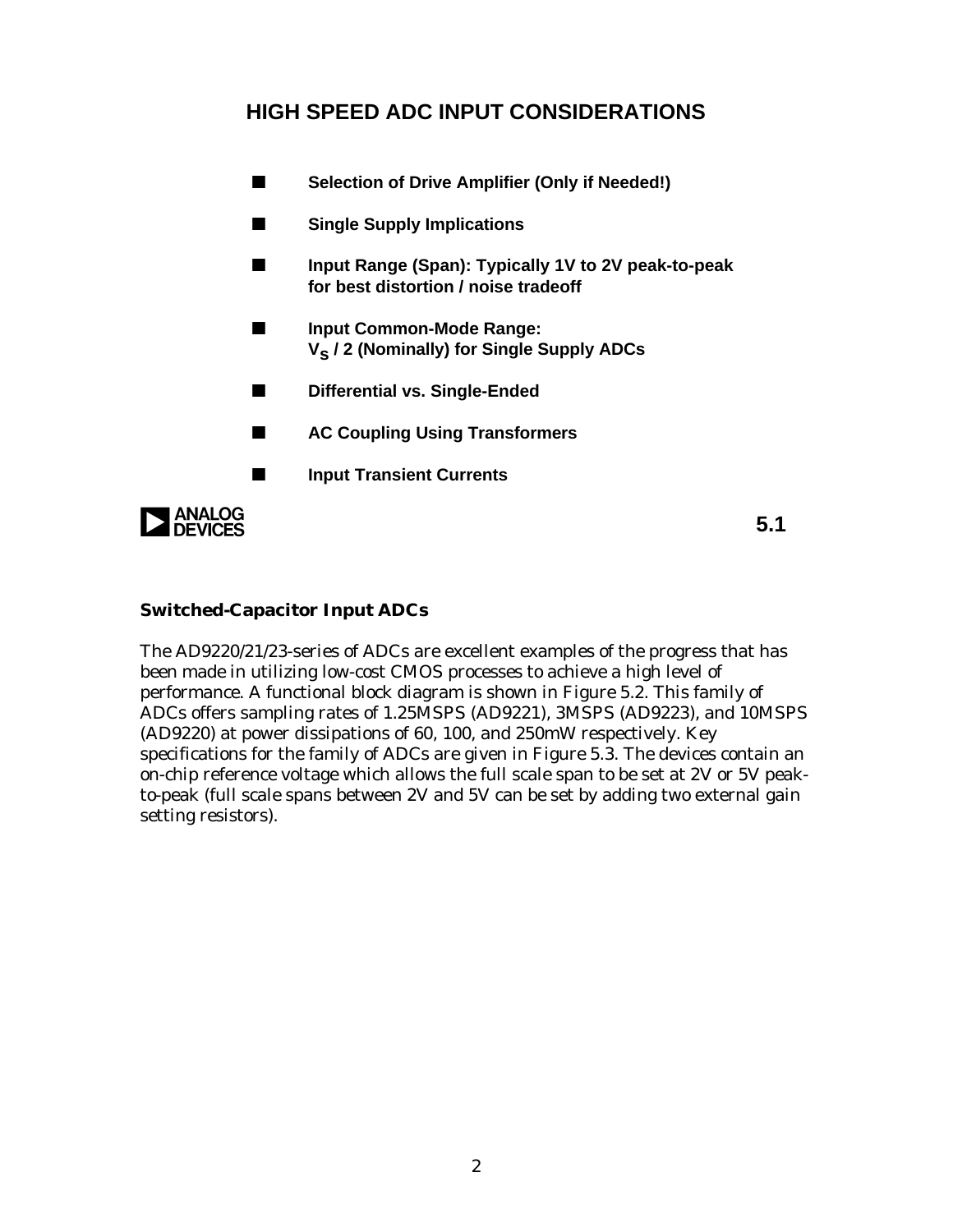# **AD922X-SERIES ADC FUNCTIONAL DIAGRAM**





**5.2**

## **AD9220, AD9221, AD9223 CMOS 12-BIT ADCs KEY SPECIFICATIONS**

- **n** Family Members: **AD9221 (1.25MSPS), AD9223 (3MSPS), AD9220 (10MSPS)**
- Power Dissipation: 60, 100, 250mW, Respectively
- **E** FPBW: 25, 40, 60MHz, Respectively
- **Effective Input Noise: 0.1LSB rms (Span = 5V)**
- **N** SINAD: 71dB
- n **SFDR: 88dBc**
- **n** On-Chip Reference
- Differential Non-Linearity: 0.3LSB
- **No. 3** Single +5V Supply
- **n** 28-Pin SOIC Package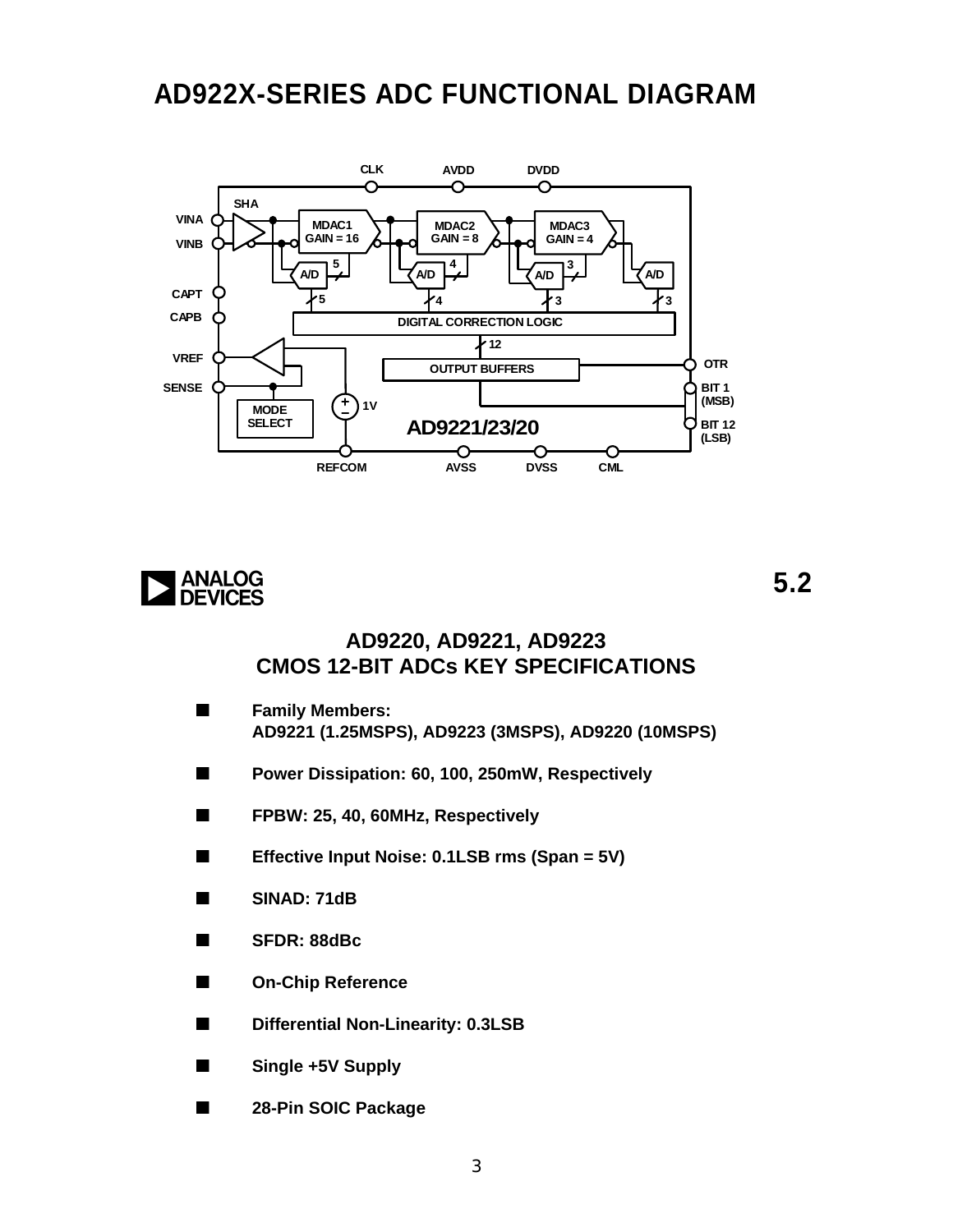

The input circuit of the AD9220/21/23-series of CMOS ADCs contains the differential sample-and-hold as shown in Figure 5.4. The switches are shown in the track mode. They open and close at the sampling frequency. The 16pF capacitors represent the effective capacitance of switches S1 and S2 plus the stray input capacitance. The  $\textsf{C}_\mathbf{S}$  capacitors (4pF) are the sampling capacitors, and the  $\textsf{C}_\mathbf{H}$ capacitors are the hold capacitors. Although the input circuit is completely differential, the ADC can be driven either single-ended or differential. Optimum SFDR, however, is obtained using a differential transformer drive.

## **SIMPLIFIED INPUT CIRCUIT OF AD922X ADC FAMILY**



### **SWITCHES SHOWN IN TRACK MODE**

**ANALOG**<br>DEVICES

**5.4**

In the track mode, the differential input voltage is applied to the  $\textsf{C}_\mathbf{S}$  capacitors. When the circuit enters the hold mode, the voltage across the sampling capacitors is transferred to the  $C_H$  hold capacitors and buffered by the amplifier A. (The switches are controlled by the appropriate phases of the sampling clock). When the SHA returns to the track mode, the input source must charge or discharge the voltage stored on  $\textsf{C}_\mathbf{S}$  to the new input voltage. This action of charging and discharging  $\textsf{C}_\mathbf{S}$ , averaged over a period of time and for a given sampling frequency fs, makes the input impedance appear to have a benign resistive component. However, if this action is analyzed within a sampling period  $(1/f_s)$ , the input impedance is dynamic, and hence certain precautions on the input drive source should be observed.

The resistive component to the input impedance can be computed by calculating the average charge that is drawn by  $C_H$  from the input drive source. It can be shown that if  $\textsf{C}_\mathbf{S}$  is allowed to fully charge to the input voltage before switches S1 and S2 are opened that the average current into the input is the same as if there were a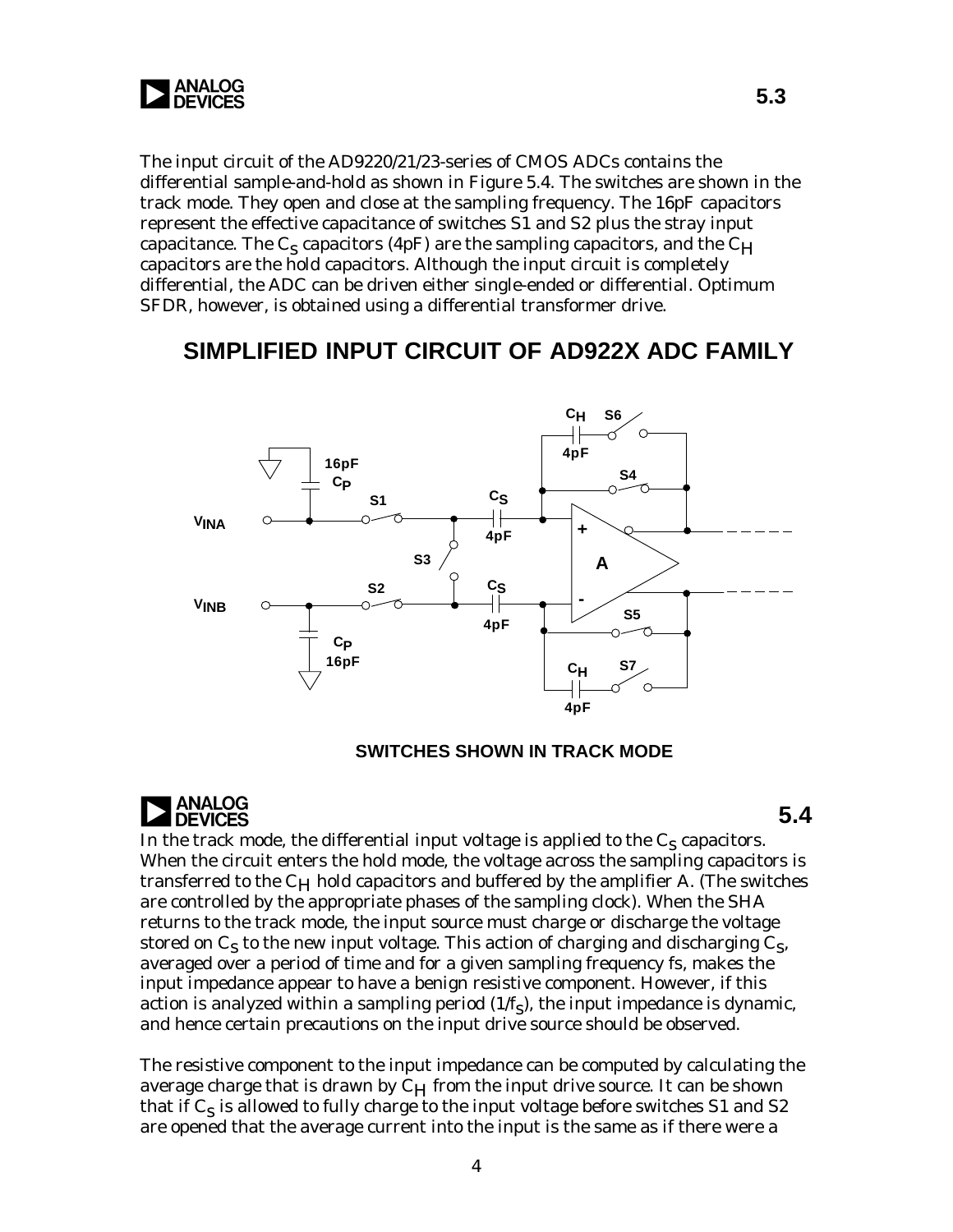resistor equal to 1/( $\rm{C_S}f_S$ ) connected between the inputs. Since  $\rm{C_S}$  is only a few picofarads, this resistive component is typically greater than several kΩ for an  $\rm{f}_{\bf{S}}$  = 10MSPS.

If one considers the SHA's input impedance over a sampling period, it appears as a dynamic load to the input drive source. When the SHA returns to the track mode, the input source should ideally provide the charging current through the  $R_{on}$  of switches S1 and S2 in an exponential manner. The requirement of exponential charging means that the source impedance should be both low and resistive up to and beyond the sampling frequency.

The output impedance of an op amp can be modeled as a series inductor and resistor. When a capacitive load is switched onto the output of the op amp, the output will momentarily change due to its effective high frequency output impedance. As the output recovers, ringing may occur. To remedy this situation, a series resistor can be inserted between the op amp and the SHA input. The optimum value of this resistor is dependent on several factors including the sampling frequency and the op amp selected, but in most applications, a 30 to 50 $\Omega$  resistor is optimum.

The input voltage span of the AD922X-family is set by pin-strap options using the internal voltage reference (see Figure 5.5). The common-mode voltage can be set by either pin strap or applying the common-mode voltage to the VINB pin. Tradeoffs can be made between noise and distortion performance. Maximum input range allowable is 5V peak-to-peak, in which case, the common-mode input voltage must be one-half the supply voltage, or +2.5V. The minimum input range is 2V peak-topeak, in which case the common-mode input voltage can be set from +1V to +4V. For best DC linearity and maximum signal-to-noise ratio, the ADC should be operated with an input signal of 5V peak-to-peak. However, for best high frequency noise and distortion performance, 2V peak-to-peak with a common-mode voltage of +2.5V is preferred. This is because the CMOS FET on-resistance is a minimum at this voltage, and the non-linearity caused by the signal-dependence of  $R_{on}$  ( $R_{on}$ ) modulation effect) is also minimal.

### **AD922X ADC INPUT VOLTAGE RANGE OPTIONS**

| <b>Input Signal Range</b> | <b>Peak-to-Peak Signal</b> | <b>Common-Mode Voltage</b> |
|---------------------------|----------------------------|----------------------------|
| (Volts)                   | (Volts)                    | (Volts)                    |
| 0 to $+2$                 |                            | $^{\mathrm{+1}}$           |
| 0 to $+5$                 | C                          | $+2.5$                     |
| $+1.5$ to $+3.5$          |                            | $+2.5$                     |

### **SINGLE-ENDED INPUT**

#### **DIFFERENTIAL INPUT**

| <b>Common-Mode Voltage</b><br><b>Input Signal Range</b><br><b>Peak-to-Peak Signal</b> |
|---------------------------------------------------------------------------------------|
|---------------------------------------------------------------------------------------|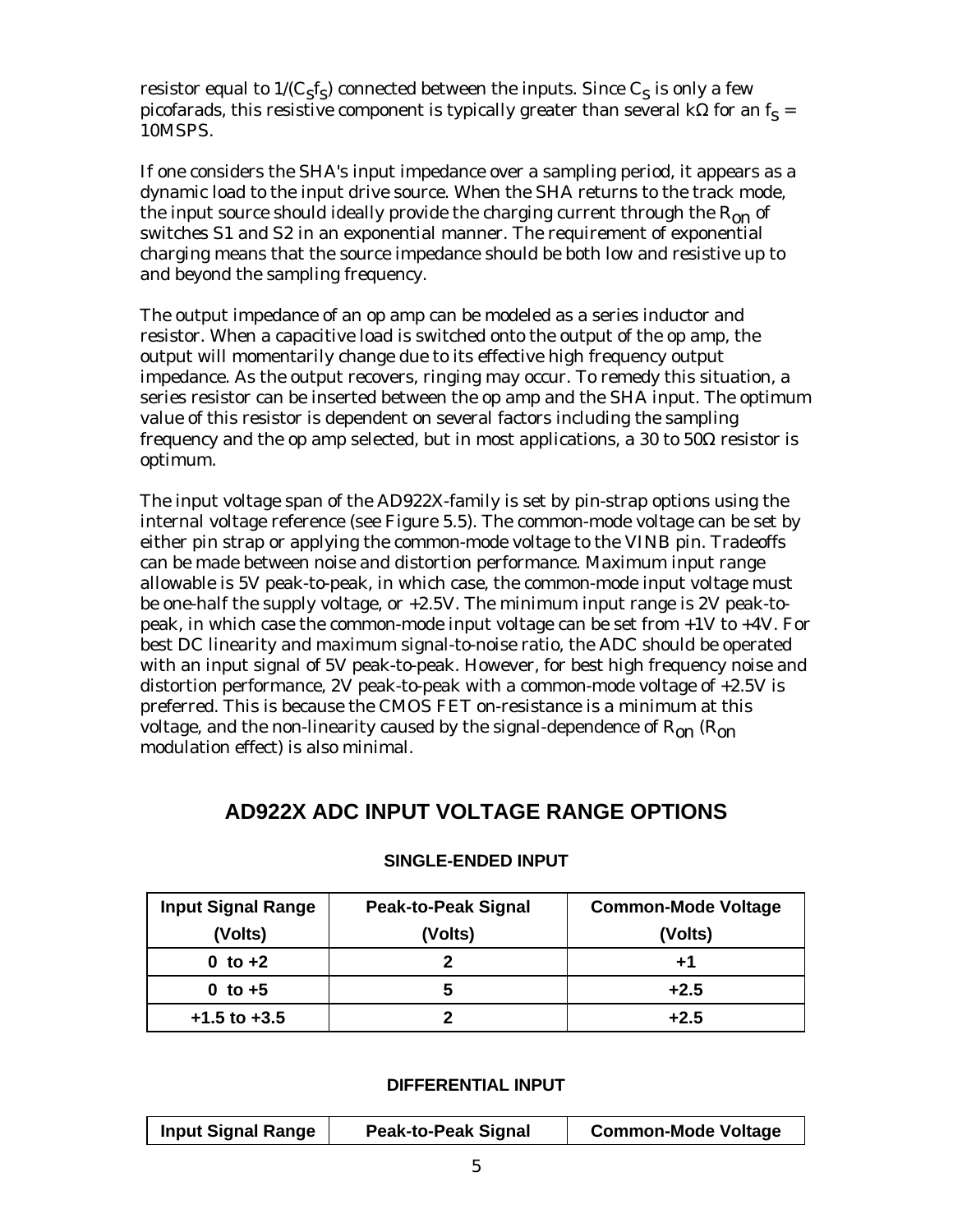| (Volts)            | <b>Differential (Volts)</b> | (Volts) |
|--------------------|-----------------------------|---------|
| $+2$ to $+3$       |                             | $+2.5$  |
| $+1.25$ to $+3.75$ | Ð                           | +2.5    |

**ANALOG**<br>DEVICES

**5.5**

Figure 5.6 shows the THD performance of the AD9220 for a 2V peak-to-peak input signal span and common-mode input voltage of 2.5V and 1V. The data was taken with a single-ended drive. Note that the performance is significantly better for  $V_{cm}$  $= +2.5V.$ 

# **AD9220 THD VS. INPUT FREQUENCY: SINGLE-ENDED DRIVE 2V p-p INPUT, Vcm = +1V AND Vcm = +2.5V, fs = 10MSPS**



A simple single-ended circuit for AC coupling into the inputs of the AD9220-family is shown in Figure 5.7. Note that the common-mode input voltage is set for +2.5V by the 4.99kΩ resistors. The input impedance is also balanced for optimum distortion performance.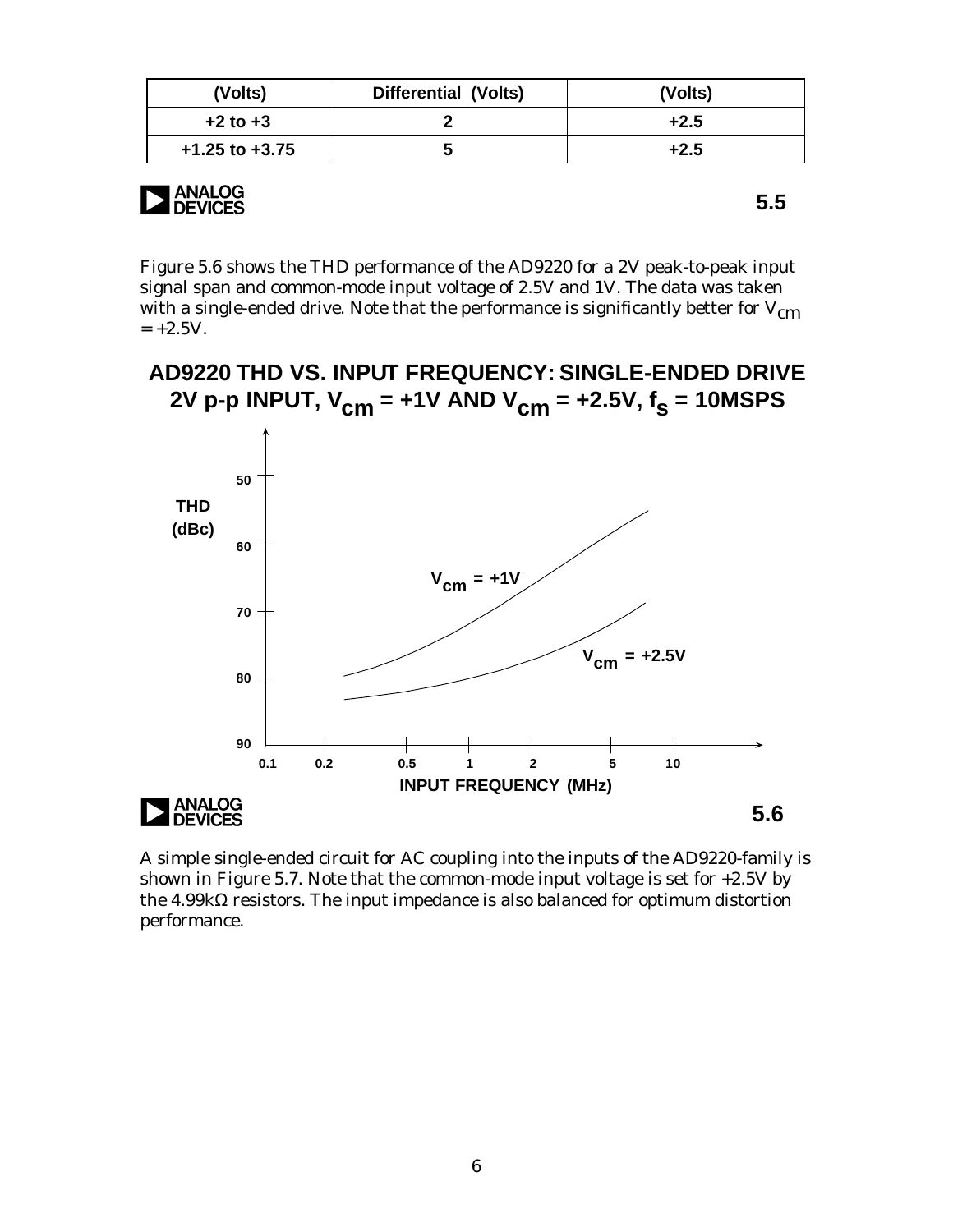

If the input to the ADC is coming from a long coaxial cable run, it may be desirable to buffer the transient currents at the ADC inputs from the cable to prevent problems resulting from reflections, especially if the cable is not source-terminated. The circuit shown in Figure 5.8 uses the low distortion AD8011 op amp as a buffer which can optionally provide signal gain. In all cases, the feedback resistor should be fixed at 1kΩ for best op amp performance, since the AD8011 is a current-feedback type. In this type of arrangement, care must be taken to observe the allowable input and output range of the op amp. The AD8011 input common-mode range (operating on a single  $+5V$  supply) is from  $+1.5$  to  $+3.5V$ , and its output  $+1V$  to  $+4V$ . The ADC should be operated with a 2V peak-to-peak input range. The  $33\Omega$  series resistor is required to isolate the output of the AD8011 from the effective input capacitance of the ADC. The value was empirically determined to yield the best high-frequency SINAD.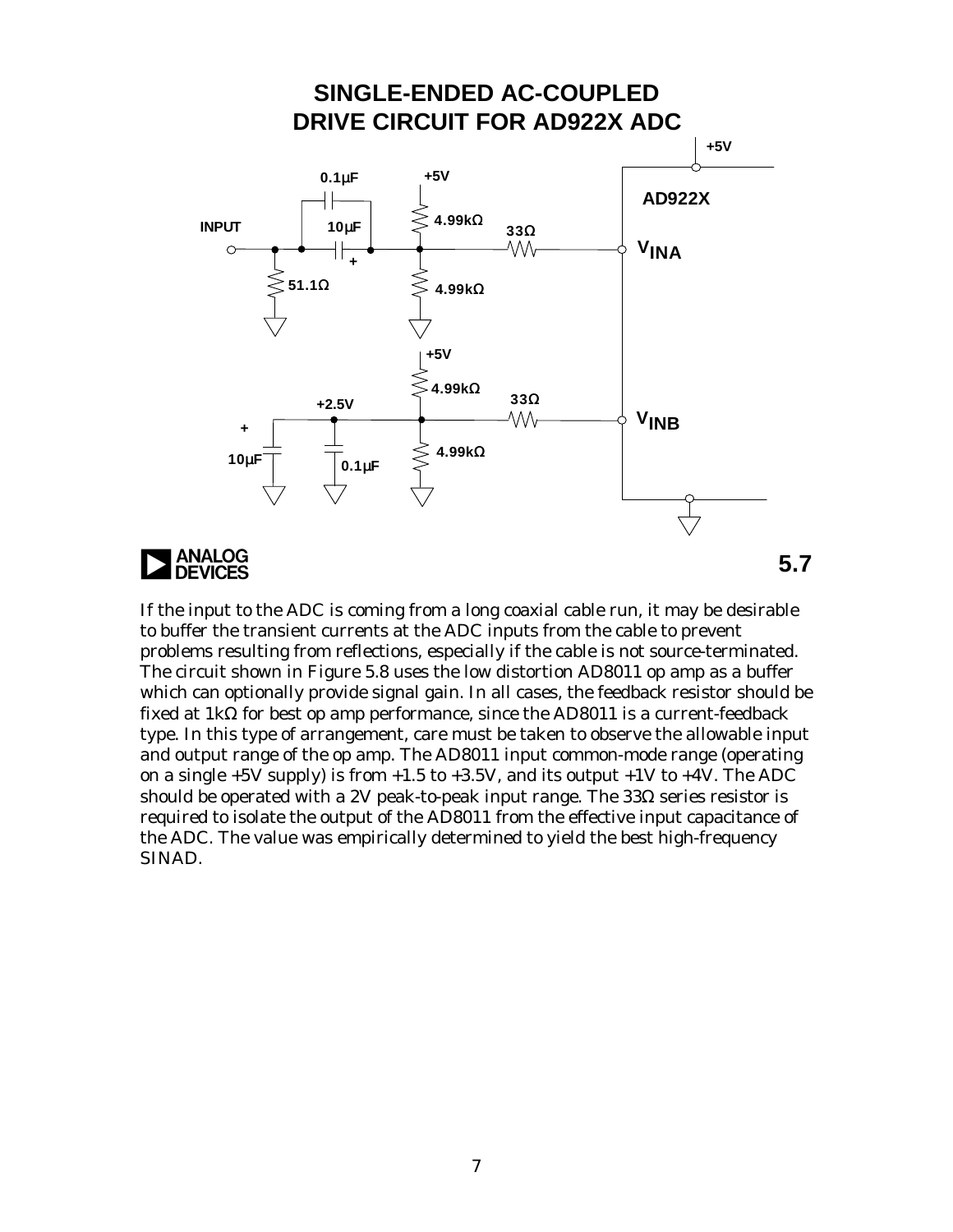

Direct coupling of ground-referenced signals using a single supply requires the use of an op amp with an acceptable common-mode input voltage, such as the AD8041 (input can go to 200mV below ground). The circuit shown in Figure 5.9 level shifts the ground-referenced bipolar input signal to a common-mode voltage of +2.5V at the ADC input. The common-mode bias voltage of +2.5V is developed directly from an AD780 reference, and the AD8041 common-mode voltage of +1.25V is derived with a simple divider.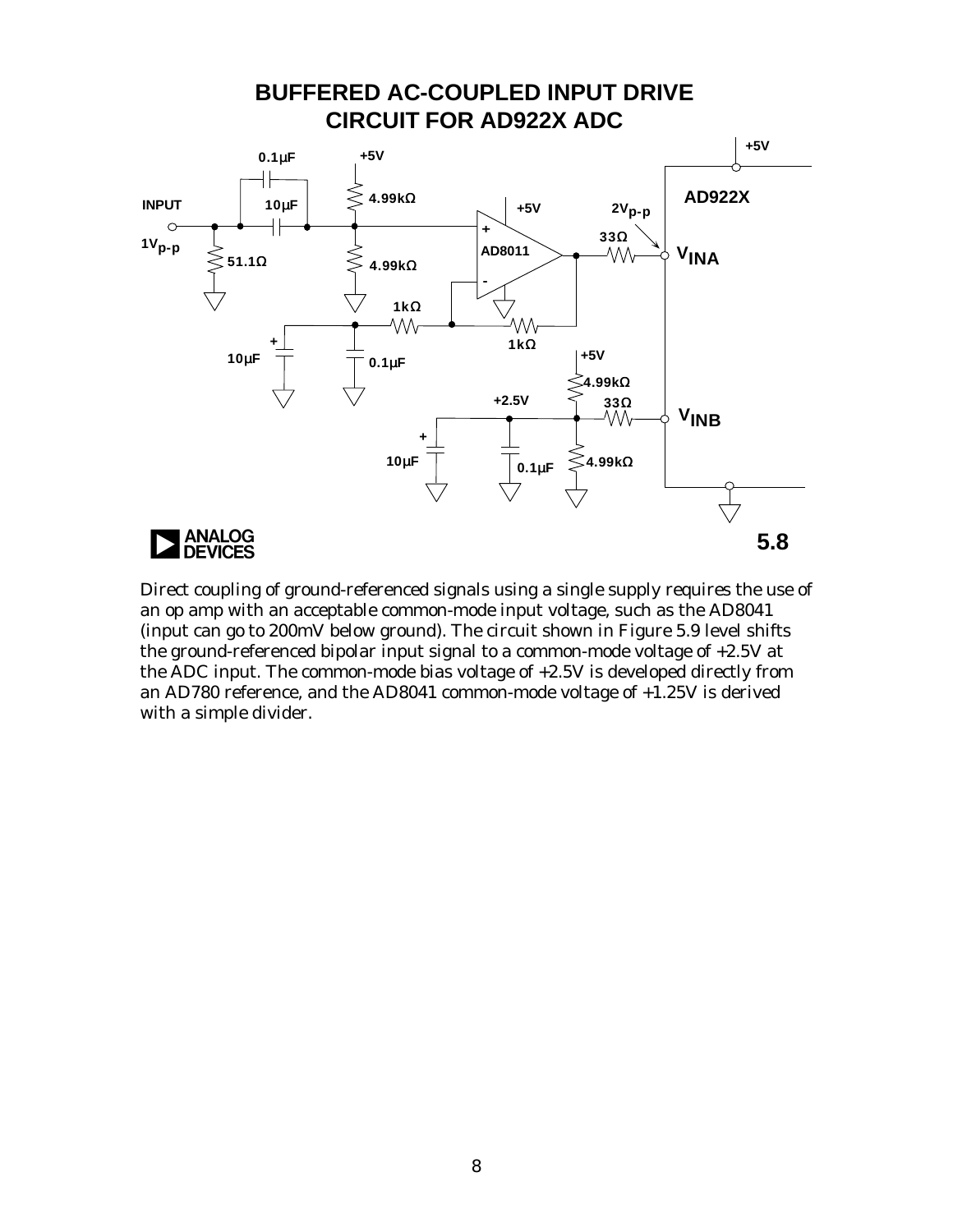

Transformer coupling provides the best CMR and the lowest distortion. Figure 5.10 shows the suggested circuit. The transformer is a Mini-Circuits RF transformer, model #T4-6T which has an impedance ratio of four (turns ratio of 2). The schematic assumes that the signal source has a  $50\Omega$  source impedance. The 1:4 impedance ratio requires the  $200\Omega$  secondary termination for optimum power transfer and VSWR. The Mini-Circuits T4-6T has a 1dB bandwidth from 100kHz to 100MHz. The center tap of the transformer provides a convenient means of level shifting the input signal to the optimum common-mode voltage. The AD922X CML pin is used to provide the +2.5 common-mode voltage.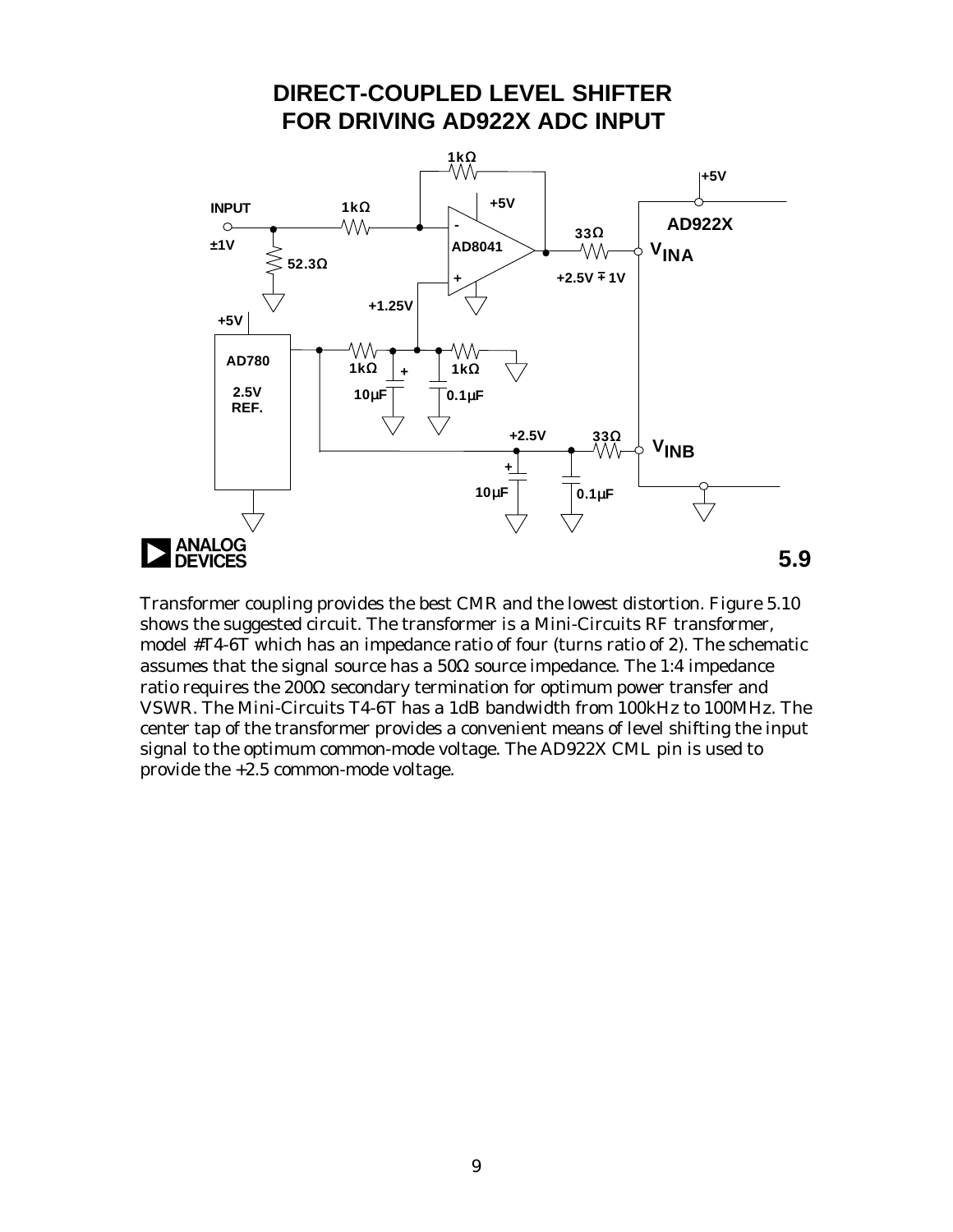## **TRANSFORMER COUPLING INTO AD922X ADC**



Transformers with other turns ratios may also be selected to optimize the performance for a given application. For example, a given input signal source or amplifier may realize an improvement in distortion performance at reduced output power levels and signal swings. Hence, selecting a transformer with a higher impedance ratio (i.e. Mini-Circuits #T16-6T with a 1:16 impedance ratio, turns ratio 1:4) effectively "steps up" the signal level thus reducing the driving requirements of the signal source.

Note the 33 $\Omega$  series resistors inserted between the transformer secondary and the ADC input. These values were specifically selected to optimize both the SFDR and the SNR performance of the ADC. They also provide isolation from transients at the ADC inputs. Transients currents are approximately equal on the VINA and VINB inputs, so they are isolated from the primary winding of the transformer by the transformer's common-mode rejection.

Transformer coupling using a common-mode voltage of +2.5V provides the maximum SFDR when driving the AD922X-series. By driving the ADC differentially, even-order harmonics are reduced compared with the single-ended circuit. Figure 5.11 shows a plot of SFDR and SNR for the transformer-coupled differential drive circuit using 2V p-p and 5V p-p inputs and a common-mode voltage of +2.5V. Note that the SFDR is greater than 80dBc for input signals up to full scale with a 5MHz input signal.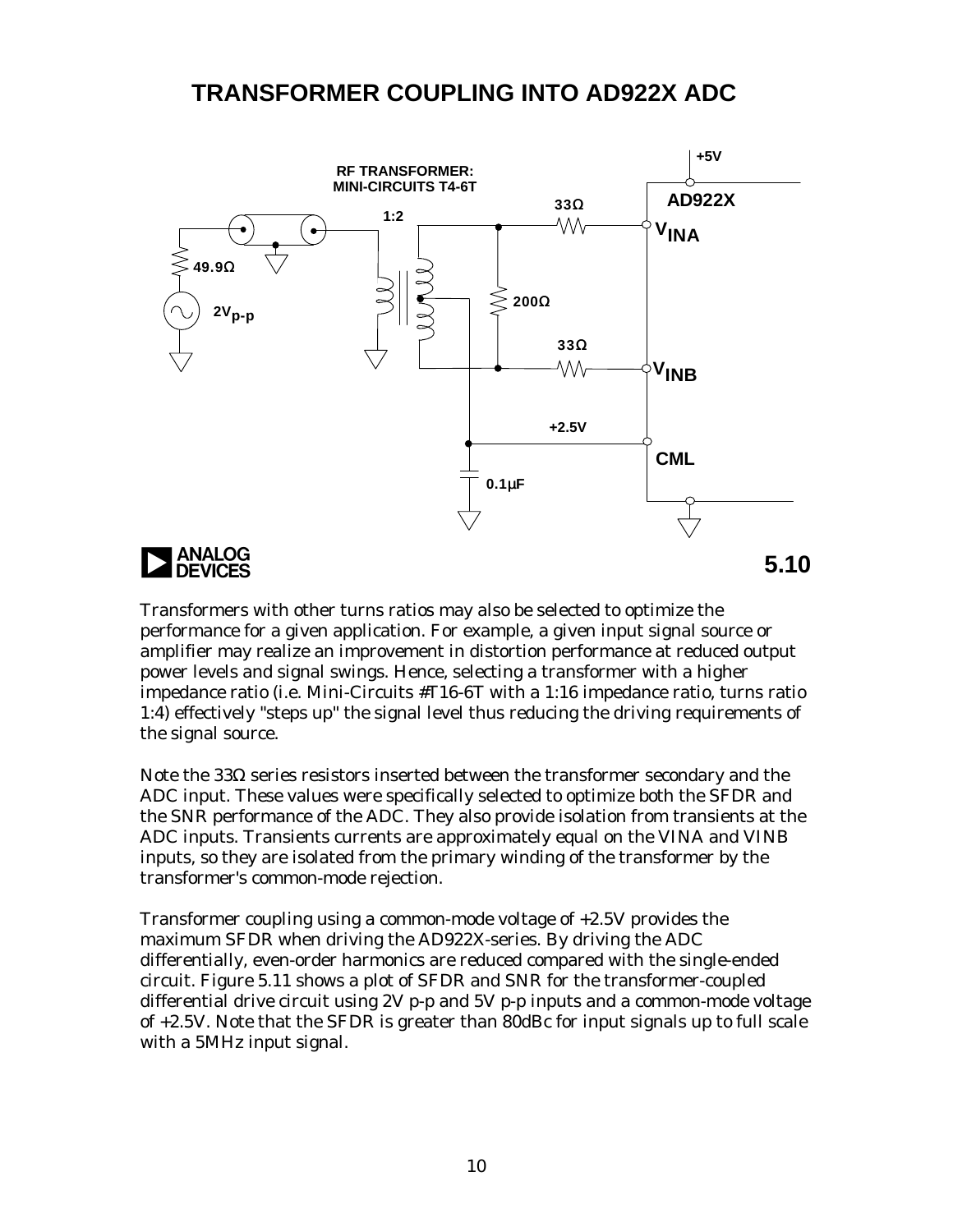

Figure 5.11 also shows differences between the SFDR and SNR performance for 2V p-p and 5V p-p inputs. Note that the SNR with a 5V p-p input is approximately 2dB to 3dB better than that for a 2V p-p input because of the additional dynamic range provided by the larger input range. Also, the SFDR performance using a 5V p-p input is 3 to 5dB better for signals between about –6dBFS and –36dBFS. This improvement in SNR and SFDR for the 5V p-p input range may be advantageous in systems which require more than 6dB headroom to minimize clipping of the ADC.

### **Driving Bipolar Input ADCs**

Bipolar technology is typically used for extremely high performance ADCs with wide dynamic range and high sampling rates such as the AD9042. The AD9042 is a stateof-the-art 12-bit, 41MSPS two stage subranging ADC consisting of a 6-bit coarse ADC and a 7-bit residue ADC with one bit of overlap to correct for any DNL, INL, gain or offset errors of the coarse ADC, and offset errors in the residue path. A block diagram is shown in Figure 5.12 and key specifications in Figure 5.13. A proprietary gray-code architecture is used to implement the two internal ADCs. The gain alignments of the coarse and residue, likewise the subtraction DAC, rely on the statistical matching of the devices on the process. As a result, 12-bit integral and differential linearity is obtained without laser trim. The internal DAC consists of 126 interdigitated current sources. Also on the DAC reference, there are an additional 20 interdigitated current sources to set the coarse gain, residue gain, and full scale gain. The interdigitization removes the requirement for laser trim. The AD9042 is fabricated on a high speed dielectrically isolated complementary bipolar process. The total power dissipation is only 575mW when operating on a single +5V supply.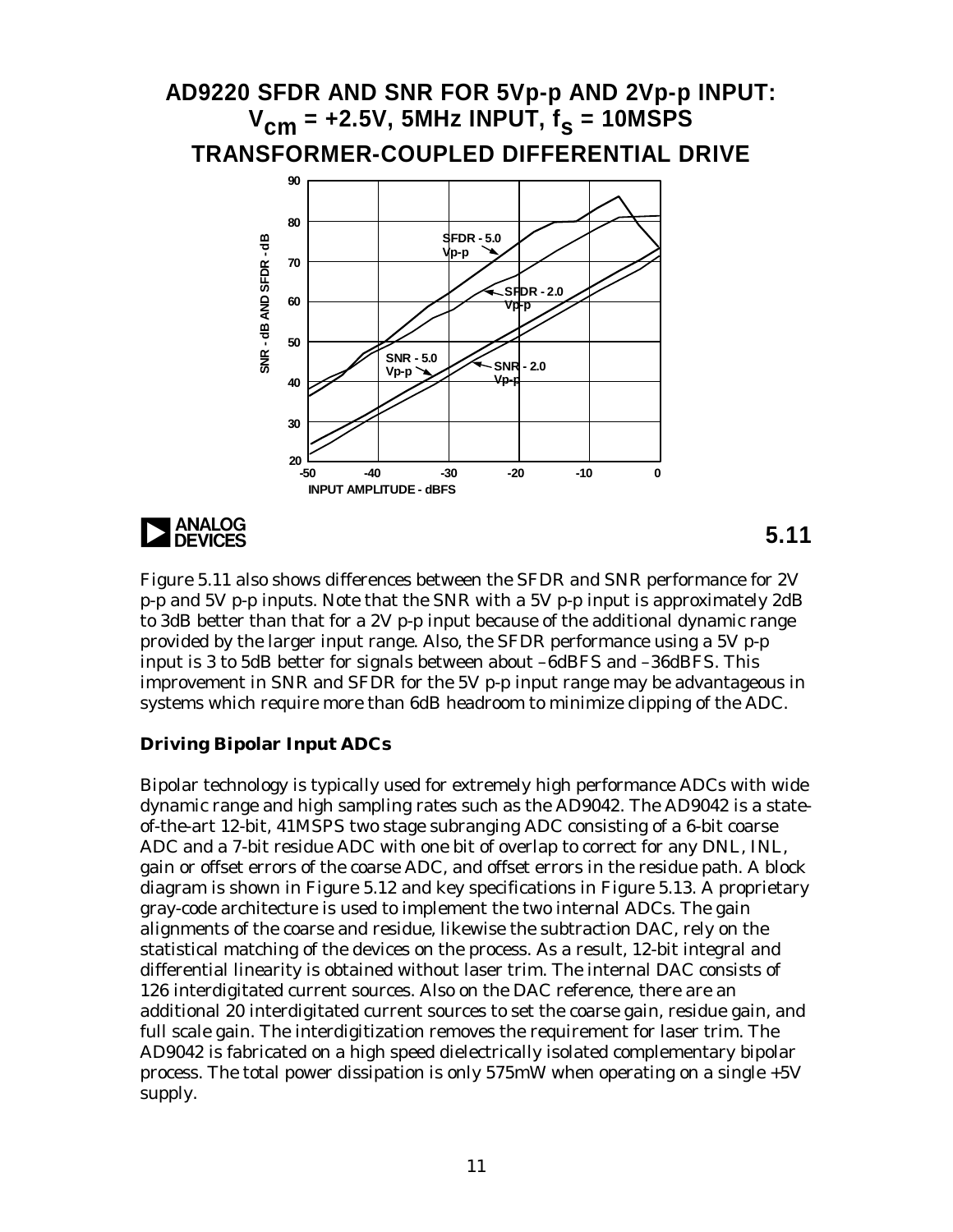

**AD9042 12-BIT, 41MSPS ADC BLOCK DIAGRAM**



**5.13**

The outstanding performance of the AD9042 is partly due to the use of differential techniques throughout the device. The low distortion input amplifier converts the single-ended input signal into a differential one. If maximum SFDR performance is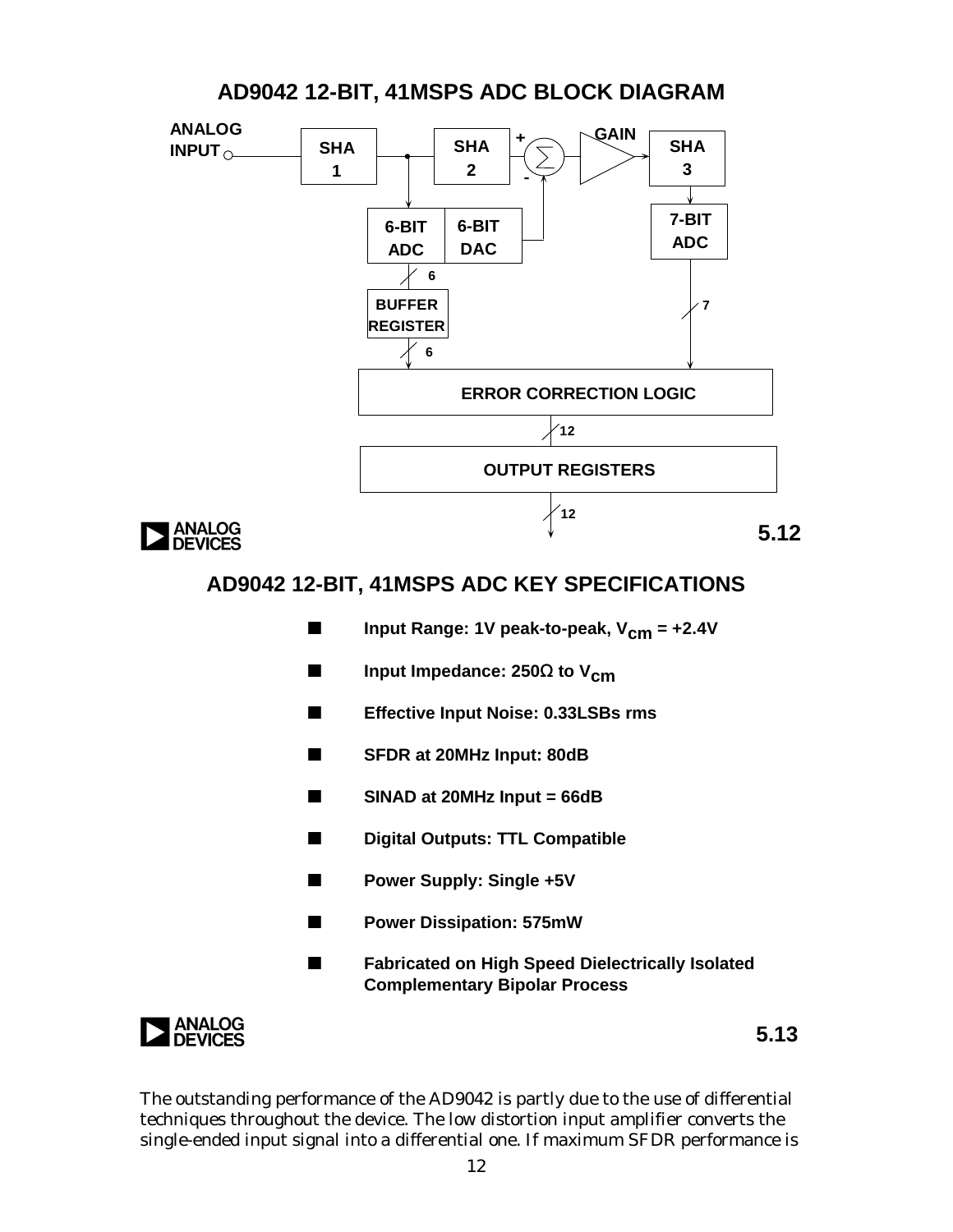desired, the signal source should be coupled directly into the input of the AD9042 without using a buffer amplifier. Figure 5.14 shows a method using capacitive coupling. Transformer coupling can also be used if desired.

## **INPUT STRUCTURE OF AD9042 ADC IS DESIGNED TO BE DRIVEN DIRECTLY FROM 50**Ω **SOURCE FOR BEST SFDR**



The AD9050 is a 10-bit, 40MSPS single supply ADC designed for wide dynamic range applications such as ultrasound, instrumentation, digital communications, and professional video. Like the AD9042, it is fabricated on a high speed complementary bipolar process. A block diagram of the AD9050 (Figure 5.15) illustrates the two-step subranging architecture, and key specifications are summarized in Figure 5.16.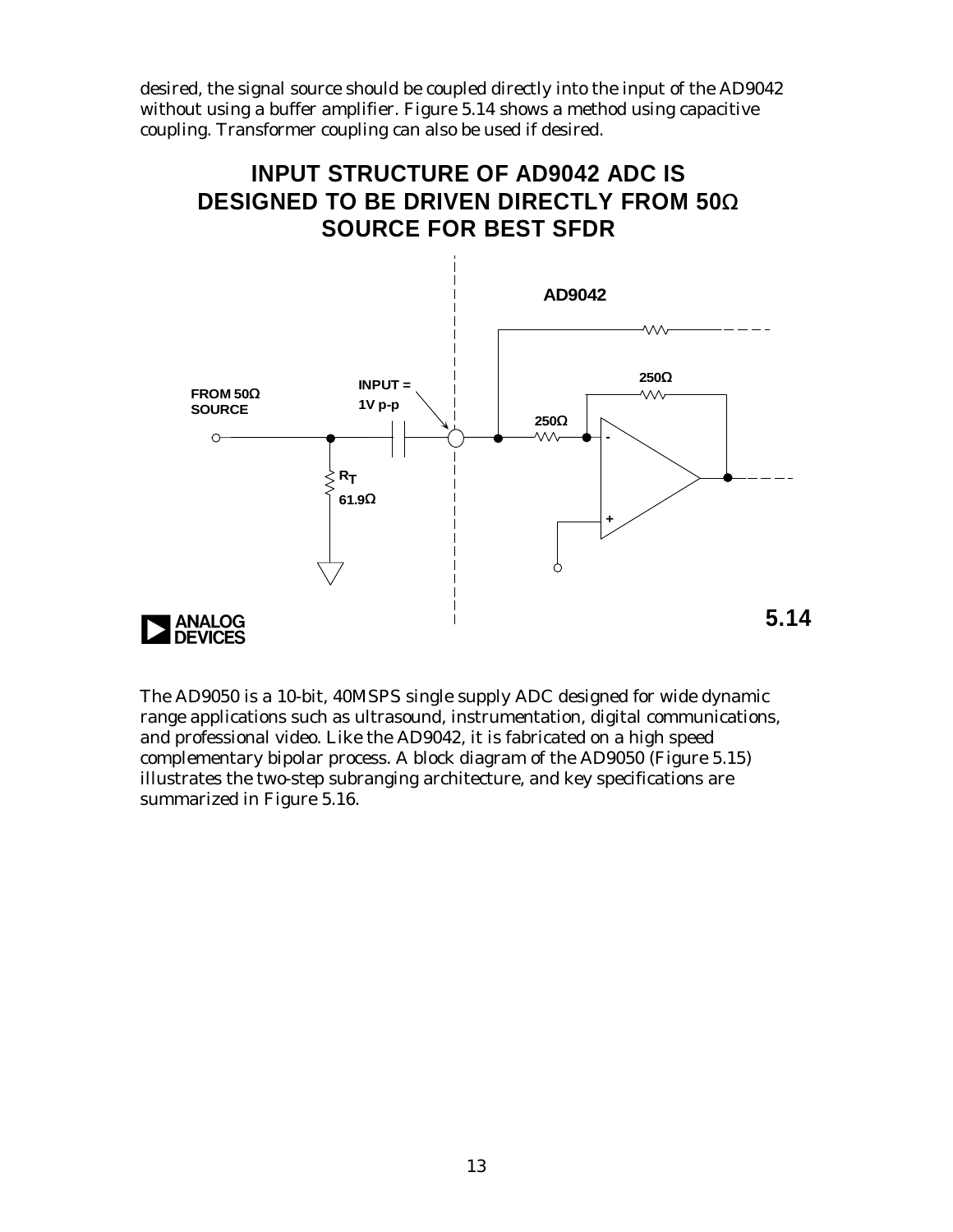**AD9050 10-BIT, 40MSPS SINGLE SUPPLY ADC**





## **AD9050 10-BIT, 40MSPS ADC KEY SPECIFICATIONS**

- 10-Bits, 40MSPS, Single +5V Supply
- Selectable Digital Supply: +5V, or +3V
- Low Power: 300mW on BiCMOS Process
- On-Chip SHA and +2.5V reference
- 56dB S/(N+D), 9 Effective Bits, with 10.3MHz Input Signal
- n **No input transients, Input Impedance 5k**Ω**, 5pF**
- Input Range +3.3V ±0.5V Single-Ended or Differential
- 28-pin SOIC / SSOP Packages
- **Ideal for Digital Beamforming Ultrasound Systems**



**5.16**

The analog input circuit of the AD9050 (see Figure 5.17) is differential, but can be driven either single-endedly or differentially with equal performance. The input signal range of the AD9050 is  $\pm 0.5V$  centered around a common-mode voltage of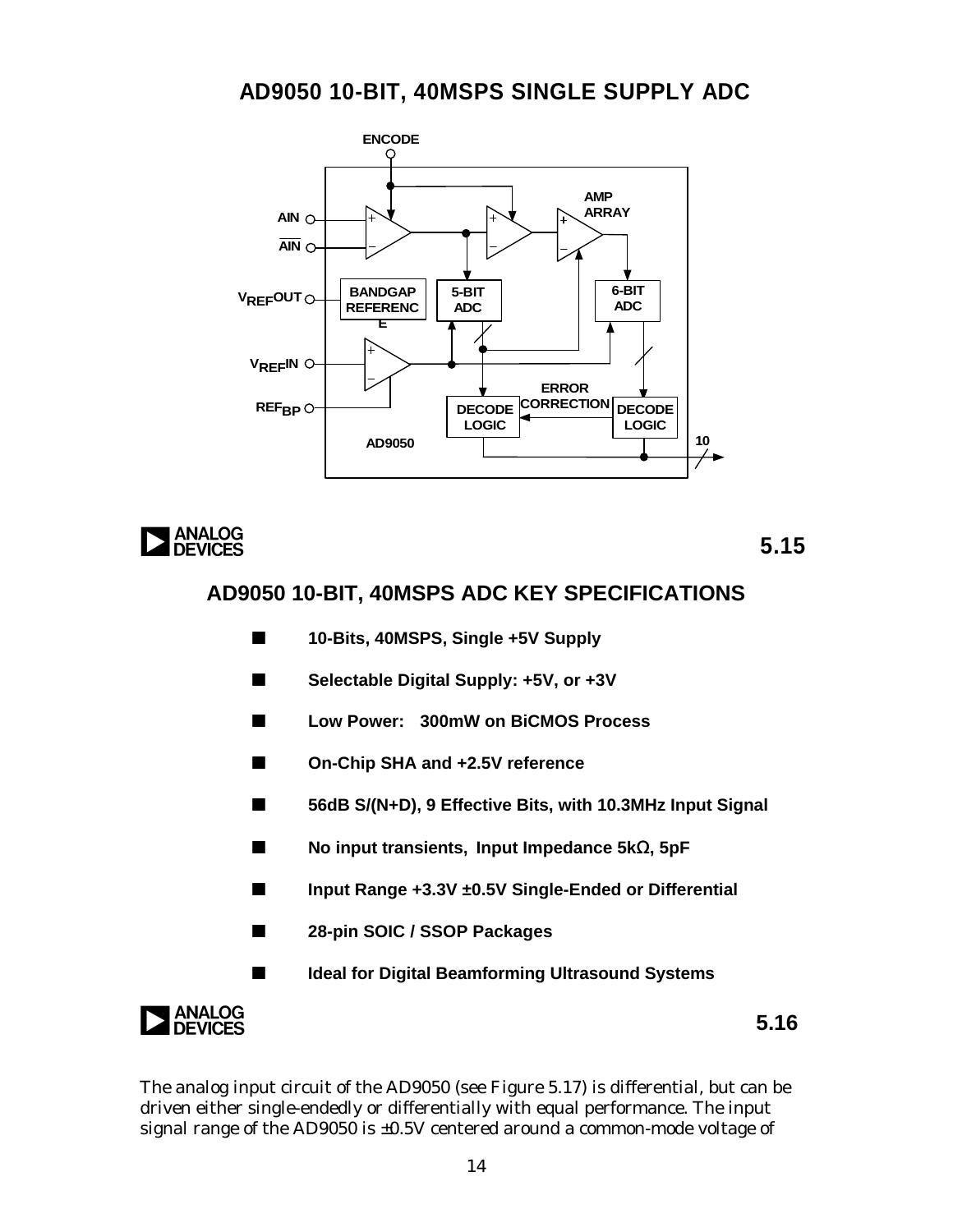+3.3V, which makes single supply op amp selection more difficult since the amplifier has to drive +3.8V peak signals with low distortion.



### **AD9050 SIMPLIFIED INPUT CIRCUIT**



**5.17**

The input circuit of the AD9050 is a relatively benign and constant 5k $\Omega$  in parallel with approximately 5pF. Because of its well-behaved input, the AD9050 can be driven directly from 50, 75, or 100 $\Omega$  sources without the need for a low-distortion buffer amplifier. In ultrasound applications, it is normal to AC couple the signal (generally between 1MHz and 15MHz) into the AD9050 differential inputs using a wideband transformer as shown in Figure 5.18. The Mini-Circuits T1-1T transformer has a 1dB bandwidth from 200kHz to 80MHz. Signal-to-noise plus distortion (SINAD) values of 57dB (9.2 ENOB) are typical for a 10MHz input signal. If the input signal comes directly from a 50, 75, or  $100\Omega$  single-ended source, capacitive coupling as shown in Figure 5.18 can be used.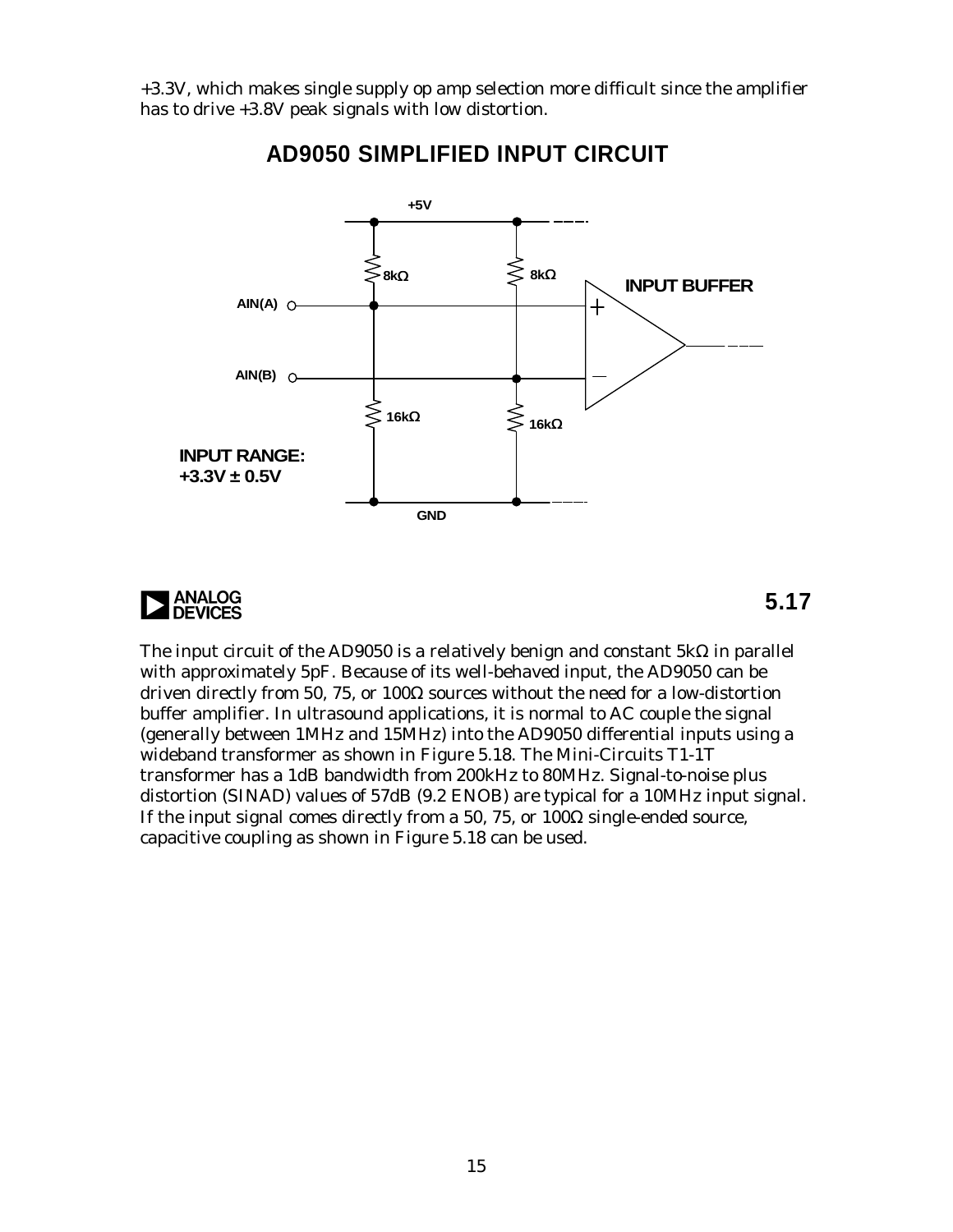### **AC COUPLING INTO THE INPUT OF THE AD9050 ADC**



**ANALOG**<br>**DEVICES** 

**5.18**

If DC coupling is required, the AD8041 (zero-volt in, rail-to-rail output) op amp can be used as a low distortion driver. The circuit shown in Figure 5.19 level shifts a ground-referenced video signal to fit the  $+3.3V \pm 0.5V$  input range of the AD9050. The source is a ground-referenced 0 to  $+2V$  signal which is series-terminated in 75 $\Omega$ . The termination resistor,  $R_T$ , is chosen such that the parallel combination of  $R_T$  and R1 is 75 $\Omega$ . The AD8041 op amp is configured for a signal gain of -1. Assuming that the video source is at zero volts, the corresponding ADC input voltage should be +3.8V. The common-mode voltage,  $V_{cm}$ , is determined from the following equation:

$$
V_{\text{cm}} = 3.8 \left( \frac{R_{\text{S}} || R_{\text{T}} + R1}{R_{\text{S}} || R_{\text{T}} + R1 + R2} \right) = 3.8 \left( \frac{38.8 + 1000}{38.8 + 1000 + 1000} \right) = 1.94 \text{V}
$$

The common-mode voltage,  $V_{\text{cm}}$ , is derived from the common-mode voltage at the inverting input of the AD9050. The +3.3V is buffered by the AD820 single-supply FET-input op amp. A divider network generates the required +1.94V for the AD8011, and a potentiometer provides offset adjustment capability.

The AD8041 voltage feedback op amp was chosen because of its low power (26mW), wide bandwidth (160MHz), and low distortion (–69dBc at 10MHz). It is fully specified for both  $\pm 5V, \pm 5V$ , and  $\pm 3V$  operation. When operating on a single  $\pm 5V$ supply, the input common-mode range is  $-0.2V$  to  $+4V$ , and the output swing is +0.1V to +4.9V. Distortion performance of the entire circuit including the ADC is better than –60dBc for an input frequency of 10MHz and a sampling rate of 40MSPS.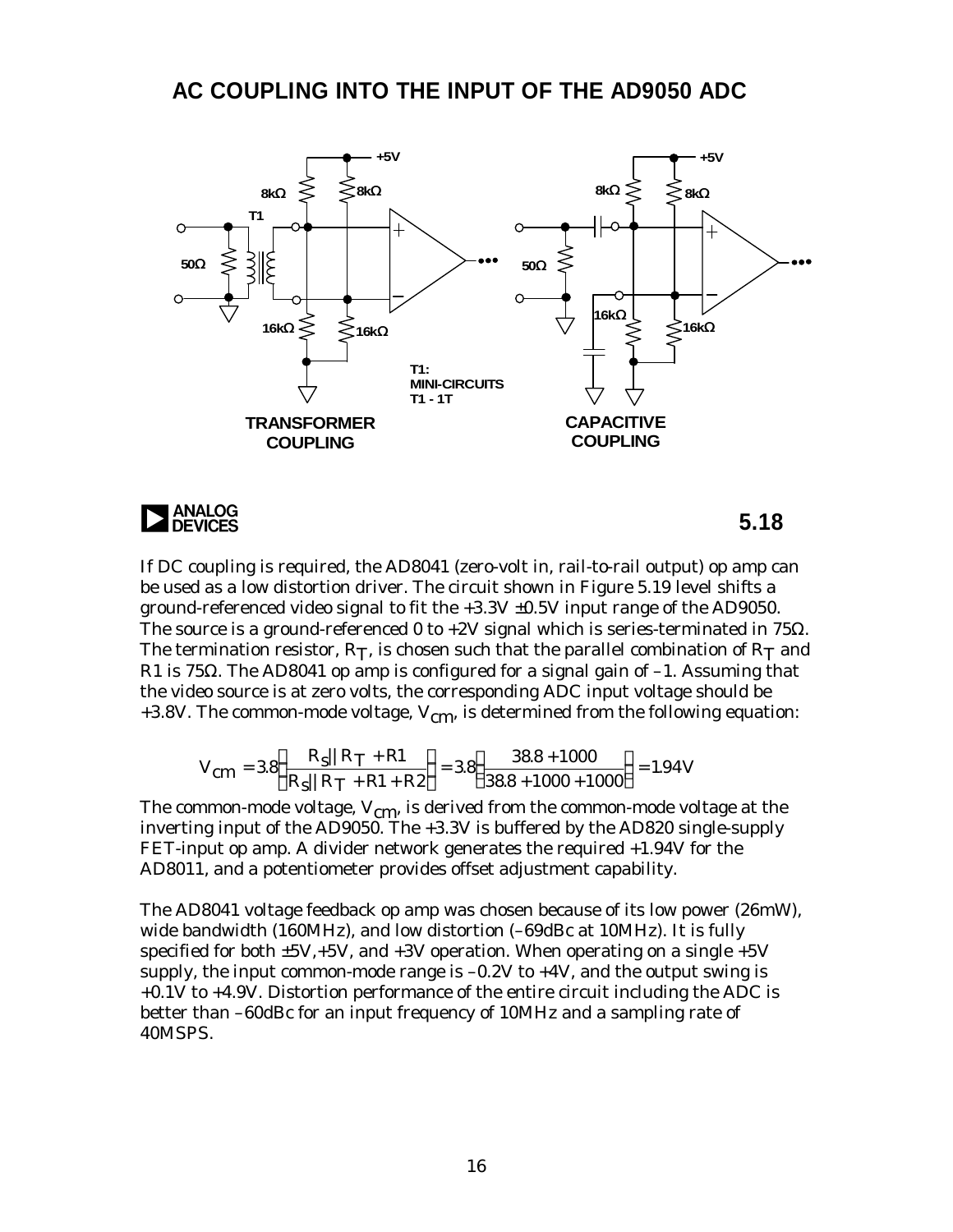## **DC-COUPLED SINGLE-SUPPLY DRIVE CIRCUIT FOR AD9050 10-BIT, 40MSPS ADC USING AD8041 OP AMP**

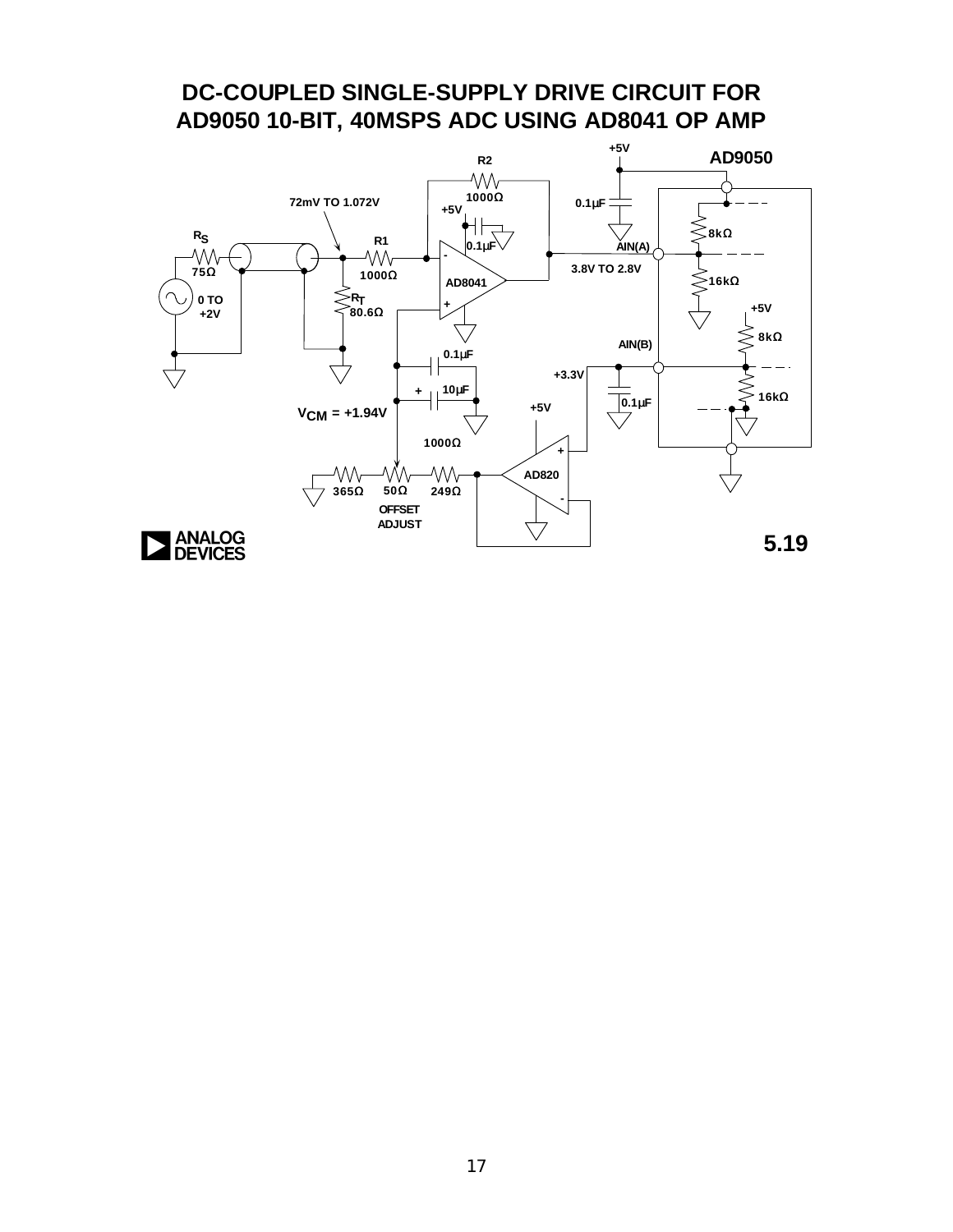# **APPLICATIONS OF HIGH SPEED ADCS IN CCD IMAGING**

Charge coupled devices (CCDs) contains a large number of small photocells called photosites or pixels which are arranged either in a single row (linear arrays) or in a matrix (area arrays). CCD area arrays are commonly used in video applications, while linear arrays are used in facsimile machines, graphics scanners, and pattern recognition equipment.

The linear CCD array consists of a row of image sensor elements (photosites, or pixels) which are illuminated by light from the object or document. During one exposure period each photosite acquires an amount of charge which is proportional to its illumination. These photosite charge packets are subsequently switched simultaneously via transfer gates to an analog shift register. The charge packets on this shift register are clocked serially to a charge detector (storage capacitor) and buffer amplifier (source follower) which convert them into a string of photodependent output voltage levels (see Figure 5.20). While the charge packets from one exposure are being clocked out to the charge detector, another exposure is underway. The analog shift register typically operates at frequencies between 1 and 10MHz.



# **LINEAR CCD ARRAY**

The charge detector readout cycle begins with a reset pulse which causes a FET switch to set the output storage capacitor to a known voltage. Switching the FET causes capacitive feedthrough which results in a reset glitch at the output as shown in Figure 5.21. The switch is then opened, isolating the capacitor, and the charge from the last pixel is dumped onto the capacitor causing a voltage change. The difference between the reset voltage and the final voltage (video level) shown in Figure 5.21 represents the amount of charge in the pixel. CCD charges may be as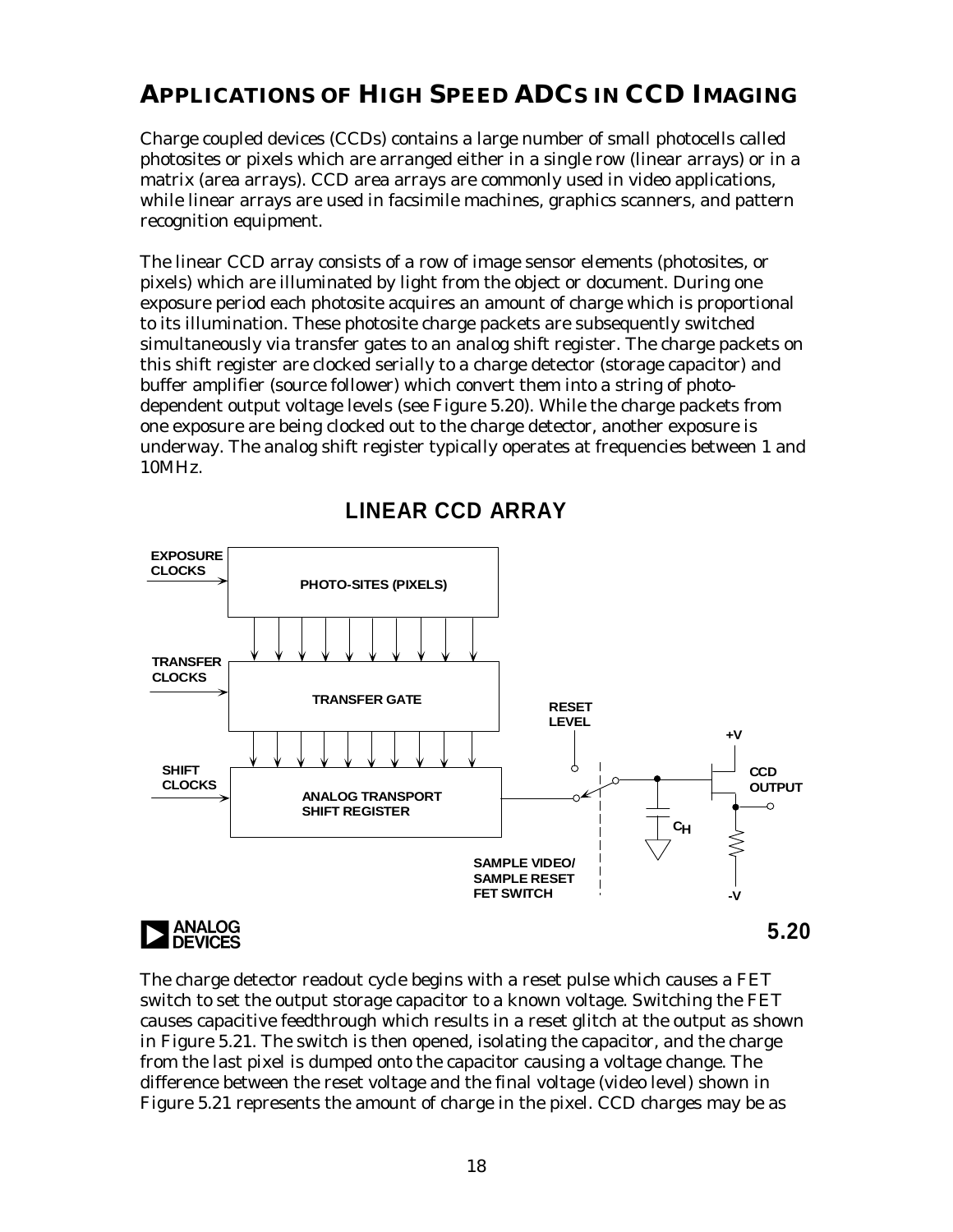low as 10 electrons, and a typical CCD output sensitivity is 0.6µV/electron. Most CCDs have a saturation output voltage of about 1V (see Reference 1).



### **CCD OUTPUT WAVEFORM**

**ANALOG<br>DEVICES** 

**5.21**

Since CCDs are generally fabricated on MOS processes, they have limited capability to perform on-chip signal conditioning. Therefore, the CCD output is generally processed by external conditioning circuits.

CCD output voltages are small and quite often buried in noise. The largest source of noise is the thermal noise in the resistance of the FET reset switch. This noise may have a typical value of 100 to 300 electrons rms (approximately 60 to 180mV rms). This noise occurs as a *sample-to-sample* variation in the CCD output level and is common to both the reset level and the video level for a given pixel period. A technique called *correlated double sampling* (CDS) is often used to reduce the effect of this noise. Figure 5.22 shows two circuit implementations of the CDS scheme. In the top circuit, the CCD output drives both SHAs. At the end of the reset interval, SHA1 holds the reset voltage level. At the end of the video interval, SHA2 holds the video level. The SHA outputs are applied to a difference amplifier which subtracts one from the other. In this scheme, there is only a short interval during which both SHA outputs are stable, and their difference represents  $\Delta V$ , so the difference amplifier must settle quickly to the desired resolution.

Another arrangement is shown in the bottom half of Figure 5.22, which uses three SHAs and allows either for faster operation or more time for the difference amplifier to settle. In this circuit, SHA1 holds the reset level so that it occurs simultaneously with the video level at the input to SHA2 and SHA3. When the video clock is applied simultaneously to SHA2 and SHA3, the input to SHA2 is the reset level, and the input to SHA3 the video level. This arrangement allows the entire pixel period (less the acquisition time of SHA2 and SHA3) for the difference amplifier to settle.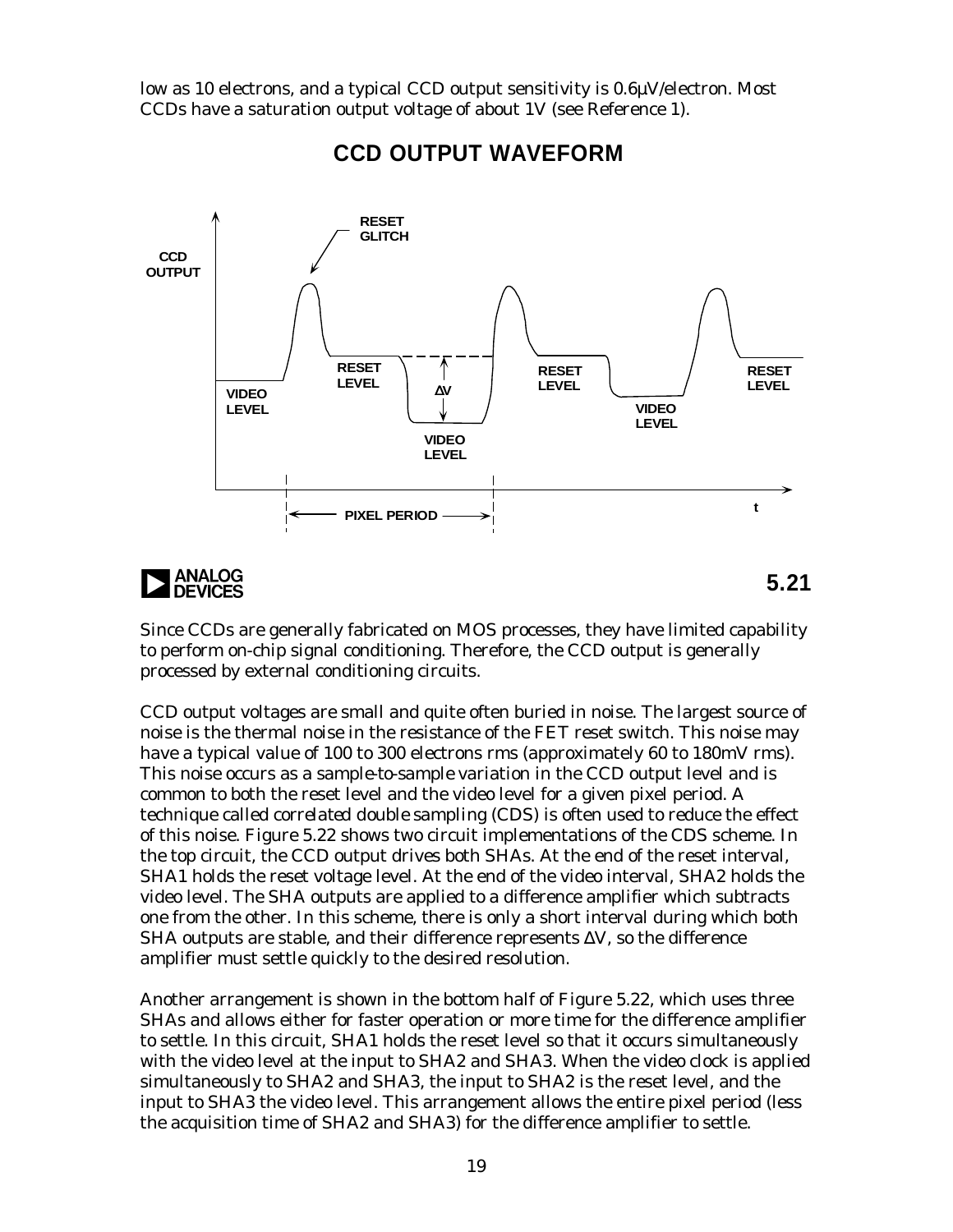### **CORRELATED DOUBLE SAMPLING (CDS) MINIMIZES SWITCHING NOISE AT OUTPUT**



The AD9807 is a complete CCD imaging decoder and signal processor on a single chip (see Figure 5.23). The input of the AD9807 allows direct AC coupling of the CCD outputs and includes all the circuitry to perform three-channel correlated double sampling (CDS) and programmable gain adjustment (1X to 4X in 16 increments) of the CCD output. A 12-bit ADC quantizes the analog signal (maximum sampling frequency 6MSPS). After digitization, the on-board DSP allows pixel rate offset and gain correction. The DSP also corrects odd/even CCD register imbalance errors. A parallel control bus provides a simple interface to 8-bit microcontrollers. The device operates on a single +5V supply and dissipates 500mW. The AD9807 comes in a space saving 64-pin plastic quad flat pack (PQFP). By disabling the CDS, the AD9807 is also suitable for non-CCD applications that do not require CDS. The AD9807 is also offered in a pin-compatible 10-bit version, the AD9805, to allow upgradeability and simplify design issues across different scanner models.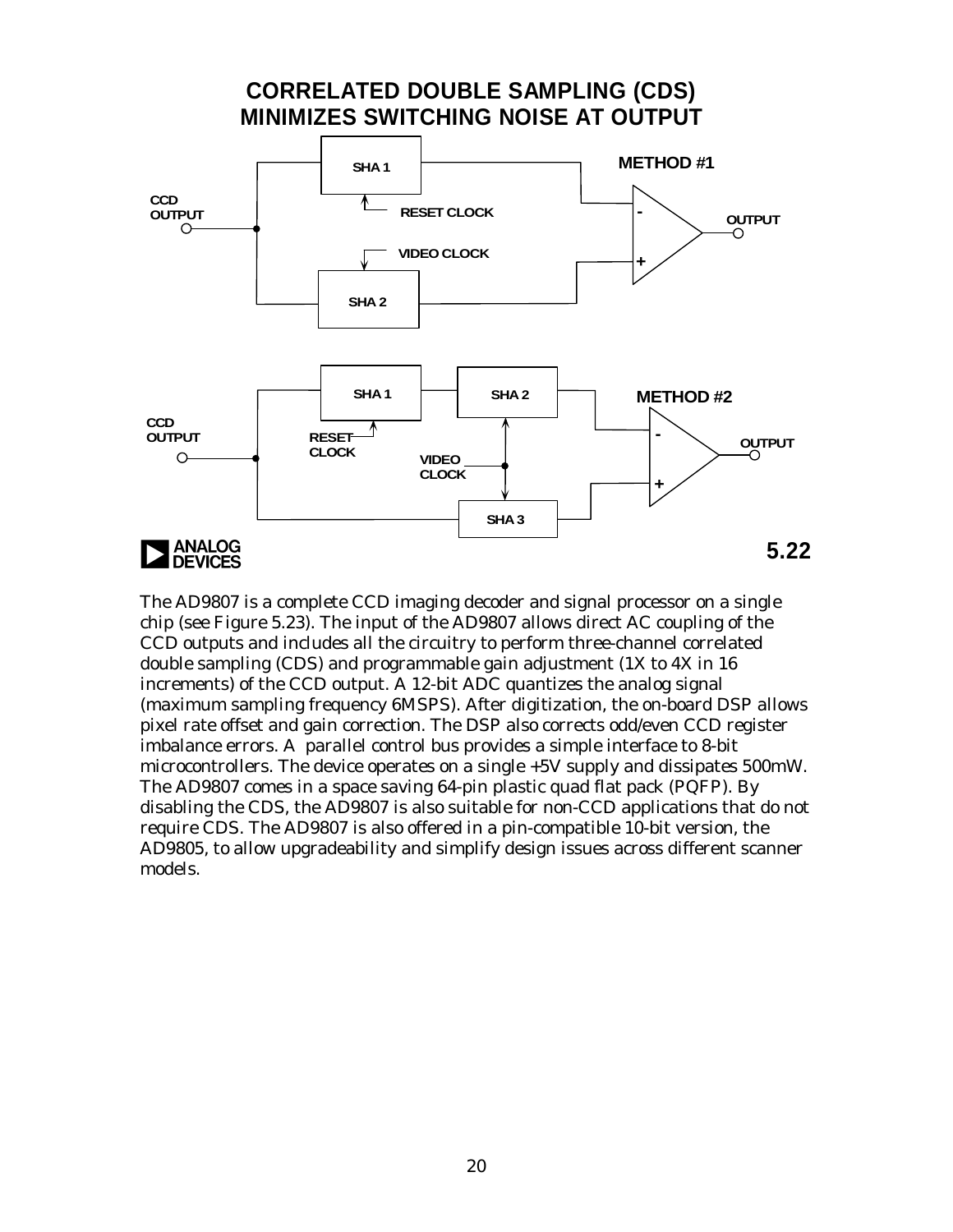



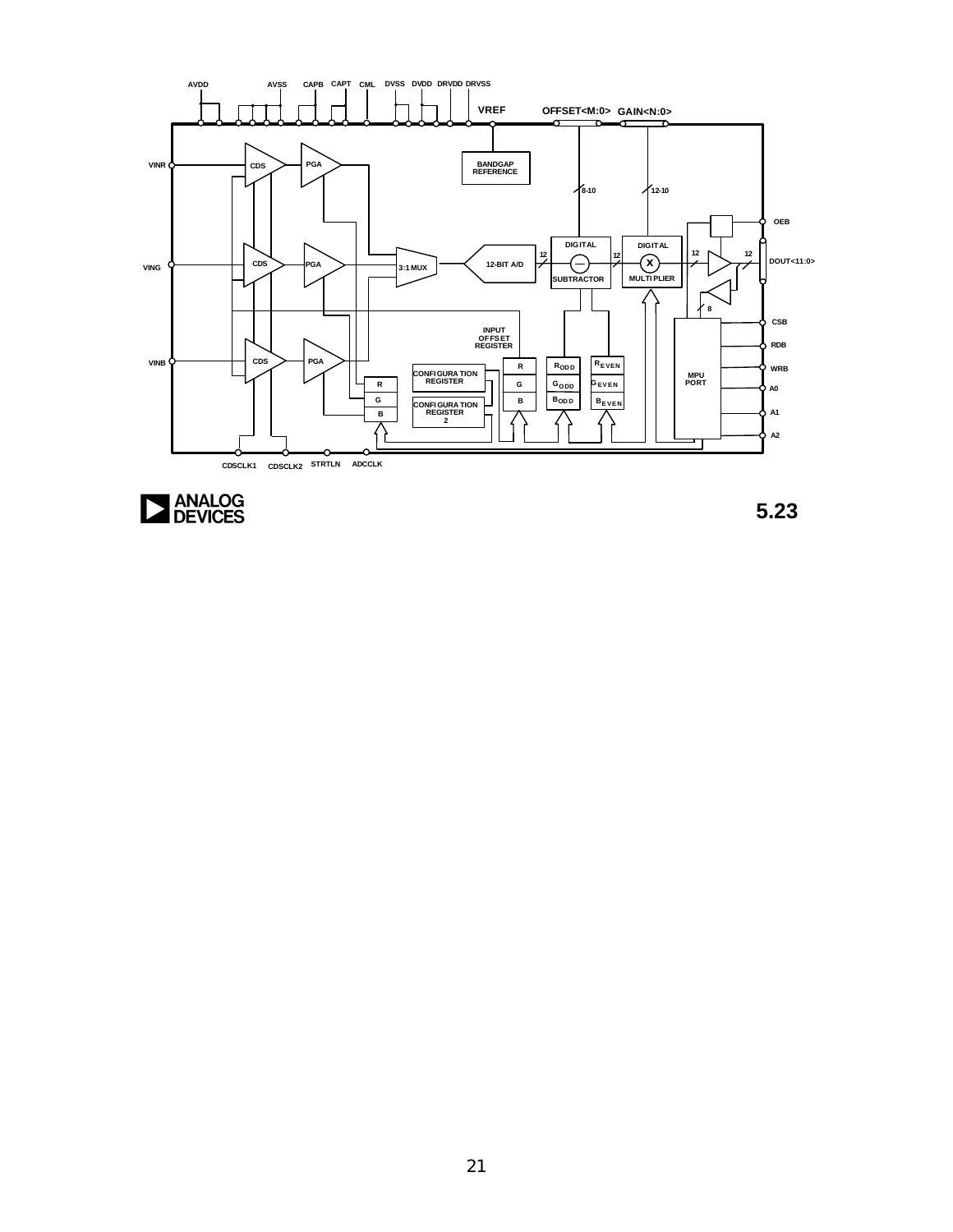# **HIGH SPEED ADC APPLICATIONS IN DIGITAL RECEIVERS**

### **Introduction**

Consider the analog superheterodyne receiver invented in 1917 by Major Edwin H. Armstrong (see Figure 5.24). This architecture represented a significant improvement over single-stage direct conversion (homodyne) receivers which had previously been constructed using tuned RF amplifiers, a single detector, and an audio gain stage. A significant advantage of the superhetrodyne receiver is that it is much easier and more economical to have the gain and selectivity of a receiver at fixed intermediate frequencies (IF) than to have the gain and frequency-selective circuits "tune" over a band of frequencies.



The frequencies shown in Figure 5.24 correspond to the AMPS (Advanced Mobile Phone Service) analog cellular phone system currently used in the U.S. The receiver is designed for AMPS signals at 900MHz RF. The signal bandwidth for the "A" or "B" carriers serving a particular geographical area is 12.5MHz (416 channels, each 30kHz wide). The receiver shown uses triple conversion, with a first IF frequency of 70MHz and a second IF of 10.7MHz, and a third of 455kHz. The image frequency at the receiver input is separated from the RF carrier frequency by an amount equal to twice the first IF frequency (illustrating the point that using relatively high first IF frequencies makes the design of the image rejection filter easier).

The output of the third IF stage is demodulated using analog techniques (discriminators, envelope detectors, synchronous detectors, etc.). In the case of AMPS the modulation is FM. An important point to notice about the above scheme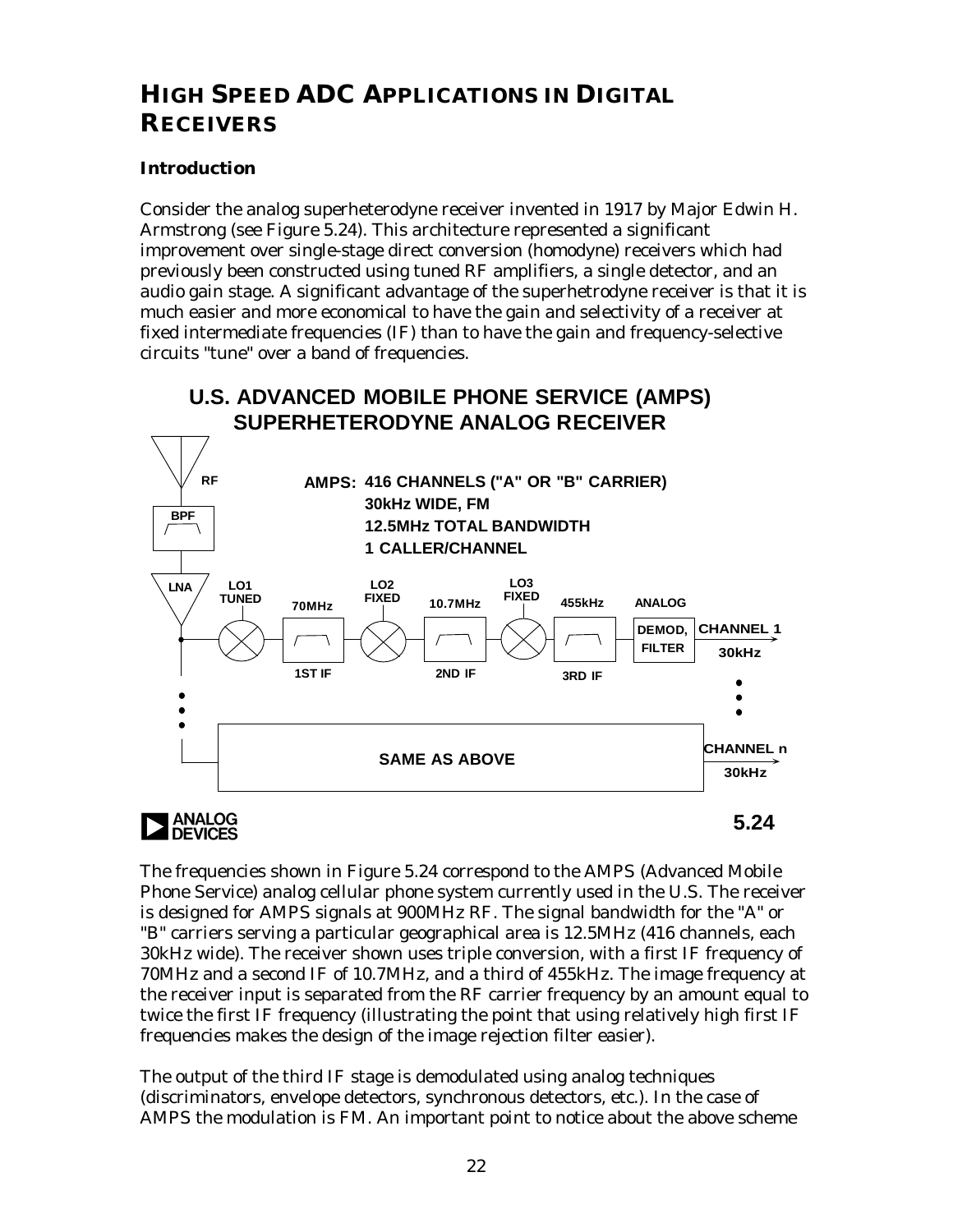is that there is *one receiver required per channel*, and only the antenna, prefilter, and LNA can be shared.

It should be noted that in to make the receiver diagrams more manageable, the interstage amplifiers are not shown. They are, however, an important part of the receiver, and the reader should be aware that they must be present.

Receiver design is a complicated art, and there are many tradeoffs that can be made between IF frequencies, single-conversion vs. double-conversion or triple conversion, filter cost and complexity at each stage in the receiver, demodulation schemes, etc. There are many excellent references on the subject, and the purpose of this section is only to acquaint the design engineer with some of the emerging architectures, especially in the application of digital techniques in the design of advanced communications receivers.

### **A Receiver Using Digital Processing at Baseband**

With the availability of high performance high speed ADCs and DSPs (such as ADSP-2181 and the ADSP-21062), it is now becoming common practice to use digital techniques in at least part of the receive and transmit path, and various chipsets are available from Analog Devices to perform these functions for GSM and other cellular standards. This is illustrated in Figure 5.25 where the output of the last IF stage is converted into a baseband in-phase (I) and quadrature (Q) signal using a quadrature demodulator. The I and Q signals are then digitized by two ADCs. The DSPs then perform the additional signal processing. The signal can then be converted into analog format using a DAC, or it can be processed, mixed with other signals, upconverted, and retransmitted.

**DIGITAL RECEIVER USING**



23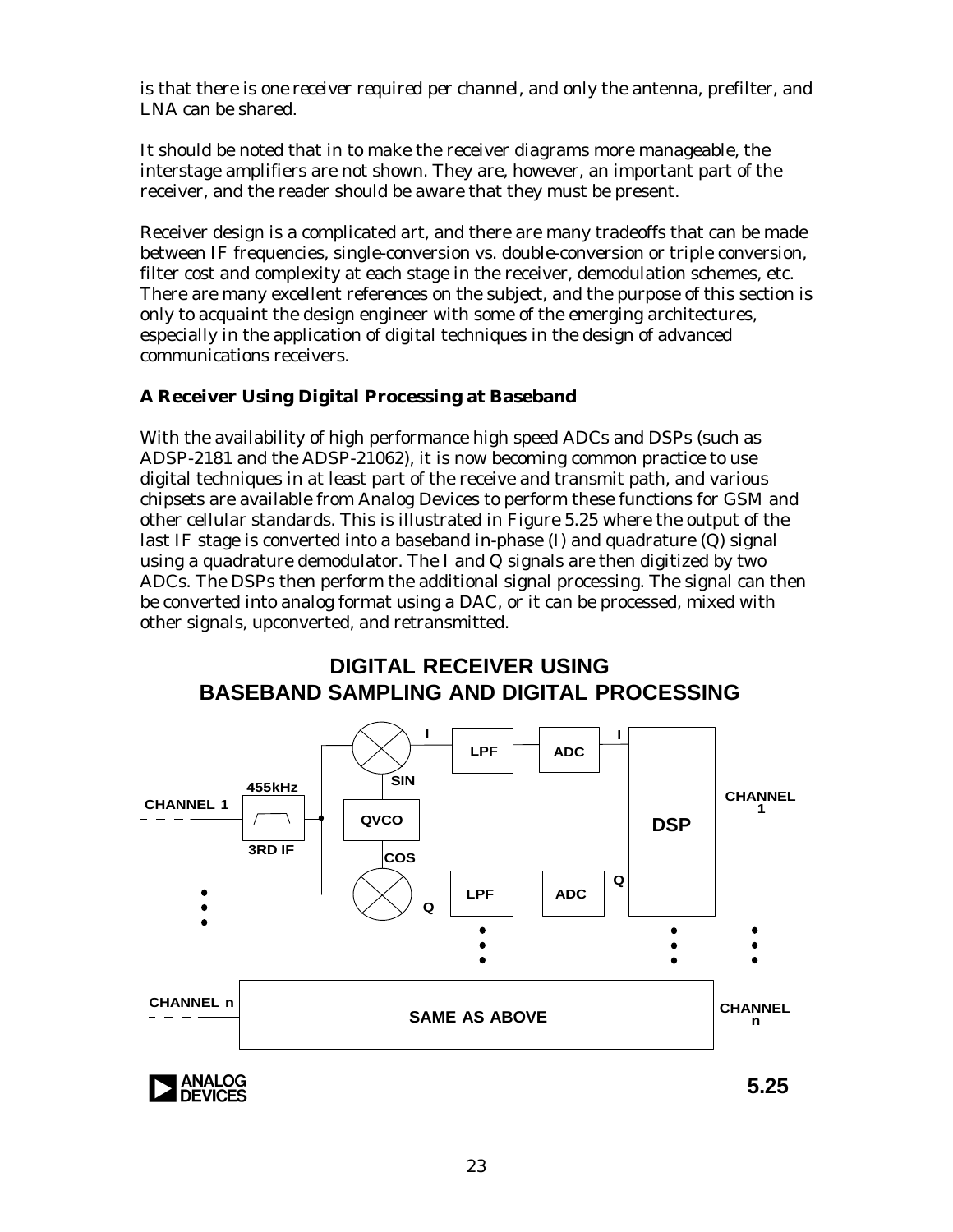At this point, we should make it clear that *a digital receiver is not the same thing as digital modulation*. In fact, a digital receiver will do an excellent job of receiving an analog signal such as AM or FM. Digital receivers can be used to receive any type of modulation standard including analog (AM, FM) or digital (QPSK, QAM, FSK, GMSK, etc.). Furthermore, since the core of a digital radio is its digital signal processor (DSP), the same receiver can be used for both analog and digitally modulated signals (simultaneously if necessary), assuming that the RF and IF hardware in front of the DSP is properly designed. Since it is software that determines the characteristics of the radio, changing the software changes the radio. For this reason, digital receivers are often referred to as *software radios*.

The fact that a radio is software programmable offers many benefits. A radio manufacturer can design a generic radio in hardware. As interface standards change (as from FM to CDMA or TDMA), the manufacturer is able to make timely design changes to the radio by reprogramming the DSP. From a user or service-providers point of view, the software radio can be upgraded by loading the new software at a small cost, while retaining all of the initial hardware investment. Additionally, the receiver can be tailored for custom applications at very low cost, since only software costs are involved.

A digital receiver performs the same function as an analog one with one difference; some of the analog functions have been replaced with their digital equivalent. The main difference between Figure 5.24 and Figure 5.25 is that the FM discriminator in the analog radio has been replaced with two ADCs and a DSP. While this is a very simple example, it shows the fundamental beginnings of a digital, or *software* radio.

An added benefit of using digital techniques is that some of the filtering in the radio is now performed digitally. This eliminates the requirement of tight tolerances and matching for frequency-sensitive components such as inductors and capacitors. In addition, since filtering is performed within the DSP, the filter characteristics can be implemented in software instead of costly and sensitive SAW, ceramic, or crystal filters. In fact, many filters can be synthesized digitally that could never be implemented in a strictly analog receiver.

This simple example is only the beginning. With current technology, much more of the receiver can be implemented in digital form. There are numerous advantages to moving the digital portion of the radio closer to the antenna. In fact, placing the ADC at the output of the RF section and performing direct RF sampling might seem attractive, but does have some serious drawbacks, particularly in terms of selectivity and out-of-band (image) rejection. However, the concept makes clear one key advantage of software radios: they are programmable and require little or no component selection or adjustments to attain the required receiver performance.

### **Narrowband IF-Sampling Digital Receivers**

A reasonable compromise in many digital receivers is to convert the signal to digital form at the output of the first or the second IF stage. This allows for out-of-band signals to be filtered before reaching the ADC. It also allows for some automatic gain control (AGC) in the analog stage ahead of the ADC to reduce the possibility of inband signals overdriving the ADC and allows for maximum signal gain prior to the A/D conversion. This relieves some of the dynamic range requirements on the ADC.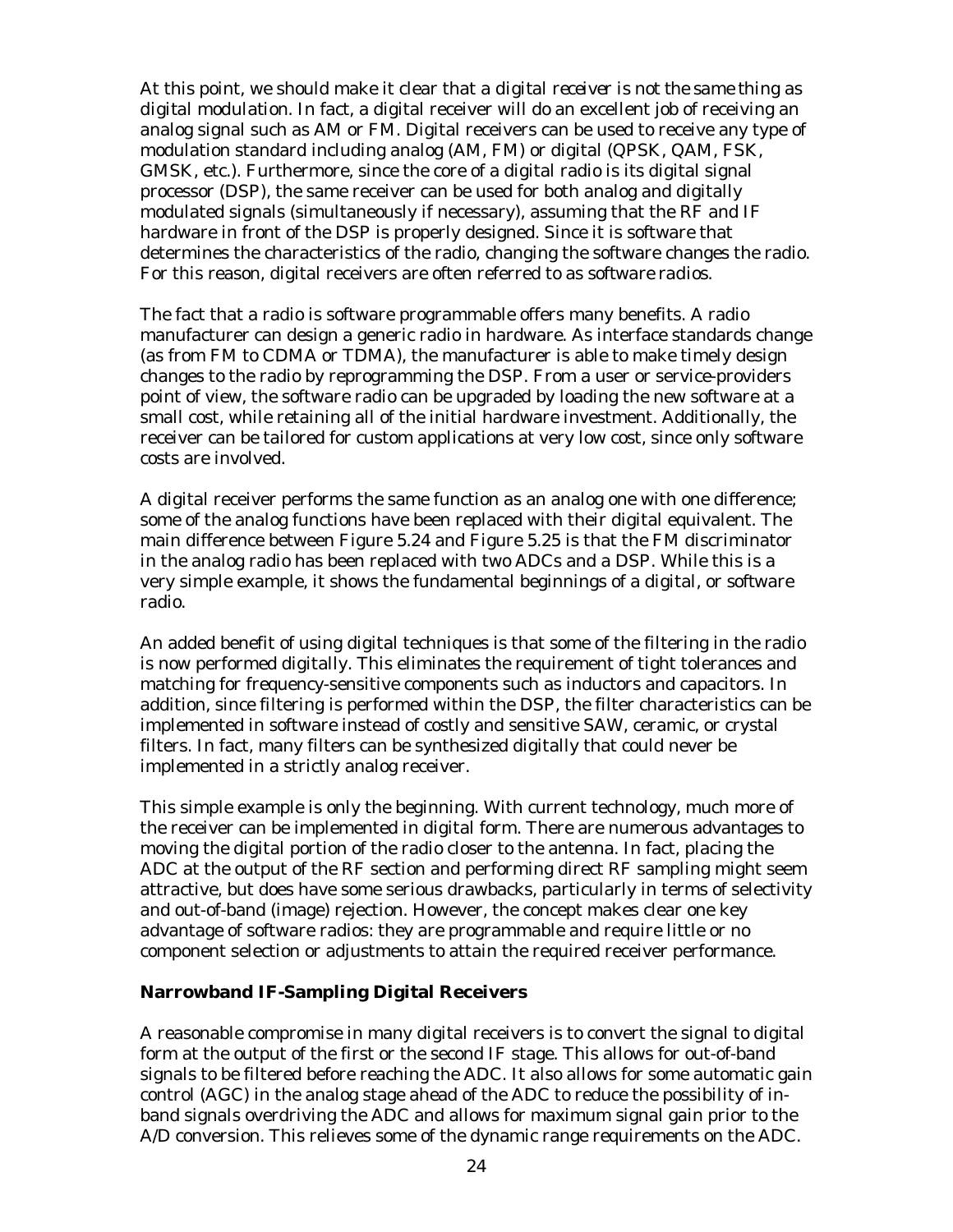Additionally, IF sampling and digital receiver technology reduce costs by elimination of further IF stages (mixers, filters, and amplifiers) and adds flexibility by the replacement of fixed analog filter components with programmable digital ones.

In analyzing an analog receiver design, much of the signal gain is after the first IF stage. This prevents front-end overdrive due to out-of-band signals or strong in-band signals. However, in an IF sampling digital receiver, all of the gain is in the front end, and great care must be taken to prevent in-band and out-of-band signals from saturating the ADC, which results in excessive distortion. Therefore, a method of attenuation must be provided when large in-band signals occur. While additional signal gain can be obtained digitally after the ADC, there are certain restrictions. Gain provided in the analog domain improves the SNR of the signal and only reduces the performance to the degree that the noise figure (NF) degrades noise performance.

Figure 5.26 shows a detailed IF sampling digital receiver for the GSM system . The receiver has RF gain, automatic gain control (AGC), a high performance ADC, digital demodulator/filter, and a DSP.



## **NARROWBAND IF SAMPLING GSM DIGITAL RECEIVER**

The heart of the system is the AD6600 dual channel, gain ranging 11-bit, 20MSPS ADC with RSSI (Received Signal Strength Indicator) and the AD6620 dual channel decimating receiver. A detailed block diagram of the AD6600 is shown in Figure 5.27 and key specifications in Figure 5.28.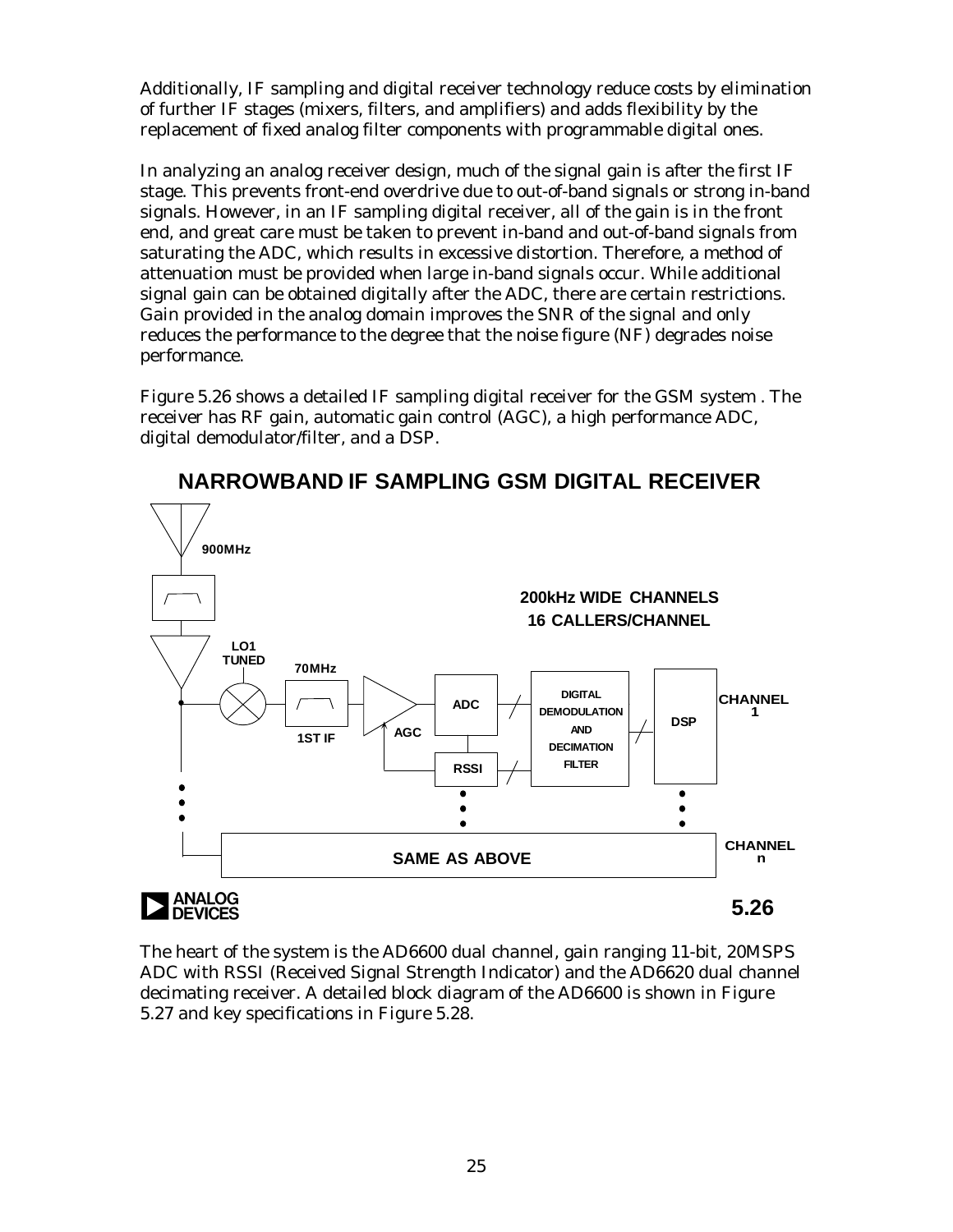## **AD6600 DUAL CHANNEL GAIN RANGING ADC WITH RECEIVED SIGNAL STRENGTH INDICATOR (RSSI)**





**5.27**

### **AD6600 KEY SPECIFICATIONS**

■ Dual Input, 11-bit, 20MSPS ADC Plus 3-bits RSSI

**n** Dynamic Range > 100dB

- 11-bit  $ADC \rightarrow 62dB$
- $3-bits RSSI \rightarrow 30dB$  (5 levels, 6dB / level)
- u **Process Gain** → **12dB (6.5MSPS Sampling, 200kHz Channel)**
- **n** On-Chip Reference and Timing
- Single +5V Supply, 400mW
- $\blacksquare$  **44-pin TQFP Package**
- **n Blue Charace Digital Propelism Design for Narrowband Digital Receivers with IF Frequencies to 250MHz**

**ANALOG**<br>**DEVICES** 

**5.28**

The AD6600 is a mixed signal chip that directly samples narrow band signals at IF frequencies up to 250MHz. The device includes an 11-bit, 20MSPS ADC, input attenuators, automatic gain ranging circuitry, a 450MHz bandwidth track-and-hold,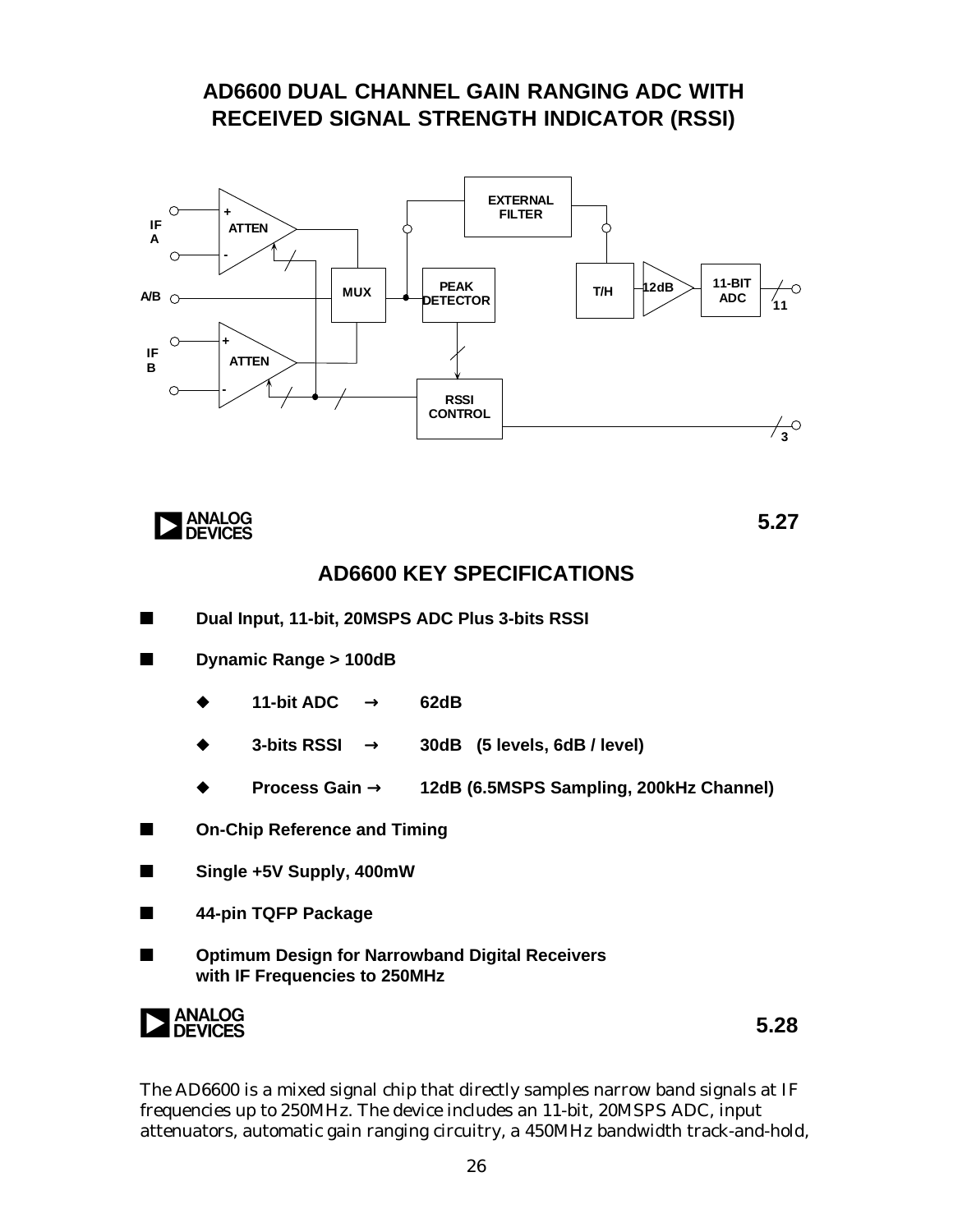digital RSSI outputs, references, and control circuitry. The device accepts two inputs (for use with diversity antennas) which are multiplexed to the single ADC.

The AD6600 provides greater than 92dB dynamic range from the ADC and the auto gain-ranging/RSSI circuits. The gain range is 36dB in 6dB increments (controlled by a 3-bit word from the RSSI circuit). This sets the smallest input range at 31mV peak-to-peak, and the largest at 2V peak-to-peak. SFDR is 70dBc @ 100MHz and 53dBc @ 250MHz. Channel isolation is 70dB @ 100MHz and 60dB @ 250MHz. The SNR performance of the AD6600 is shown in Figure 5.29. The dynamic range of the AD6600 is greater than the minimum GSM specification of 91dB.



### **AD6600 INPUT VS. SNR**

The analog input to the AD6600 consists of two parallel attenuator stages followed by an output selection multiplexer. The attenuation levels can be set either by the on-chip automatic RSSI circuit (synchronous peak detector) or can be set digitally with external logic. The ADC T/H input can also be accessed directly by by-passing the front-end attenuators.

An external analog filter is required between the attenuator output and the trackand-hold input of the ADC section. This filter may be either a lowpass or a bandpass depending on the system architecture. Since the input bandwidth of the ADC is 450MHz, the filter minimizes the wideband noise entering the track-and-hold. The bandwidth of the filter should be set to allow sufficient settling time (1/2 the sampling period) during the RSSI peak detection period.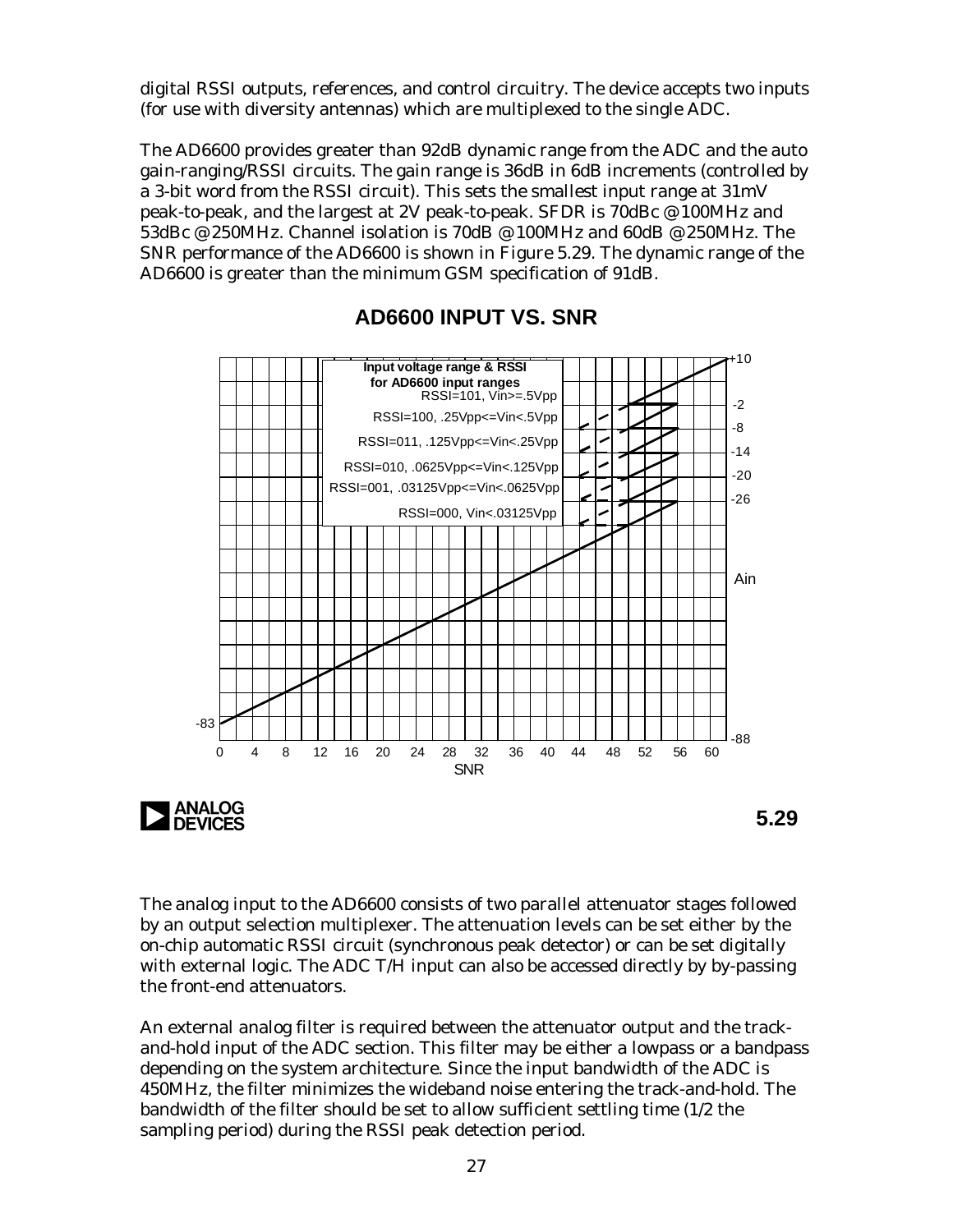The ADC is based on the high dynamic range AD9042 architecture covered previously. The ADC input is designed to take advantage of the excellent smallsignal linearity of the track-and-hold. Therefore, the full scale input to the ADC section is only 50mV peak-to-peak. The track-and-hold is followed by a gain block with a 6dB gain-select to increase the signal level for digitization by the 11-bit ADC. This amplifier only requires enough bandwidth to accurately settle to the next value during the sampling period (77 $\mathrm{ns}$  for  $\mathrm{f}_\mathrm{S}$  = 13MSPS). Because of its reduced bandwidth, any high frequency track-and-hold feed through is also minimized.

The RSSI peak detector function consists of a bank of 5 high speed comparators with separate reference inputs. Each reference input is 6dB lower than the previous one. Each comparator has 6dB of built-in hysteresis to eliminate level uncertainty at the threshold points. Once one of the comparators is tripped, it stays in that state until it is reset by the negative-going edge of the sampling clock. The 5 comparator outputs are decoded into a 3-bit word that is used to select the proper input attenuation.

The RSSI follows the IF signal one clock cycle before the conversion is made. During this time period, the RSSI looks for the signal peaks. Prior to digitization, the RSSI word selects the correct attenuator factor to prevent the ADC from over-ranging on the following conversion cycle. The peak signal is set 6dB below the full scale range of the 11-bit ADC. The RSSI word can be read via the RSSI pins. The 11-bit ADC output functions as the mantissa, while the RSSI word is the exponent, and the combination forms a floating point number.

The AD6600 is ideal for use in a GSM narrowband basestation. Figure 5.30 shows a block diagram of the fundamental receiver. Two separate antennas and RF sections are used (this is often called *diversity*) to reduce the signal strength variations due to multipath effects. The IF output (approximately 70MHz) of each channel is digitized by the AD6600 at a sampling rate of 6.5MSPS (one-half the master GSM clock frequency of 13MHz). The two antennas need only be separated by a few feet to provide the required signal strength diversity (the wavelength of a 900MHz signal is about 1 foot). The DSP portion of the receiver selects the channel which has the largest signal amplitude.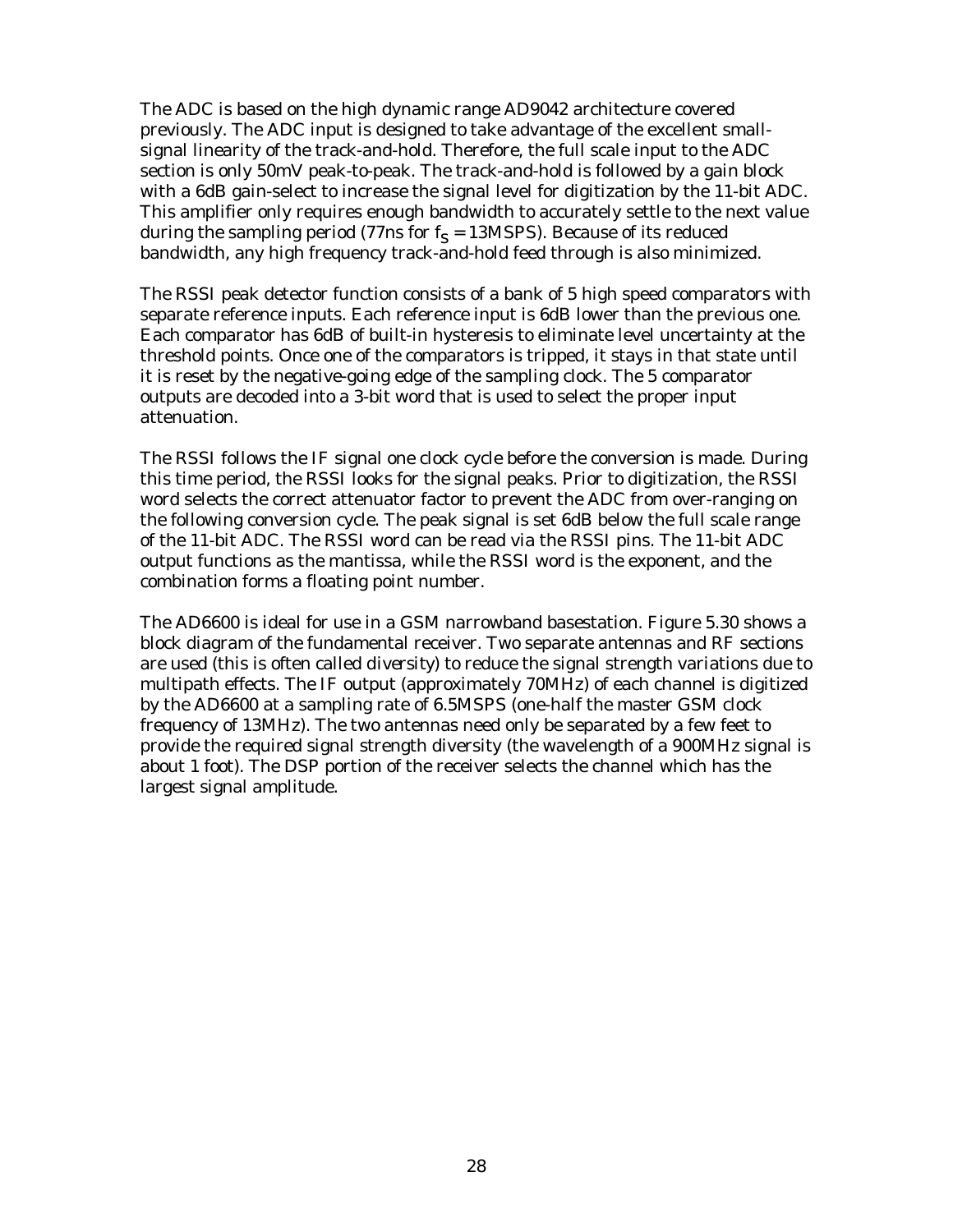## **NARROWBAND GSM BASESTATION WITH DIVERSITY**



The bandwidth of a single GSM channel is 200kHz, and each channel can handle up to 8 simultaneous callers for full-rate systems and 16 simultaneous callers for the newer one-half-rate systems. A typical basestation may be required to handle 50 to 60 simultaneous callers, thereby requiring 4 separate signal processing channels (assuming a one-half-rate system).

The IF frequency is chosen to be 69.875MHz, thus centering the 200kHz signal in the 22nd Nyquist zone (see Figure 5.31). The dual channel digital decimating receiver (AD6620) reverses the frequency sense of the signal and shifts it down to baseband.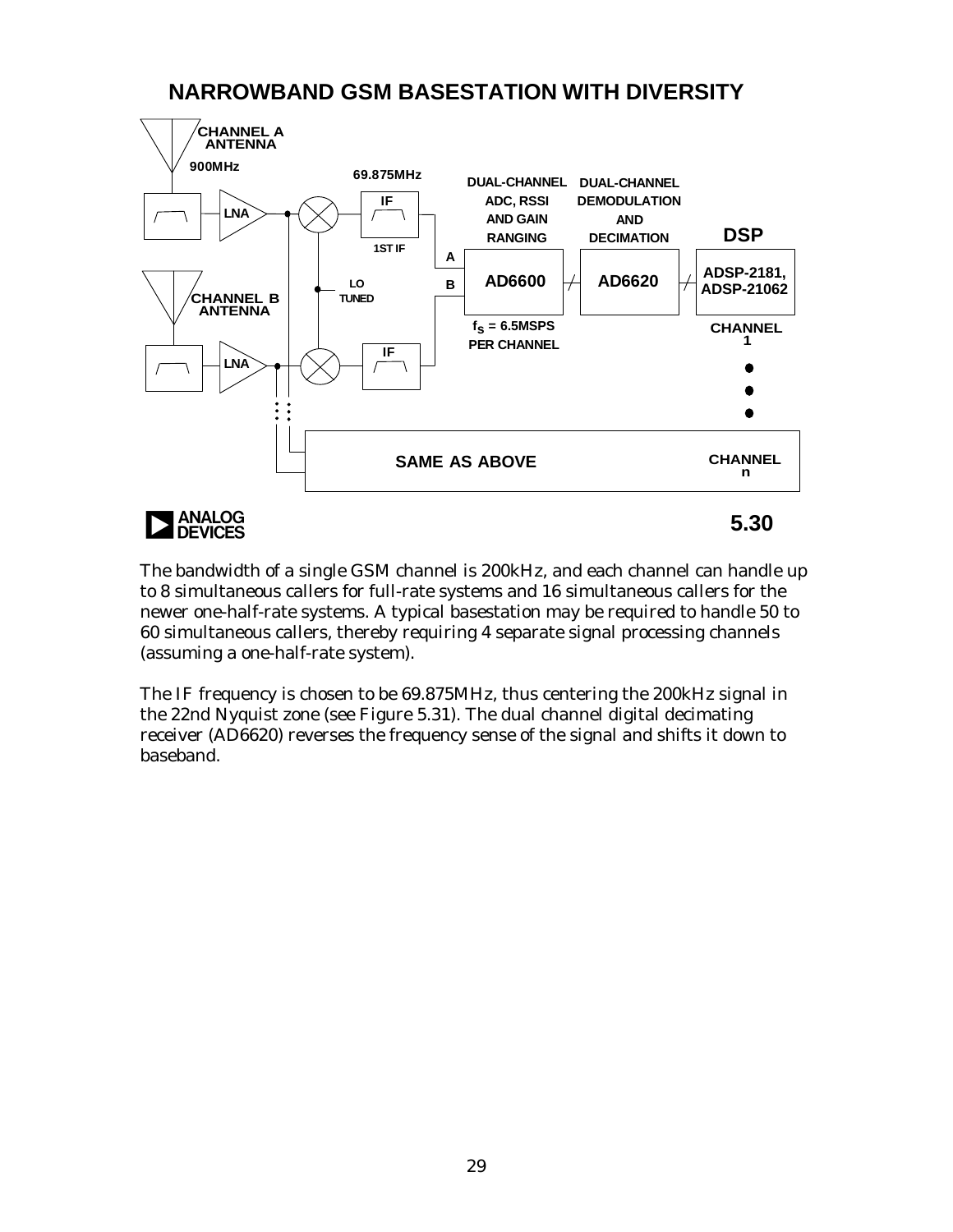# **NARROWBAND GSM RECEIVER BANDPASS SAMPLING OF A 200kHz CHANNEL AT 6.5MSPS**



# **ANALOG<br>DEVICES**

**5.31**

We now have a 200kHz baseband signal (generated by undersampling) which is being *oversampled* by a factor of approximately 16 .

The signal is then passed through a digital filter (part of the AD6620) which removes all frequency components above 200kHz, including the quantization noise which falls in the region between 200kHz and 3.25MHz (the Nyquist frequency) as shown in Figure 5.32. The resultant increase in SNR is 12dB (processing gain). There is now no information contained in the signal above 200kHz, and the output data rate can be reduced (decimated) from 6.5MSPS to 406.25kSPS, a data rate which the DSP can handle. The data corresponding to the 200kHz channel is transmitted to the DSP over a simple 3-wire serial interface. The DSP performs such functions as channel equalization, decoding, and spectral shaping.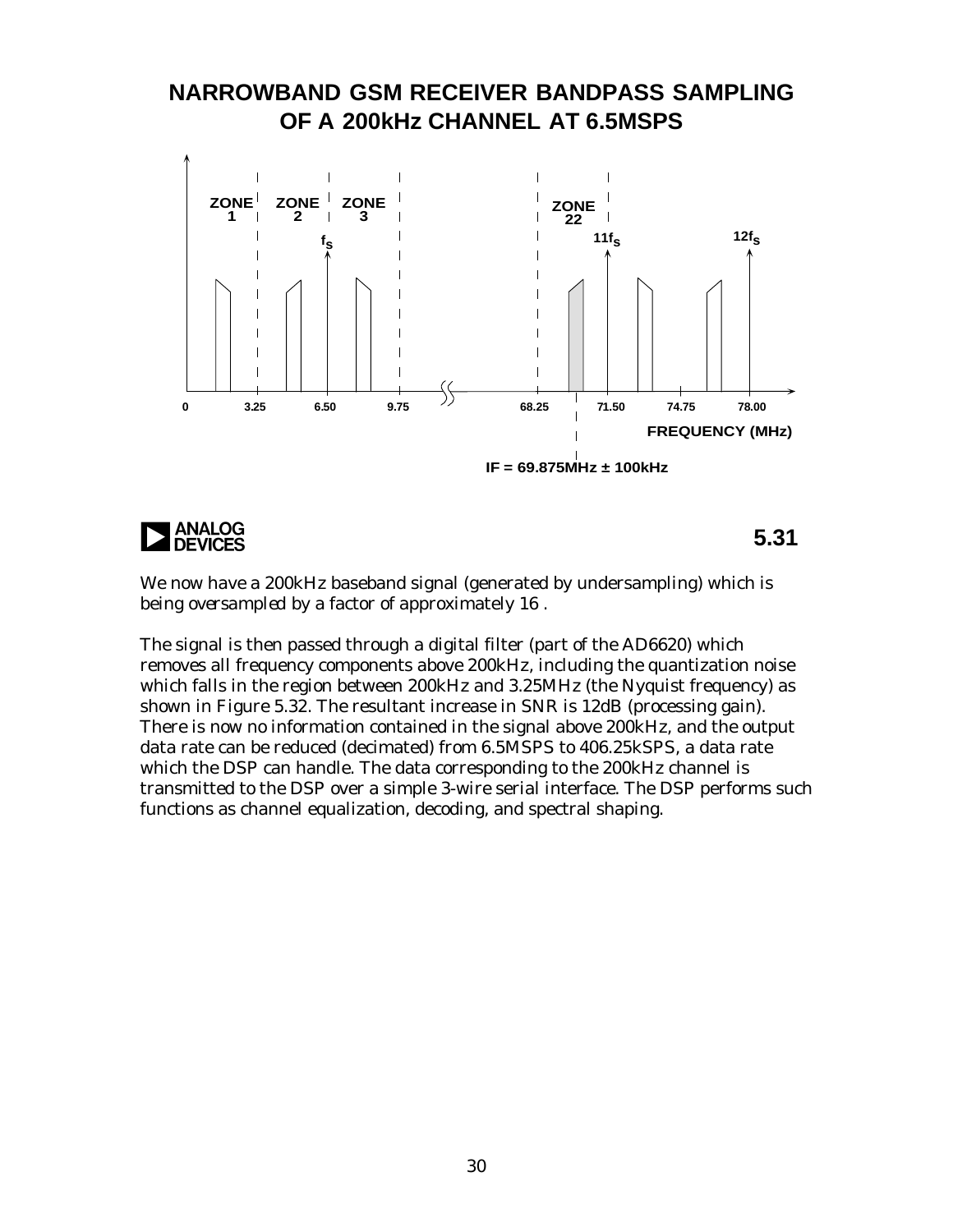

The concept of *processing gain* is common to all communications systems, analog or digital. In a sampling system, the quantization noise produced by the ADC is spread over the entire Nyquist bandwidth which extends from DC to  $\rm{f}_{\rm{S}}$ /2. If the signal bandwidth, BW, is less than  $\mathrm{f}_\mathbf{S} / 2$ , digital filtering can remove the noise components outside this bandwidth, thereby increasing the effective SNR. The processing gain in a sampling system can be calculated from the formula:

Processing Gain = 10 2  $log \left( \frac{f_S}{g} \right)$ ⋅BW ſ  $\set$  $\lambda$  $\int$ 

The SINAD (noise and distortion measured over  $\mathrm{f}_\mathbf{S} / 2$  bandwidth) of the ADC at the bandwidth of the signal should be used to compute the actual SINAD by adding the processing gain determined by the above equation. If the ADC is an ideal N-bit converter, then its SNR (measured over the Nyquist bandwidth) is 6.02N + 1.76dB.

### **PROCESSING GAIN**

- Measure ADC SINAD (6.02N + 1.76dB Theoretical)
- **Sampling Frequency = f<sub>S</sub>**

**Signal Bandwidth = BW** 

**n** Processing Gain =

$$
10\log\left(\frac{-\mathsf{f}_{\mathsf{S}}}{2\cdot\mathsf{BW}}\right)
$$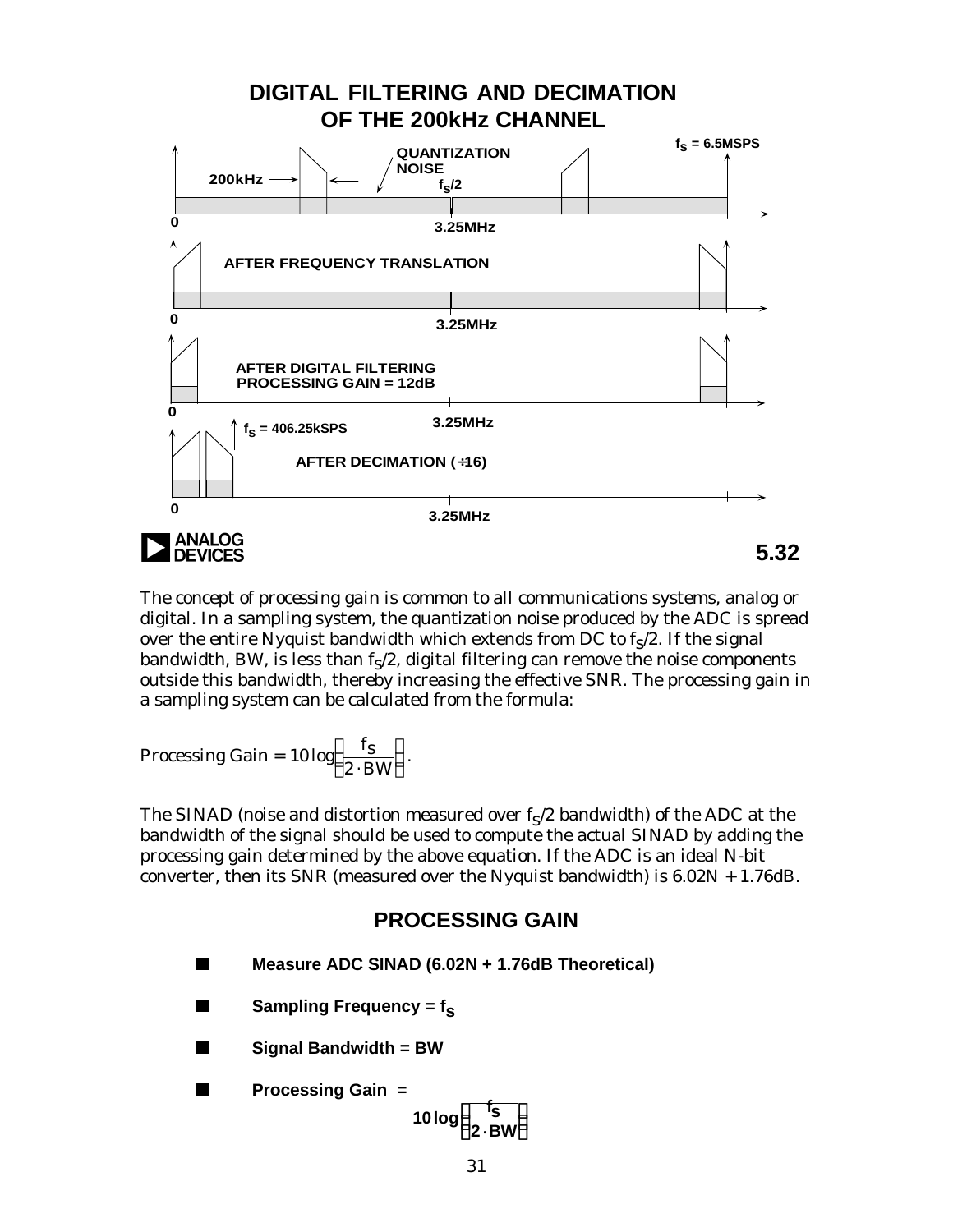



**5.33**

Notice that as shown in the previous narrowband receiver example, there can be processing gain even if the original signal is an undersampled one. The only requirement is that the signal bandwidth be less than  $\mathrm{f}_\mathbf{S}/2$ , and that the noise outside the signal bandwidth be removed with a digital filter.

### **Wideband IF-Sampling Digital Receivers**

Thus far, we have avoided a detailed discussion of *narrowband* versus *wideband* digital receivers. A digital receiver can be either, but more detailed definitions are important at this point. By *narrowband*, we mean that sufficient pre-filtering has been done such that all undesired signals have been eliminated and that only the signal of interest is presented to the ADC input. This is the case for the GSM basestation example previously discussed.

Wideband simply means that a number of channels are presented to input of the ADC and further filtering, tuning, and processing is performed digitally. Usually, a wideband receiver is designed to receive an entire band; cellular or other similar wireless services such as PCS (Personal Communications Systems). In fact, one wideband digital receiver can be used to receive *all* channels within the band simultaneously, allowing almost all of the analog hardware (including the ADC) to be shared among all channels as shown in Figure 5.34 which compares the narrowband and the wideband approaches.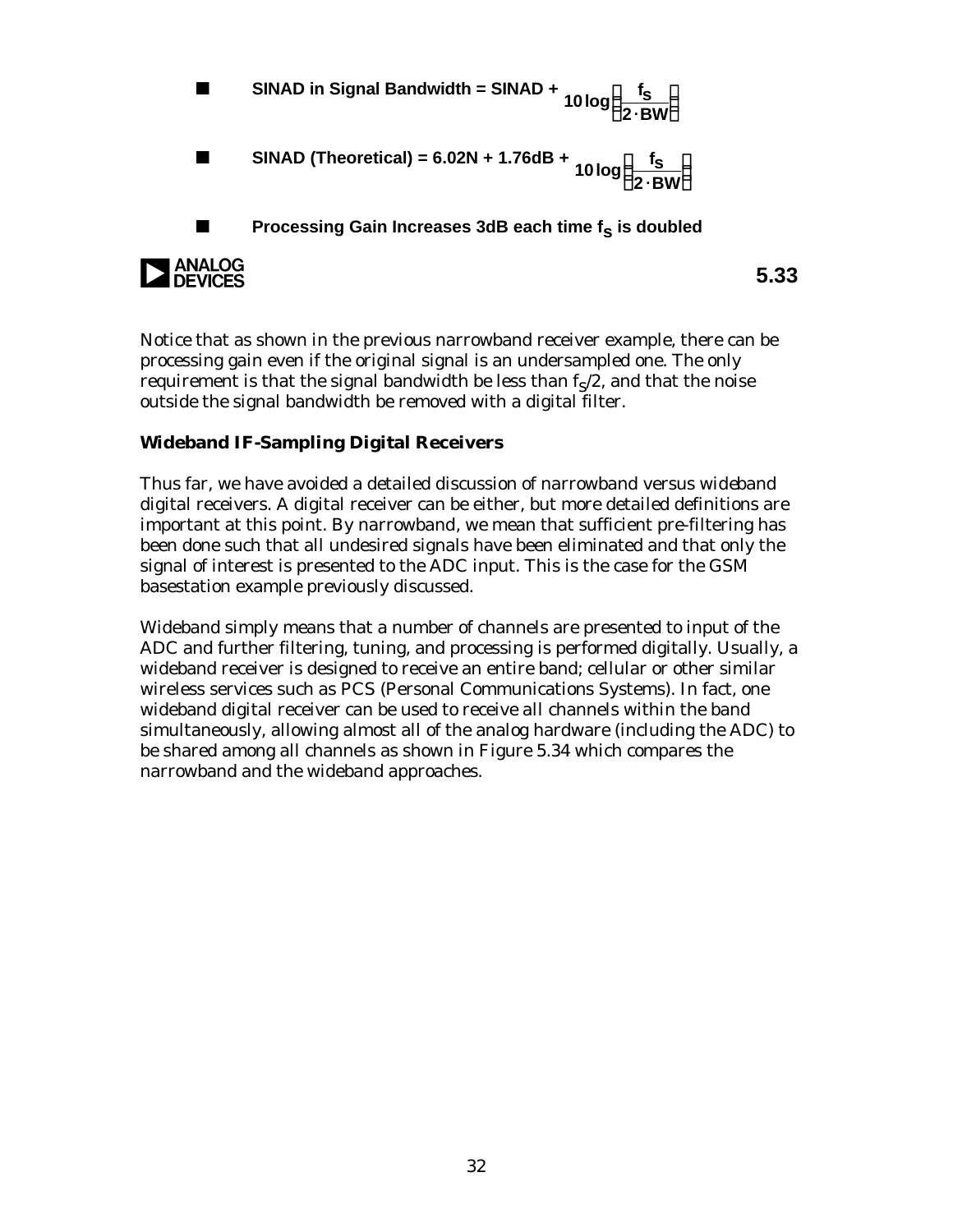

## **NARROWBAND VERSUS WIDEBAND DIGITAL RECEIVER**

Note that in the narrowband digital radio, there is one front-end LO and mixer required per channel to provide individual channel tuning. In the wideband digital radio, however, the first LO frequency is fixed, and the "tuning" is done in the *digital channelizer* circuits following the ADC.

A typical wideband digital receiver may process a 5 to 25MHz band of signals simultaneously. This approach is frequently called *block conversion*. In the wideband digital receiver, the variable local oscillator in the narrowband receiver has been replaced with a fixed oscillator, so tuning must be accomplished digitally. Tuning is performed using a digital down converter (DDC) and filter chip frequently called a *channelizer*. The term channelizer is used because the purpose of these chips is to select one channel out of the many within the broadband spectrum actually present in the ADC output. A typical channelizer is shown in Figure 5.35.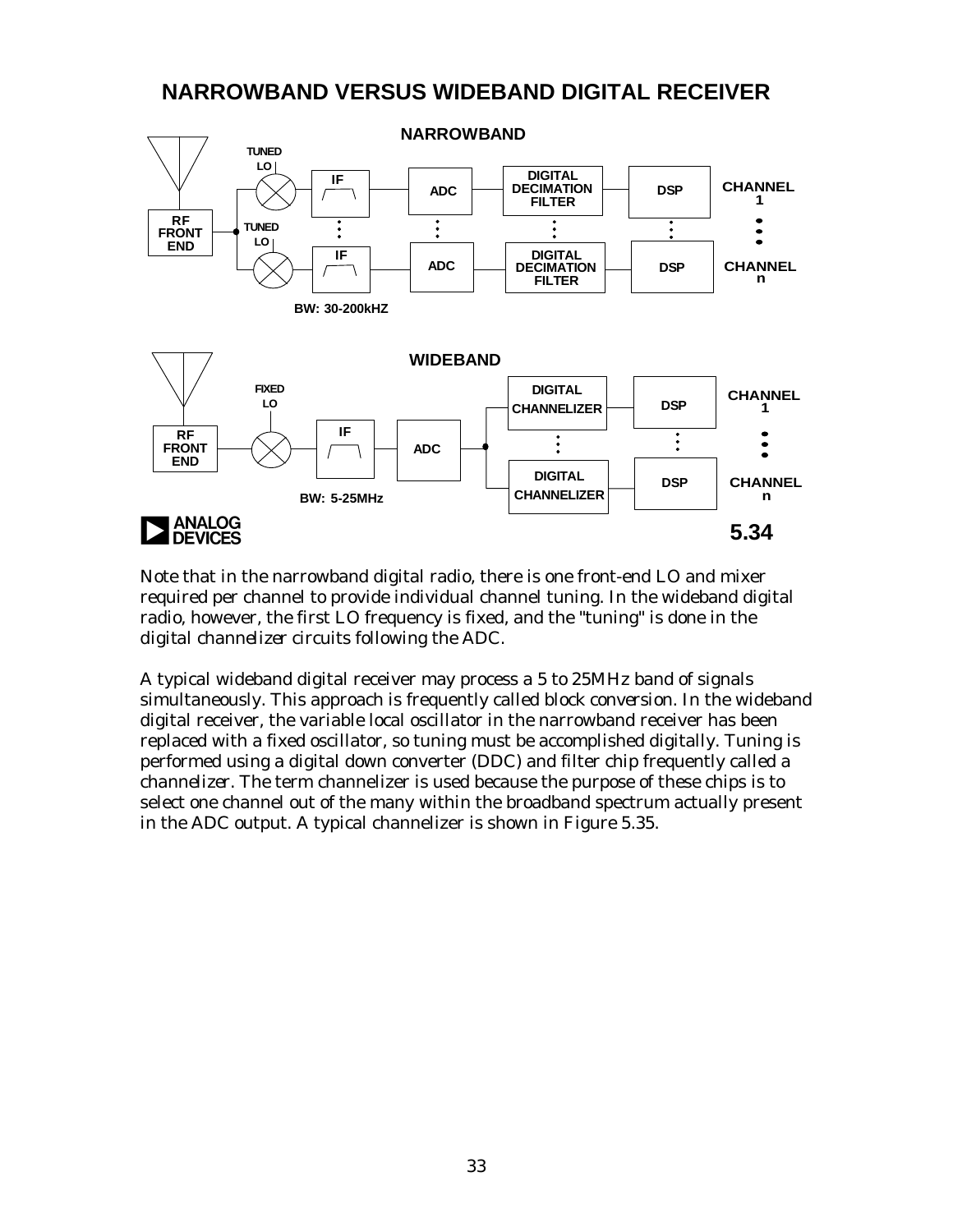### **DIGITAL CHANNELIZER IN WIDEBAND RECEIVER**



# **ANALOG**<br>DEVICES

**5.35**

It consists of an NCO (Numerically Controlled Oscillator) with tuning capability, dual mixer, and matched digital filters. These are the same functions that would be required in an analog receiver, but implemented in digital form. The digital output from the channelizer is the demodulated signal in I and Q format, and all other signals have been filtered and removed. Since the channelizer output consists of one selected RF channel, one channelizer is required for each channel. The channelizer also serves to decimate the output data rate such that it can be processed by a DSP such as the ADSP-2181 or the ADSP-21062. The DSP extracts the signal information from the I and Q data and performs further processing. Another effect of the filtering provided by the channelizer is to increase the SNR by adding processing gain.

In the case of an AMPS signal, there are 416 channels, each 30kHz wide, for a total bandwidth of 12.5MHz (each of the two carriers in a given region are allocated 12.5MHz of the total 25MHz cellular band). Each channel carries one call, so there is a clear advantage in using the wideband approach versus the narrowband one in an AMPS basestation which must handle between 50 and 60 simultaneous calls. On the other hand, a 200kHz GSM channel can carry 16 calls simultaneously (for halfrate systems), so only three or four channels are required in the typical GSM basestation, and the narrowband approach is more cost-effective. Using today's technology (1996), the break-even cost point between narrowband and wideband ranges from two and eight channels.

In an ADC used for narrowband applications, the key specifications are SINAD, SFDR, and SNR. The narrowband ADC can take advantage of automatic gain ranging (as in the AD6600) to account for signal amplitude variations between individual channels and thereby achieve extra dynamic range.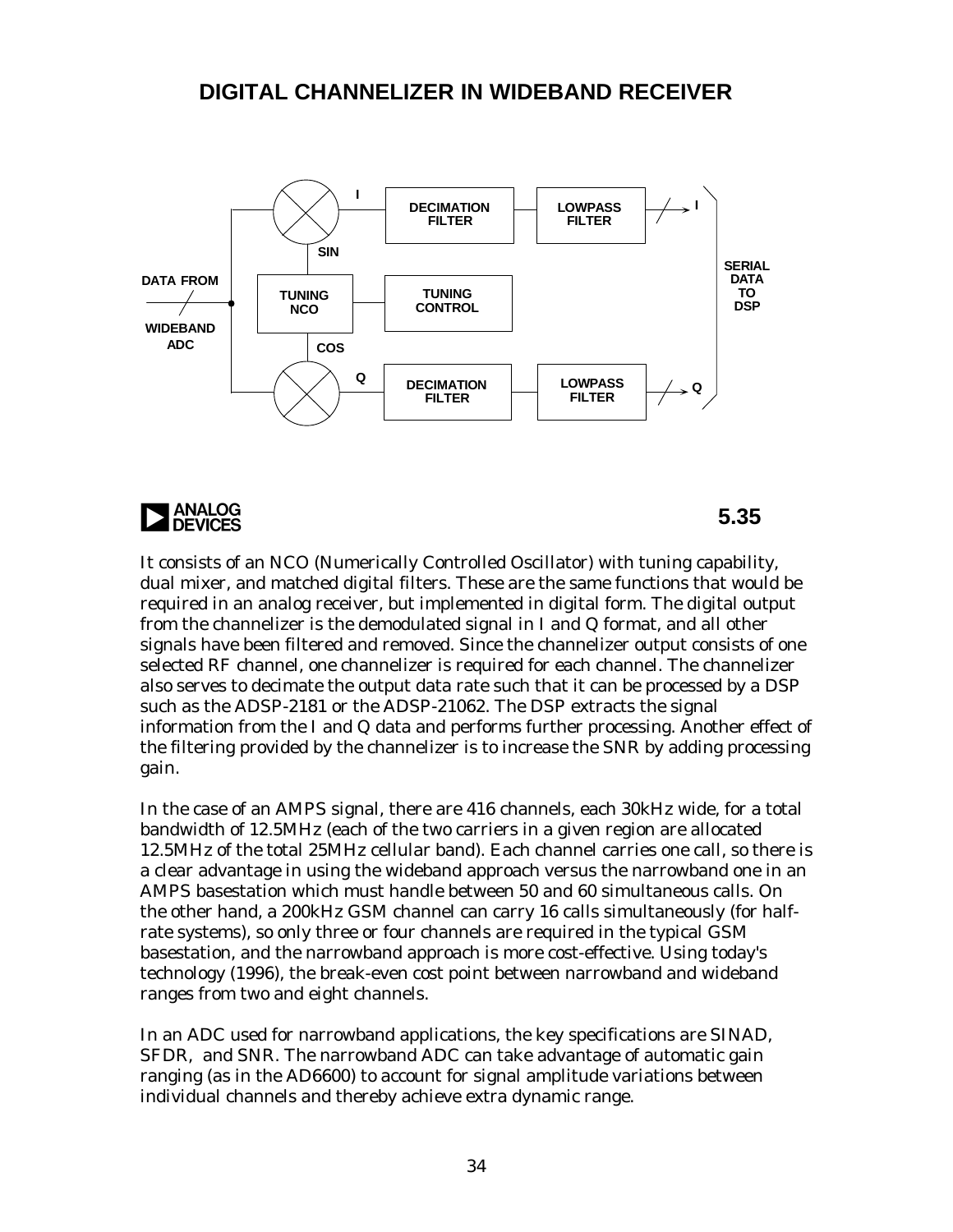On the other hand, an ADC used in a wideband receiver must digitize all channels simultaneously, thereby eliminating the possibility of per-channel analog gain ranging. For example, the GSM (European Digital Cellular) system specification requires the receiver to process signals between –13dBm and –104dBm (with a noise floor of –114dBm) in the presence of many other signals. This is a dynamic range of 91dB! This implies that the SFDR of the ADC and the analog front end must be approximately 95 to 100dBFS, allowing for additional headroom. In addition, the GSM system has 124 channels, each having a bandwidth of 200kHz for a total signal bandwidth of 25MHz. The minimum required sampling rate for an ADC suitable for wideband GSM is therefore greater than 50MSPS.

SFDR is a very important specification when a mobile phone is near the basestation because it is an indication of how strong signals interfere with signals in other channels. Strong signals usually produce the largest spurs due to front-end distortion, and these spurs can mask weaker signals from mobile phones near the cell fringes. The SFDR for weak signals provides an indication of the overall noise floor, or SINAD which can ultimately be related to the receiver bit error rate (BER).

When digitizing a wideband signal, full scale single-tone evaluations are no longer sufficient. Two-tone and multiple-tone intermodulation testing in conjunction with SFDR amplitude sweeps are better indicators of performance.

|                         | <b>GSM</b>               | <b>AMPS</b>       |
|-------------------------|--------------------------|-------------------|
| <b>Digital Receiver</b> | <b>Narrowband</b>        | Wideband          |
| # of Channels           | 124                      | 416               |
| <b>Channel BW</b>       | <b>200kHz</b>            | 30kHz             |
| <b>Total BW</b>         | 25MHz                    | <b>12.5MHz</b>    |
| <b>Callers/Channel</b>  | 16 (one-half rate)       | 1                 |
| <b>ADC</b>              | <b>11-bits with RSSI</b> | 12-bits           |
| <b>Requirements</b>     | <b>6.5 MSPS</b>          | <b>30.72 MSPS</b> |
|                         | 92dB Dynamic Range       | 80dB SFDR         |
| <b>Process Gain</b>     | 12dB                     | 27dB              |

## **GSM VERSUS AMPS COMPARISONS**

# **analog** 5.36

The AMPS cellular system basestation is ideally suited to the wideband digital receiver design, and a simplified diagram of one is shown in Figure 5.37. The AD9042 sampling frequency of 30.72MSPS is chosen to be a power-of-two multiple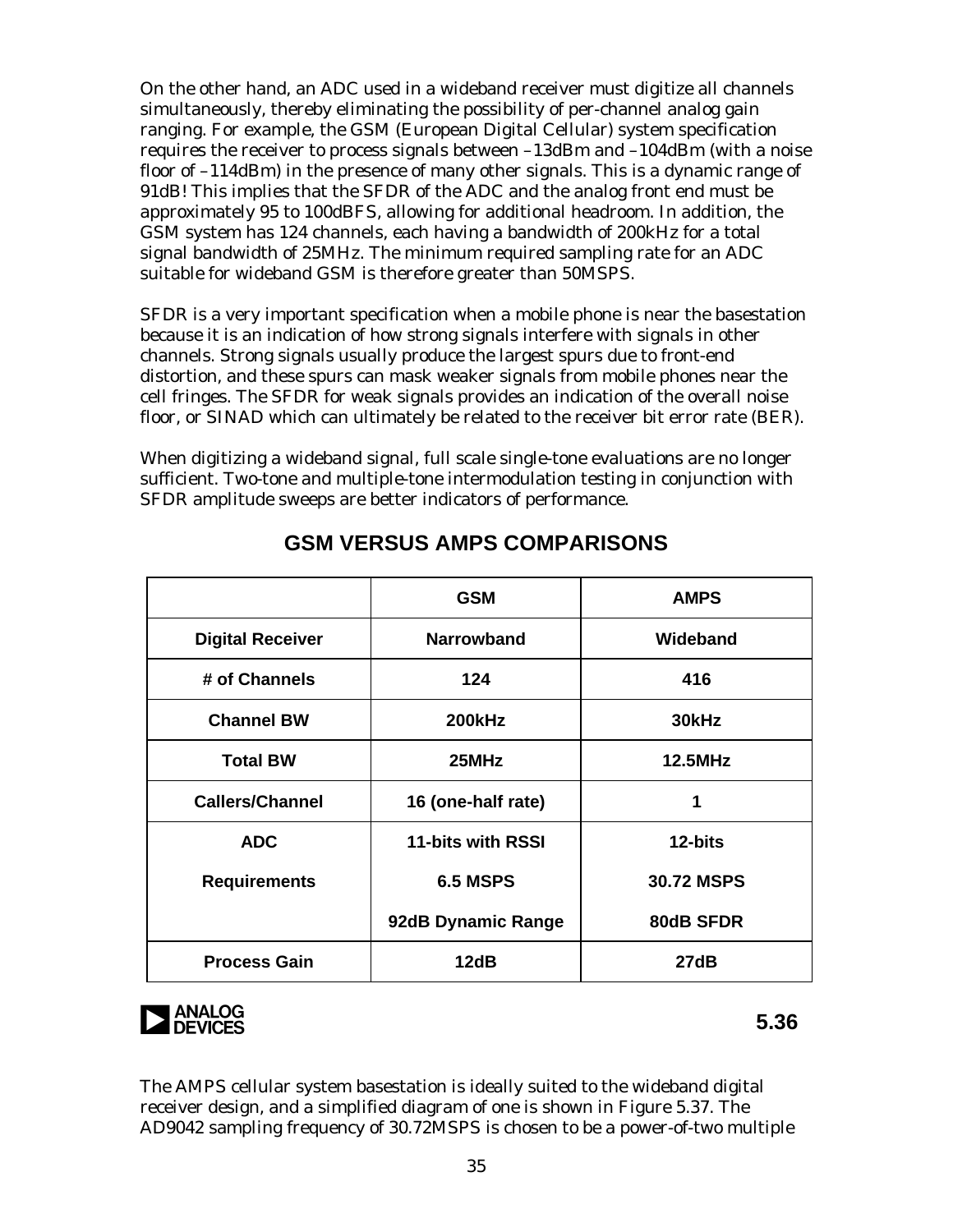of the channel bandwidth (30kHz x 1024). Another popular AMPS wideband receiver sampling frequency is 40.96MSPS. The choice of IF frequency is flexible, and a second IF stage may be required if lower IF frequencies are chosen.

### **AMPS WIDEBAND DIGITAL RECEIVER**



**ANALOG**<br>DEVICES

**5.37**

With a sampling frequency of 30.72MSPS, the 12.5MHz bandwidth signal can be positioned in the first Nyquist zone (DC to 15.36MHz) with an IF frequency of 7.68MHz, or in the second Nyquist zone (15.36MHz to 30.72MHz) with an IF frequency of 23.04MHz.

With a sampling frequency of 40.96MSPS, the 12.5 MHz bandwidth signal can be positioned in the first Nyquist zone (DC to 20.48MHz) with an IF frequency of 10.24MHz, or in the second Nyquist zone (20.48MHz to 40.96MHz) with an IF frequency of 30.72MHz.

The digital channelizers provide the receiver tuning and demodulate the signal into the I and Q components. The output data rate to the DSPs after decimation is 60kSPS. The processing gain incurred is calculated as follows:

Processing Gain =  $10 \log \frac{30.72}{2.28}$  $2 \times 0.03$  $\log \left( \frac{30.72}{2} \right) = 27.1$ . .1dB. × ſ  $\left(\frac{30.72}{2\times0.03}\right)$  $= 27.1dB$ 

### **AMPS WIDEBAND RECEIVER PROCESS GAIN**

n **fs = 30.72MSPS (1024 · 30kHz)**

**n** Channel BW = 30kHz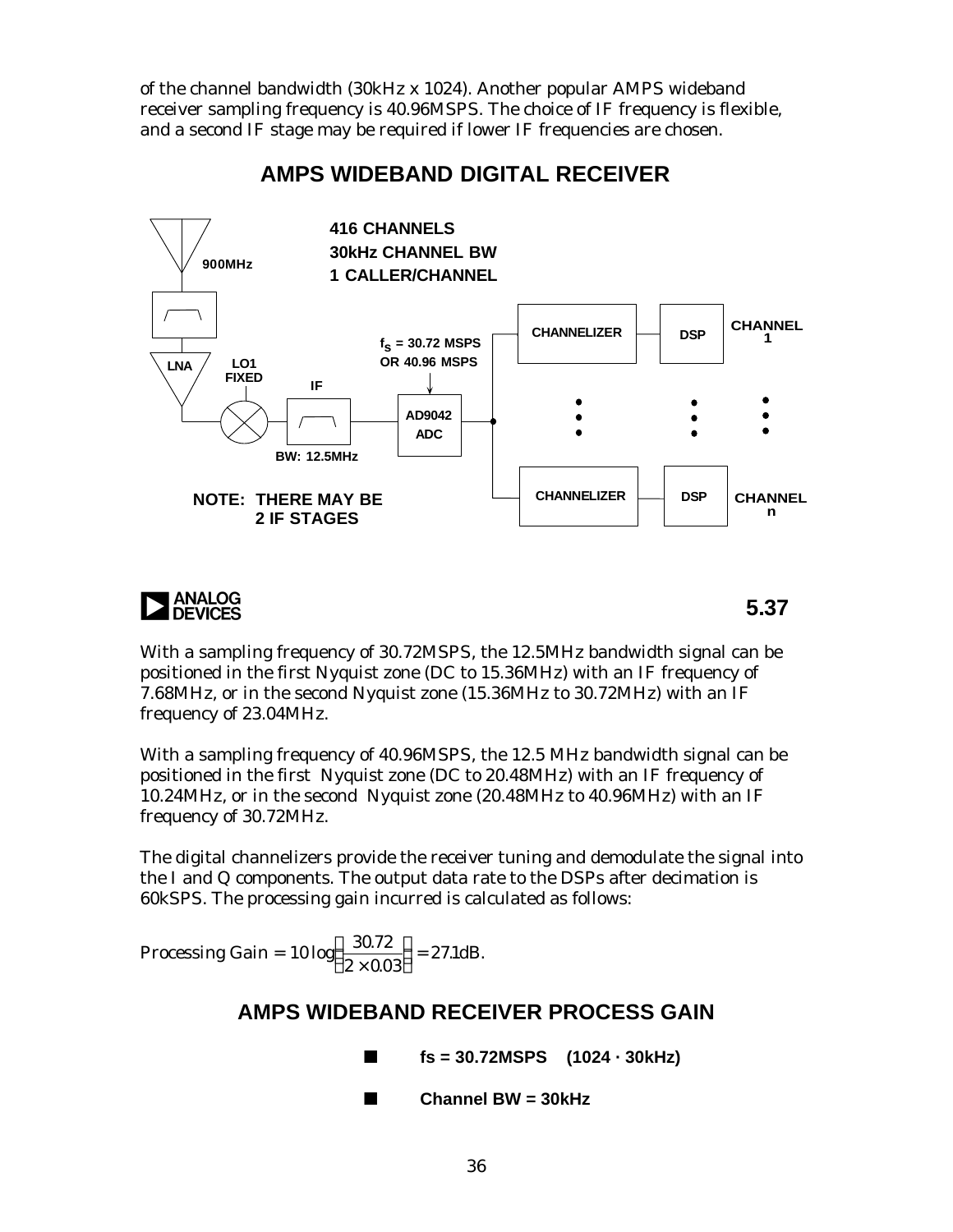



In addition to SFDR, two-tone and multi-tone intermodulation distortion is important in an ADC for wideband receiver applications. Figure 5.39 shows two strong signals in two adjacent channels at frequencies f1 and f2. If the ADC has third-order intermodulation distortion, these products will fall at 2f $_2$ –f $_1$  and 2f $_1$ –f $_2$ and are indistinguishable from signals which might be present in these channels. This is one reason the GSM system is difficult to implement using the wideband approach, since the dynamic range requirement is greater than 91dB.

# **TWO-TONE INTERMODULATION DISTORTION IN MULTICHANNEL SYSTEM (GSM REQUIREMENTS SHOWN)**





**5.39**

The two-tone SFDR of the AD9042 is greater than 80dB with input tones at 15.3MHz and 19.5MHz as shown in Figure 5.40. Note than the amplitude of each tone must be 6dB below full scale in order to prevent the ADC from being overdriven. The two-tone SFDR as a function of input signal amplitude is shown in Figure 5.41 for tone frequencies of 19.3MHz and 19.51MHz. The upper curve is in dBFS, and the lower in dBc. Note that the SFDR is greater than 80dBFS for all input amplitudes. Figure 5.42 shows a multitone FFT output for the AD9042, and the ADC still maintains 85dBFS of SFDR.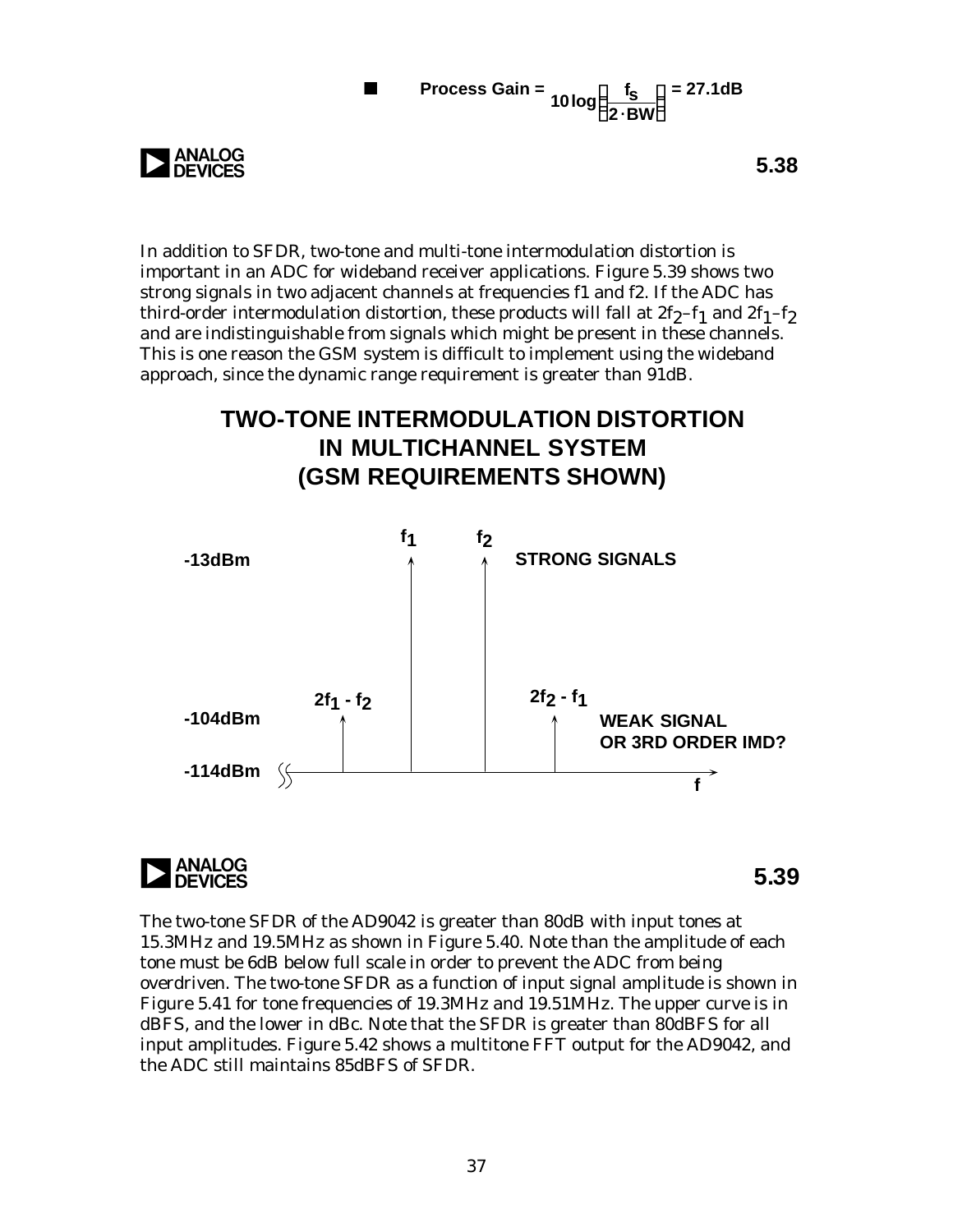

**AD9042 TWO-TONE FFT OUTPUT**







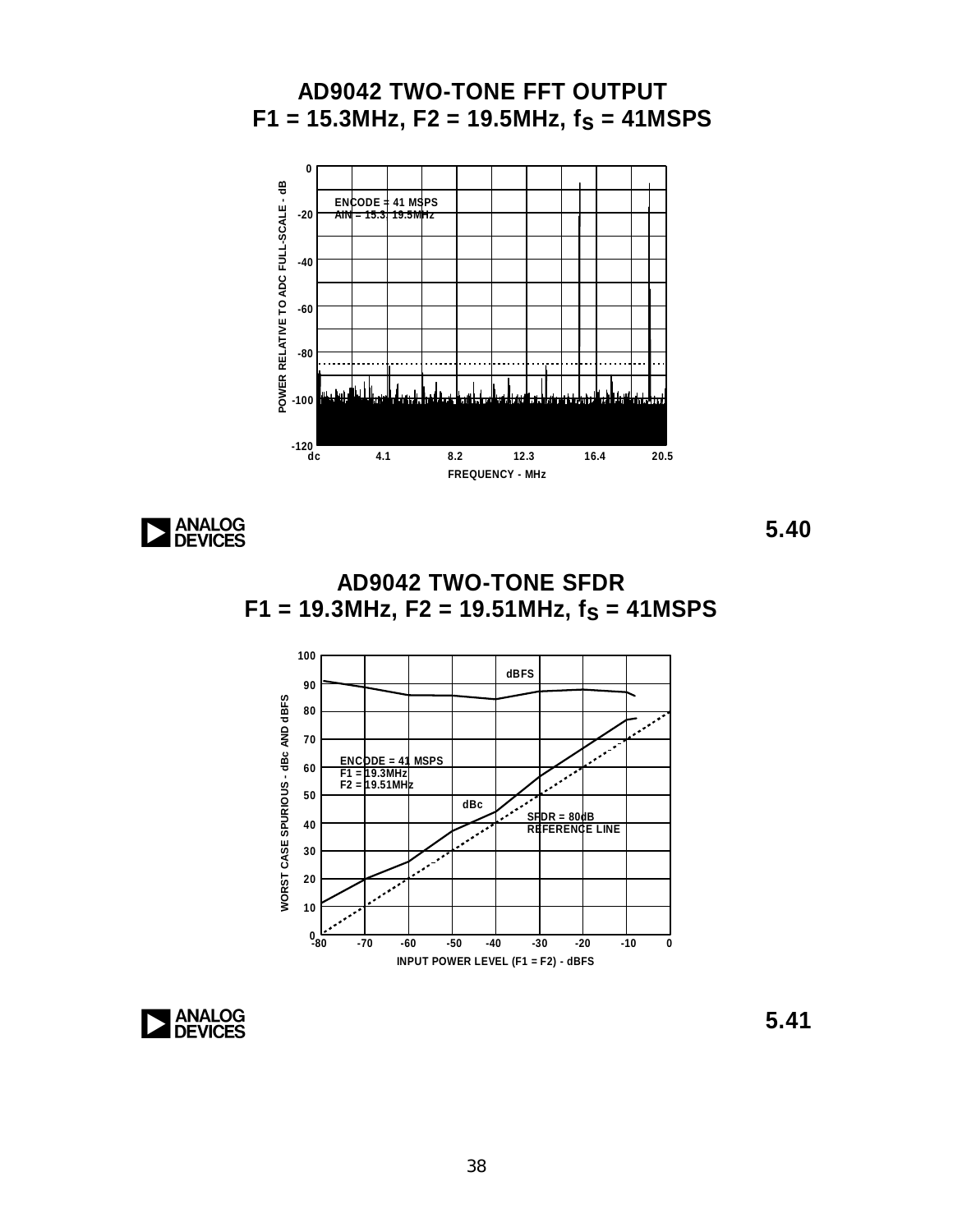## **AD9042 MULTITONE PERFORMANCE (4 TONES)**  $f<sub>S</sub> = 41MSPS$



### **Direct IF-to-Digital Considerations**

The dynamic performance of the AD9042 extends well beyond 20MHz analog input signals (see Figure 5.43). Therefore it can be used to perform direct IF-to-digital conversions using a wide range of IF frequencies. These IF signals can be undersampled as previously described, and the minimum sampling frequency required is determined by the bandwidth of the IF signal. Figure 5.44 shows a 21.4MHz signal sampled at 10MSPS using the AD9042. Note that under these conditions, the SFDR performance is greater than 80dBFS.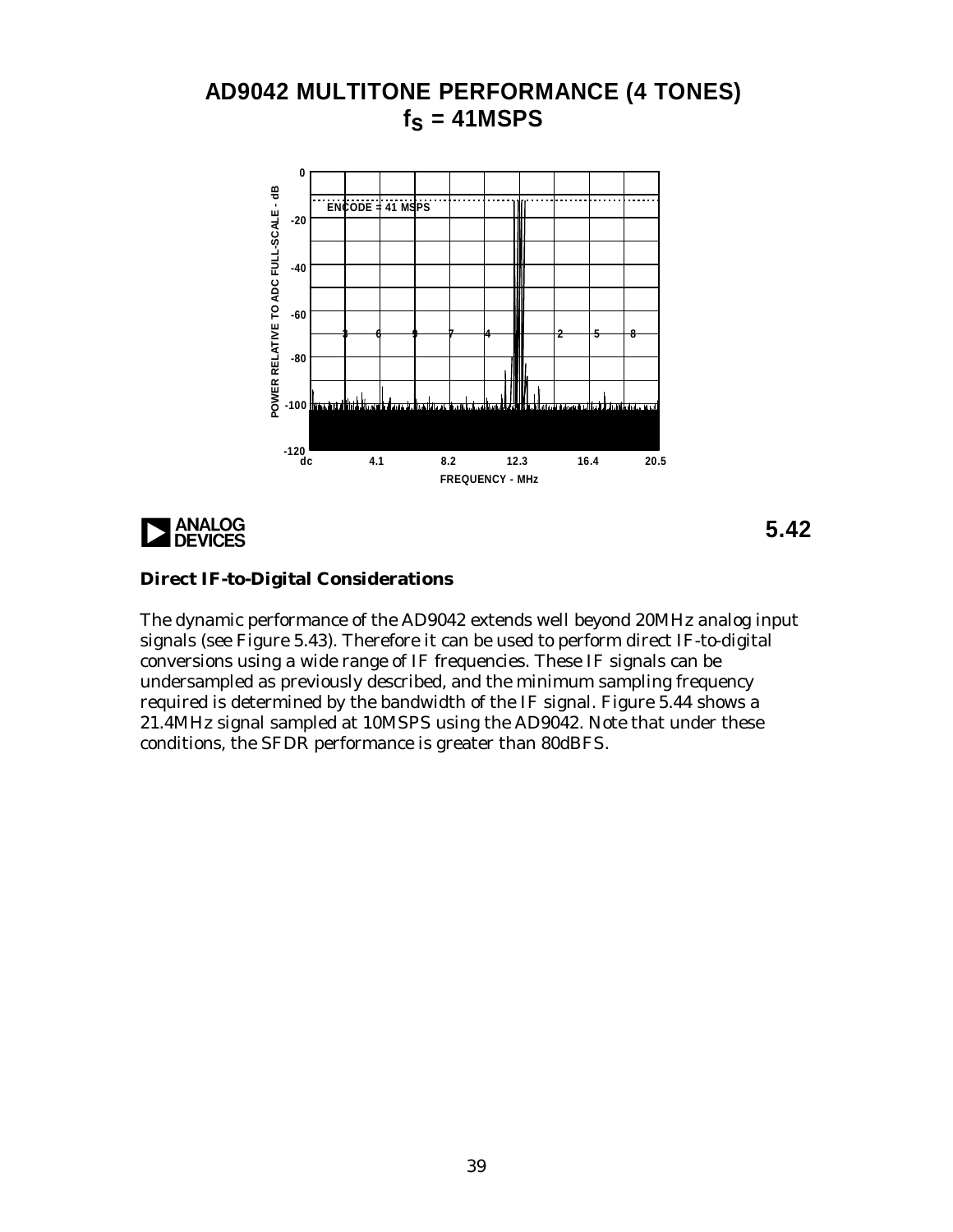# **AD9042 SFDR VERSUS INPUT FREQUENCY**





ANALOG 5.44

The AD6640 represents the next generation in IF sampling ADCs. Key specifications for the AD6640 are summarized in Figure 5.45. The architecture is similar to that of the AD9042, but the device is fabricated on a faster XFCB process. The input structure is fully differential and designed for transformer coupling for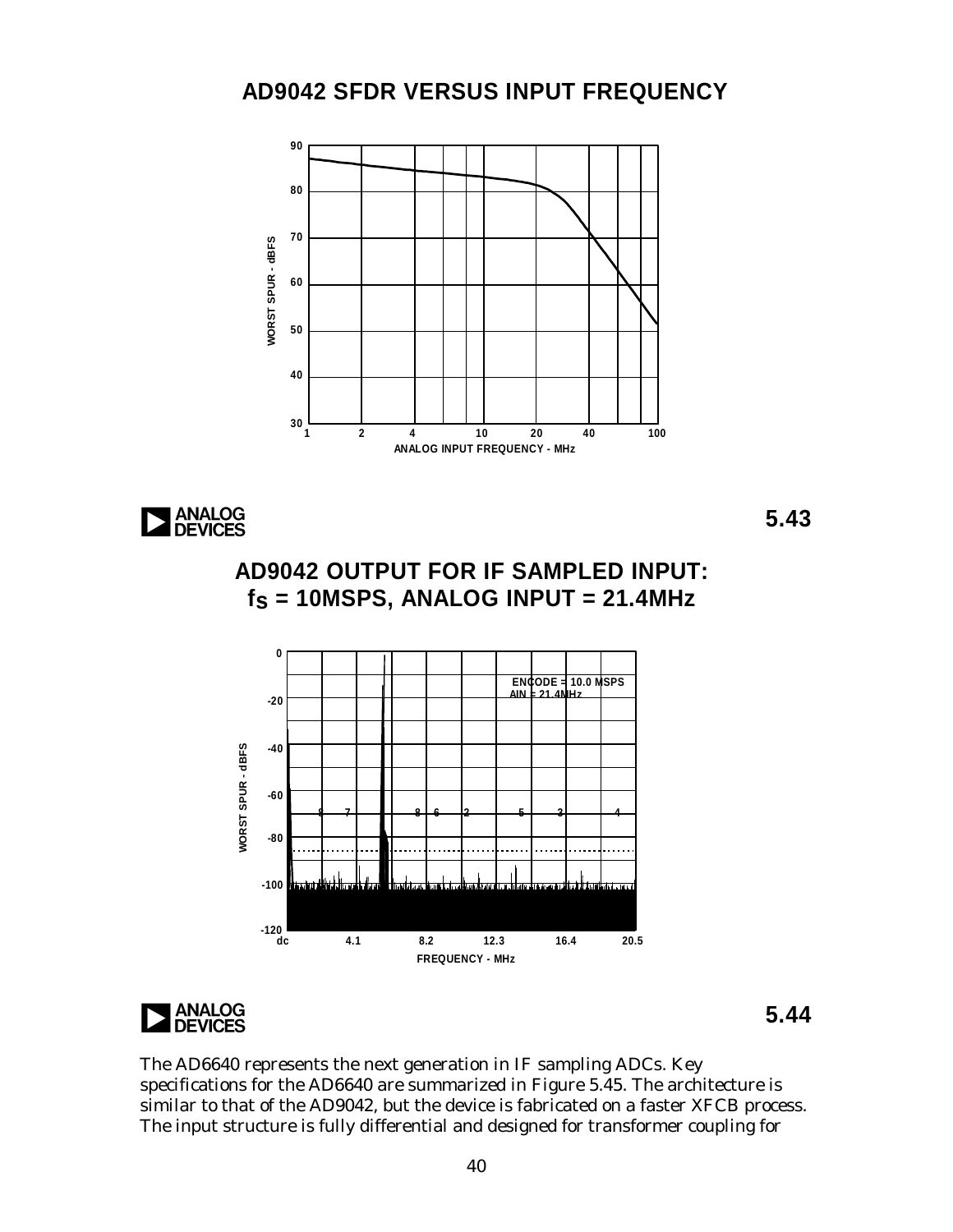minimum distortion. Maximum sampling frequency is 65MSPS, and the SINAD performance is 67dB at 60MHz analog input. SFDR is greater than 80dBFS for frequencies up to 25MHz. This device allows direct IF sampling in wideband communications systems having bandwidths up to 25MHz (such as the AMPS system, where each carrier is allocated 12.5MHz of spectrum). For systems with smaller bandwidths, the higher sampling frequency provided by the AD6640 will allow analog antialiasing filter requirements to be relaxed and provide processing gain. In undersampling applications, the device can be used to digitize 70MHz IF signals which lie in the second or third Nyquist zone. For instance, a 30MHz wideband signal bandwidth centered around a carrier frequency of 48.75MHz can be digitized at 65MSPS as shown in Figure 5.46. In narrowband applications, the high sampling frequency can be used to achieve additional processing gain.

## **AD6640 12-BIT, 65MSPS ADC KEY SPECIFICATIONS**

- 12-bit, 65MSPS IF-SAMPLING ADC
- Based on AD9042 architecture, but 1.5X faster CB process
- $\blacksquare$  Fully differential inputs for optimum distortion performance
- **Net SFDR Greater than 80dB up to 25MHz Input**
- $\blacksquare$  **68dB SINAD for 60MHz IF input**
- Single +5V Supply, 695mW
- **n** 44-Lead TQFP Package



**5.45**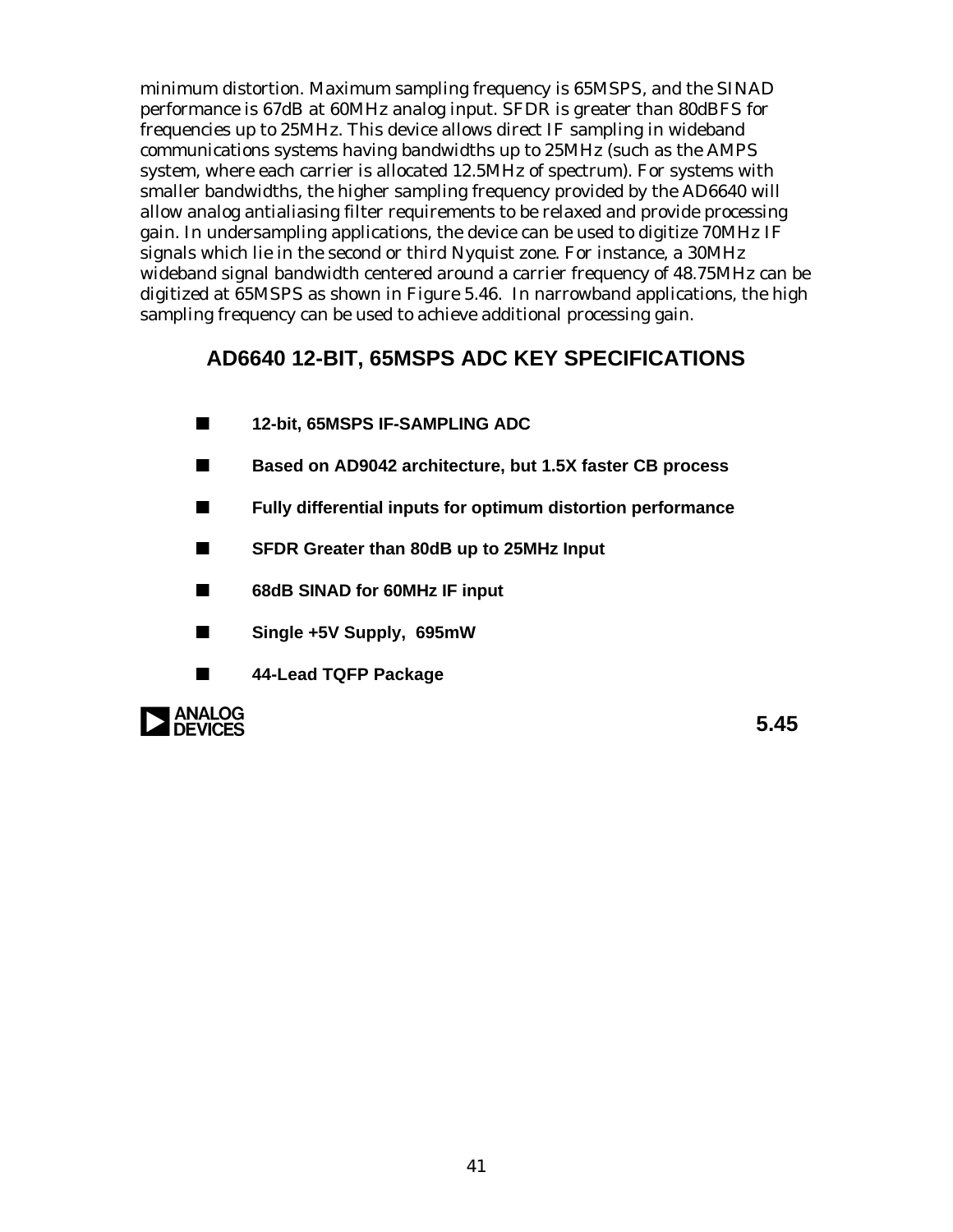

### **Achieving Wide Dynamic Range in High Speed ADCs Using Dither**

There are two fundamental limitations to maximizing SFDR in a high speed ADC. The first is the distortion produced by the front-end amplifier and the sample-andhold circuit. The second is that produced by non-linearity in the actual transfer function of the encoder portion of the ADC. The key to wide SFDR is to minimize the non-linearity of each.

There is nothing that can be done externally to the ADC to significantly reduce the inherent distortion caused by the ADC front end. However, the non-linearity in the ADC encoder transfer function can be reduced by the proper use of dither (external noise which is summed with the analog input signal to the ADC).

Dithering improves ADC SFDR under certain conditions. For example, even in a perfect ADC, there is some correlation between the quantization noise and the input signal. This can reduce the SFDR of the ADC, especially if the input signal is an exact sub-multiple of the sampling frequency. Summing broadband noise (about 1/2 LSB rms in amplitude) with the input signal tends to randomize the quantization noise and minimize this effect (see Figure 5.47). In most systems, however, there is enough noise riding on top of the signal so that adding additional dither noise is not required. Increasing the wideband rms noise level beyond an LSB will proportionally reduce the ADC SNR.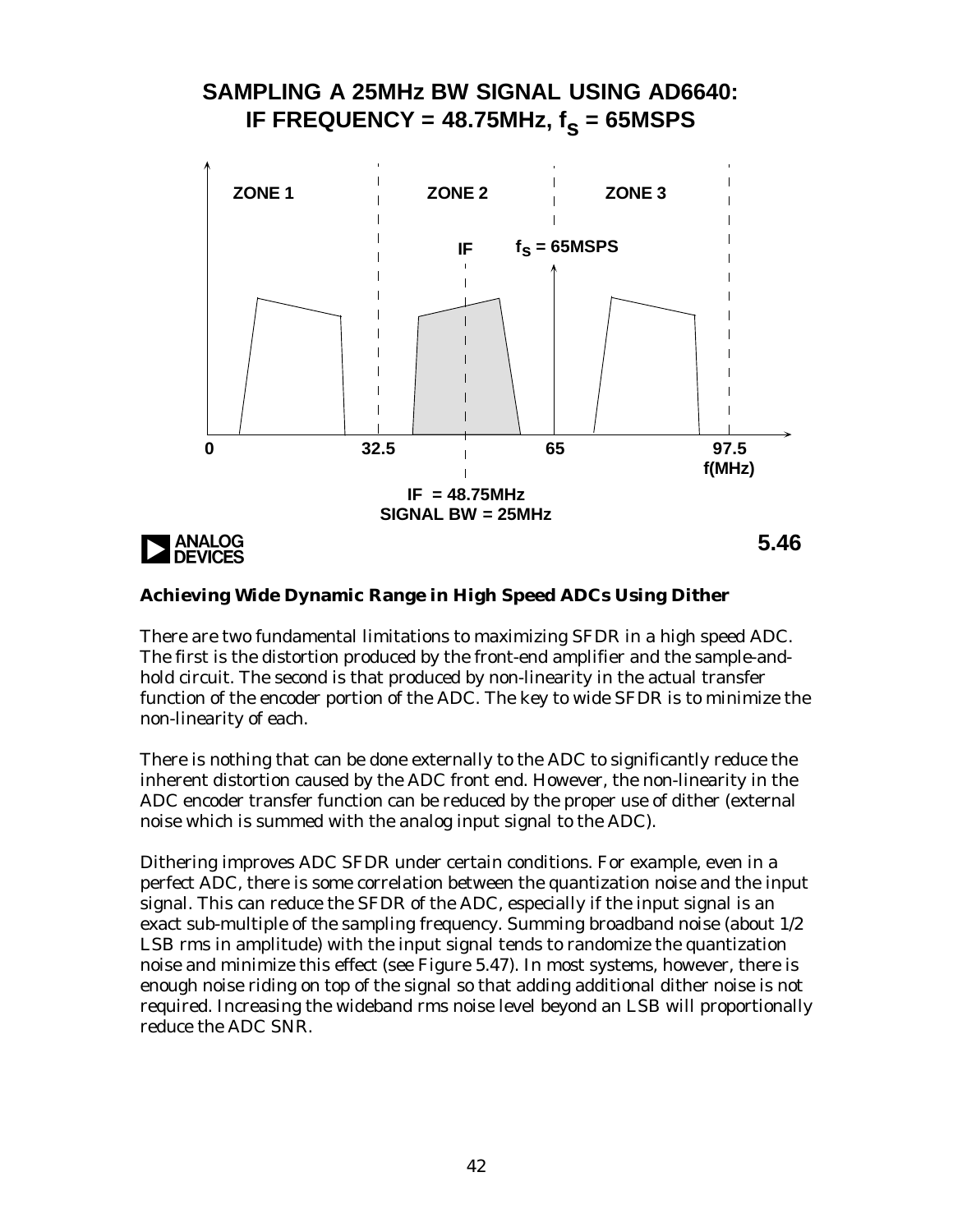### **USING DITHER TO RANDOMIZE ADC TRANSFER FUNCTION**



Other schemes have been developed which use larger amounts of dither noise to randomize the transfer function of the ADC. Figure 5.47 also shows a dither noise source comprised of a pseudo-random number generator which drives a DAC. This signal is subtracted from the ADC input signal and then digitally added to the ADC output, thereby causing no significant degradation in SNR. An inherent disadvantage of this technique is that the allowable input signal swing is reduced as the amplitude of the dither signal is increased. This reduction in signal amplitude is required to prevent overdriving the ADC. It should be noted that this scheme does not significantly improve distortion created by the front-end of the ADC, only that produced by the non-linearity of the ADC encoder transfer function.

Another method which is easier to implement, especially in wideband receivers, is to inject a narrowband dither signal *outside the signal band of interest* as shown in Figure 5.48. Usually, there are no signal components located in the frequency range near DC, so this low-frequency region is often used for such a dither signal. Another possible location for the dither signal is slightly below  $\mathrm{f}_\mathbf{S}/2.$  Because the dither signal occupies only a small bandwidth relative to the signal bandwidth, there is no significant degradation in SNR, as would occur if the dither was broadband.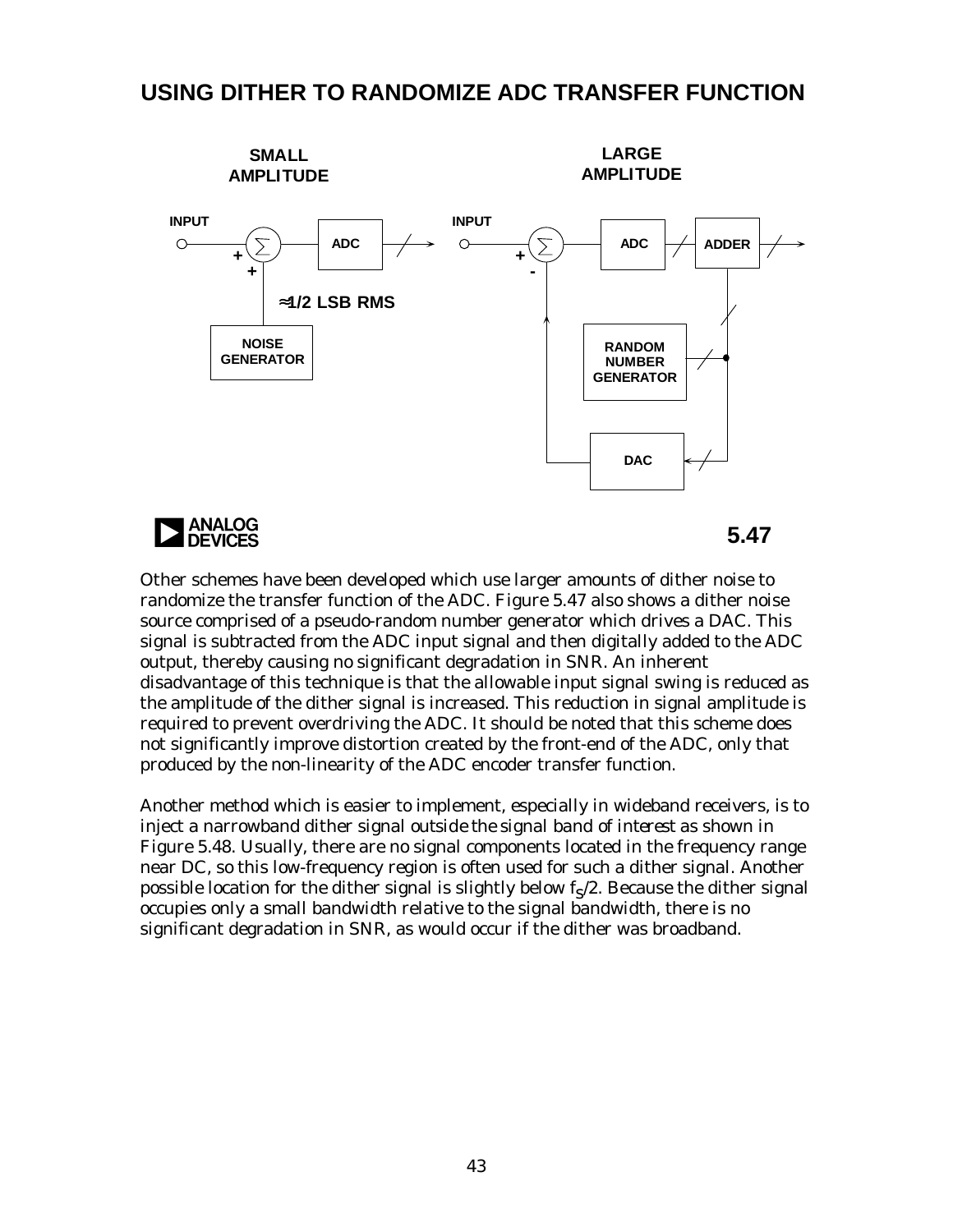### **INJECTING OUT-OF-BAND DITHER TO IMPROVE ADC SFDR**



**ANALOG**<br>DEVICES

**5.48**

A subranging ADC such as the AD9042 (see Figure 5.49) has small differential nonlinearity errors that occur at specific regions across the ADC range. For instance, the AD9042 uses a 6-bit ADC followed by a 7-bit one. There are 64 decision points associated with the main-range 6-bit ADC, and they occur every 15.625mV for a 1V full scale input range. Figure 5.50 shows a greatly exaggerated representation of these non-linearities.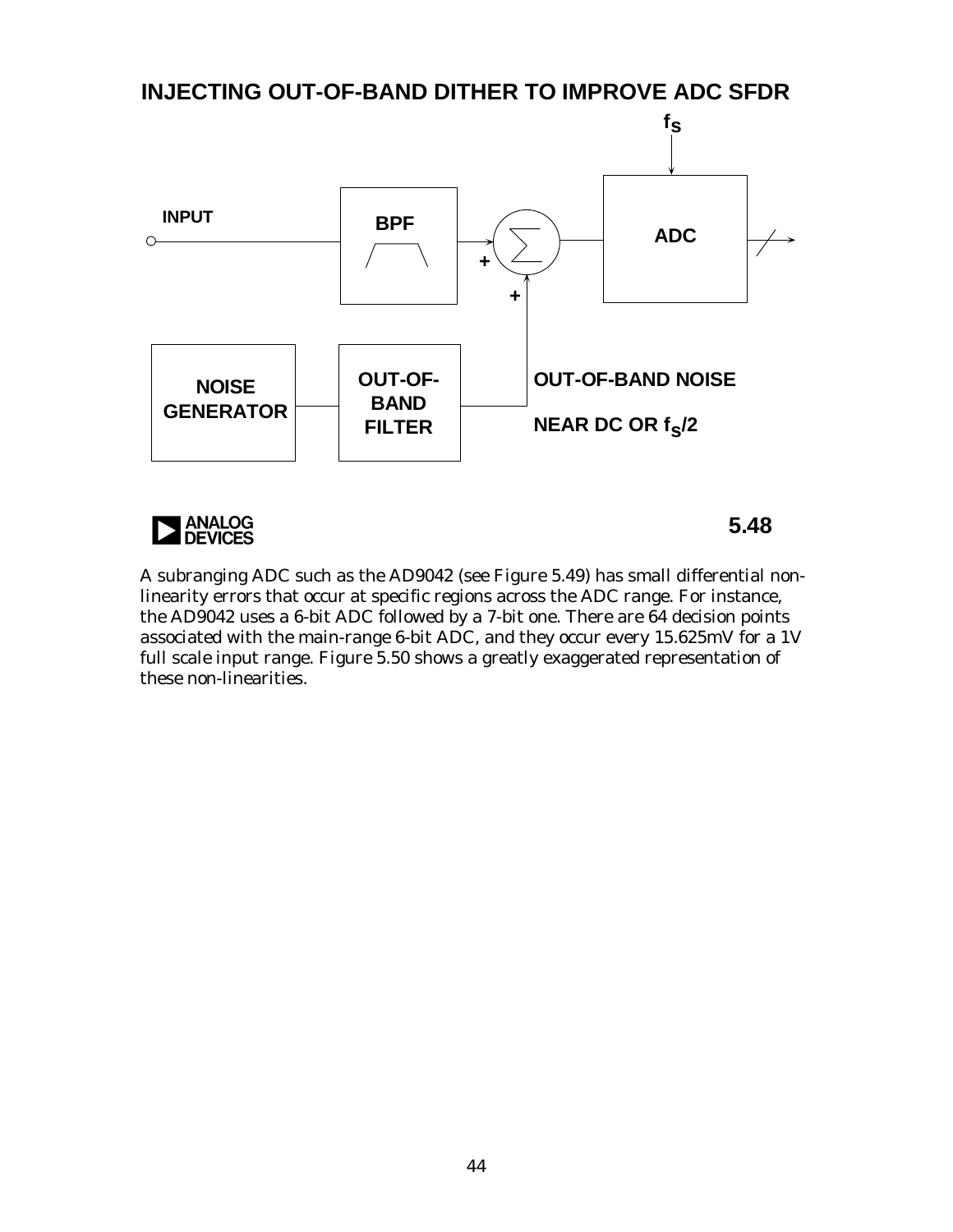

The distortion components produced by the front end of the AD9042 up to about 20MHz analog input are negligible compared to those produced by the encoder. That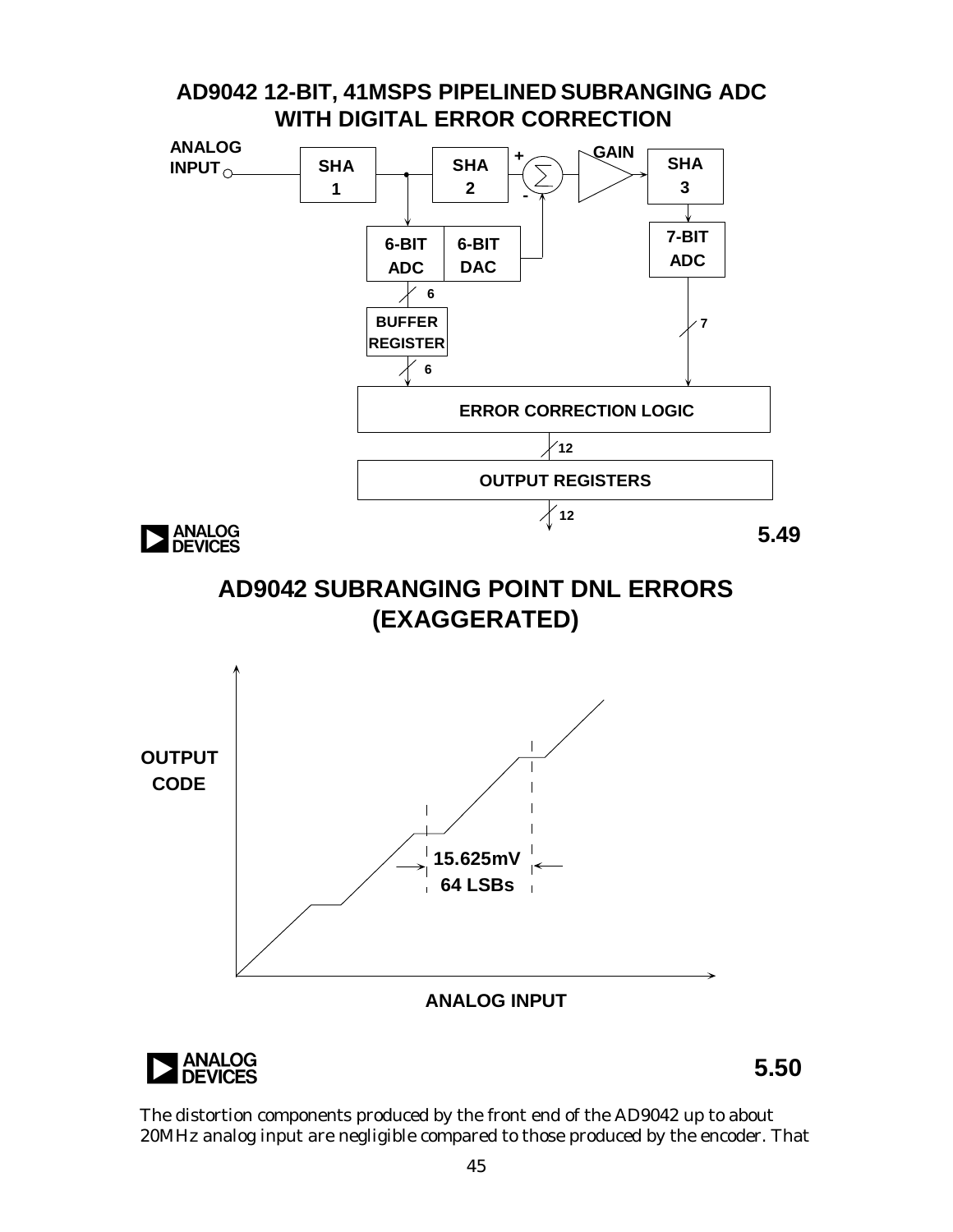is, *the static non-linearity of the AD9042 transfer function* is the chief limitation to SFDR.

The goal is to select the proper amount of out-of-band dither so that the effect of these small DNL errors are *randomized* across the ADC input range, thereby reducing the average DNL error. The first plot shown in Figure 5.51 shows the undithered DNL over a small portion of the input signal range. The horizontal axis has been expanded to show two of the subranging points which are spaced 15.625mV (64 LSBs) apart. The second plot shows the DNL after adding 5.3mV rms (22 LSBs rms) of dither. This amount of dither corresponds to –32.5dBm (1V p-p full scale corresponds to +4dBm). It was determined that further increases in dither amplitude provided no improvement in the AD9042 SFDR and would only serve to cause a loss in headroom and a decrease in SNR.



# **AD9042 UNDITHERED AND DITHERED DNL**



The dither signal was generated using a voltage feedback op amp (AD8048,  $3.8$ nV/ $\sqrt{Hz}$  input voltage noise, 200MHz gain-bandwidth product) as the noise source (see Figure 5.52). The op amp is configured for a gain of +26, and the output noise spectral density is about  $100nV/\overline{Hz}$  over an 8MHz bandwidth. The output of the noise generator is then amplified by the AD600 dual wideband VCA which provides a gain (in dB) which is proportional to the control voltage. The control voltage can be fixed, or programmed using a DAC as shown. The gain of the AD600 can be set from 0dB to 80dB by varying the control voltage from 0 to  $+1V$ . The bandwidth of the noise is limited to about 300kHz with a lowpass filter. The filter can be either passive or active, but requires at least 4 poles in order to attenuate the out-of-band noise. The output of the lowpass filter is buffered with the AD797 low-noise op amp which also provides a gain of +2. The filtered noise is summed directly into the input circuit of the AD9042 through a capacitor and a  $1k\Omega$  series resistor. The net input impedance of the AD9042 is 50Ω (61.9Ω in parallel with the 250Ω AD9042 internal impedance).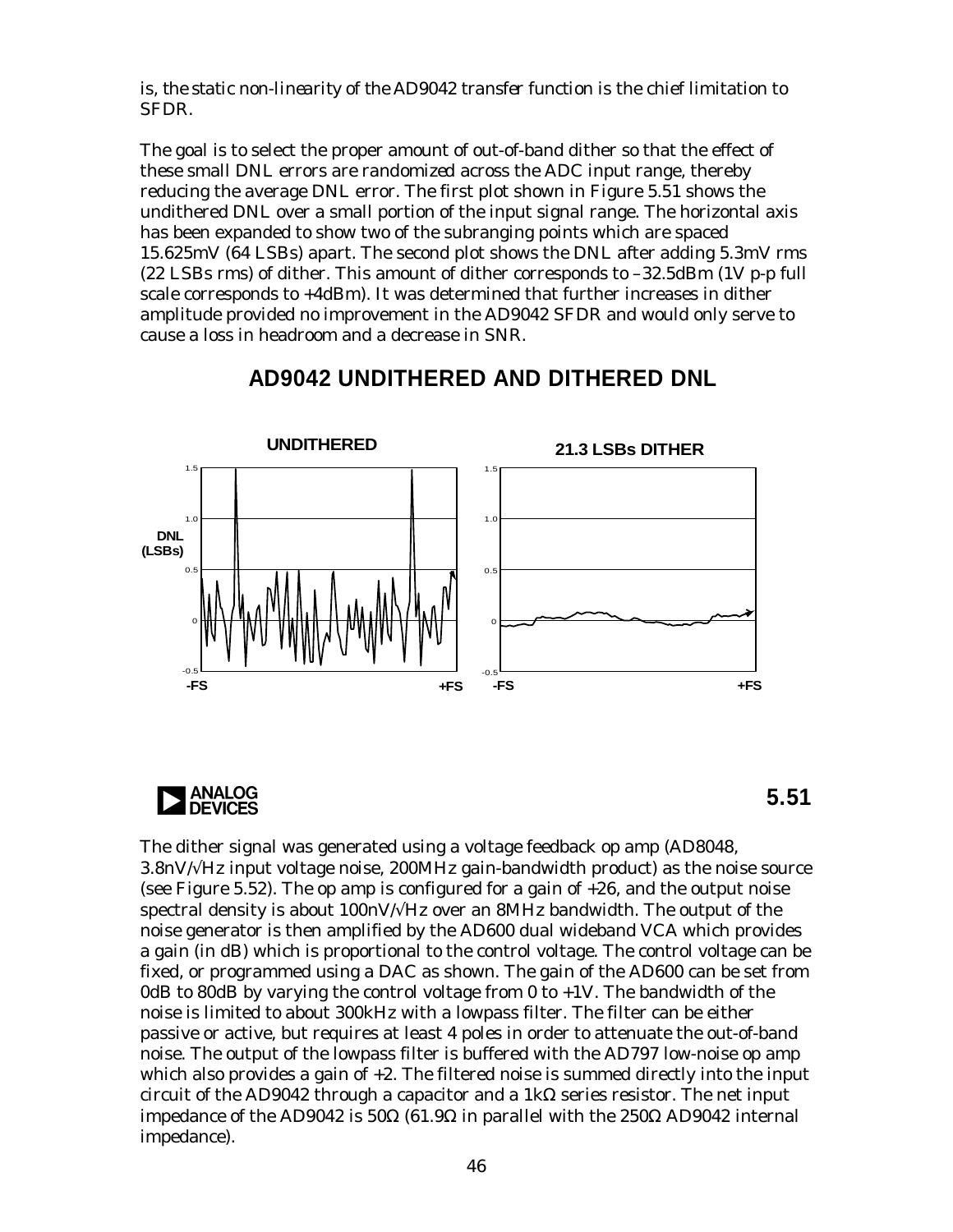## **DITHER NOISE GENERATOR**



The dramatic improvement in SFDR obtained with out-of-band dither is shown in Figure 5.53 using a 4k FFT, where the AD9042 is sampling a 19.5MHz signal (– 29dBFS) at 41MSPS. Note that the SFDR without dither is approximately 80dBFS compared to 94dBFS with dither, representing a 14dB improvement! This improvement is also shown in the SFDR amplitude sweeps shown in Figure 5.54. Note the similar improvement.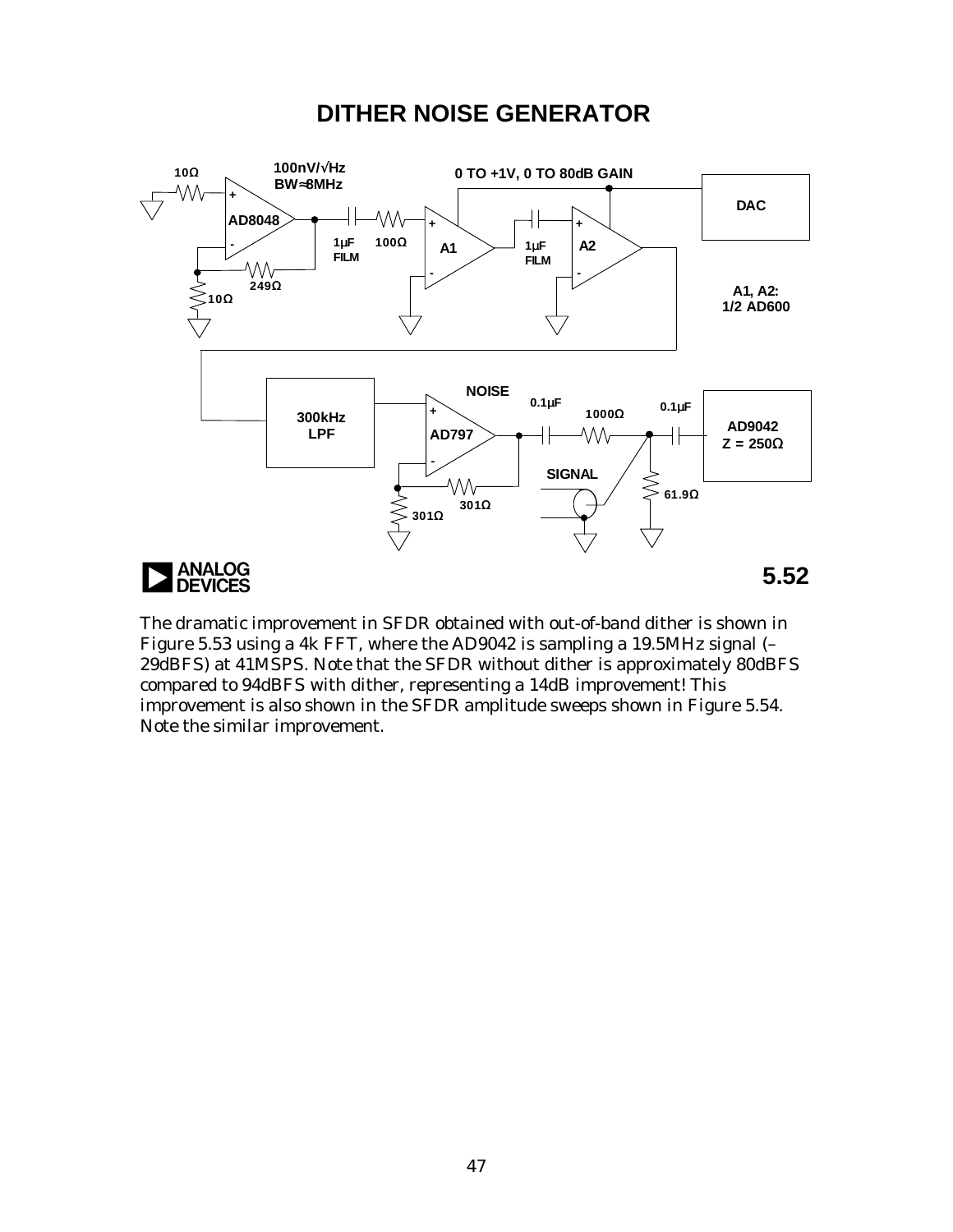## **AD9042 UNDITHERED AND DITHERED 4k FFT OUTPUT**



**EXECUTE SECURE 2.53**<br>A **S 5.53** 







At lower frequencies, the FFT size must be increased from 4k to 128k (reducing the FFT noise floor by 15dB) in order to measure the dithered SFDR. Figure 5.55 shows the effects of dither using a 128k FFT and a 2.5MHz input signal. The SFDR with dither is greater than 100dBFS.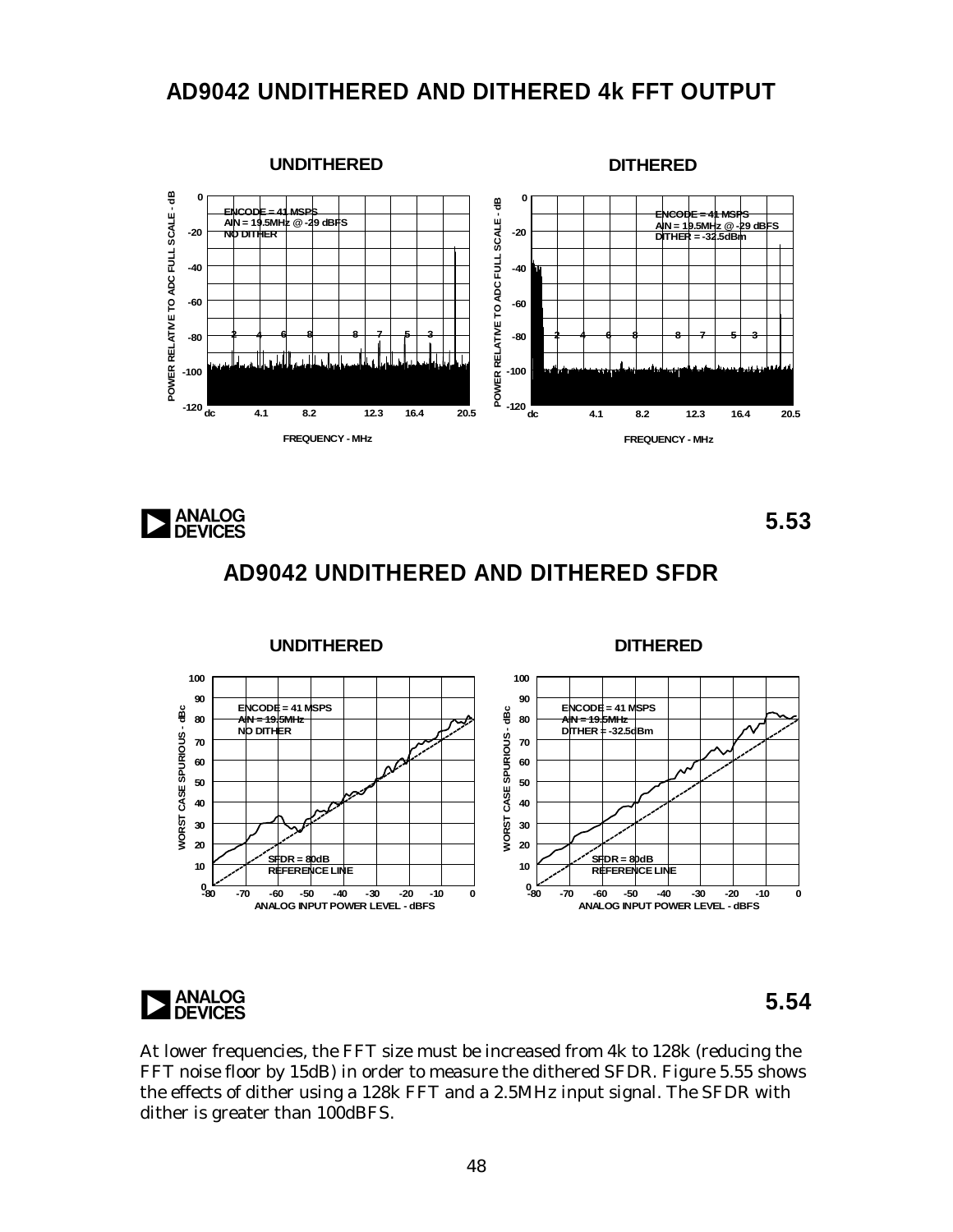## **AD9042 UNDITHERED AND DITHERED 128k FFT OUTPUTS**



**a** ANALOG 5.55

### **High Speed ADC Applications in Digital Communications Systems and Direct Broadcast Satellite (DBS) Set-Top Boxes**

In a digital communications system, digital data (which can be digitized analog signals) is formatted and transmitted serially over an appropriate medium. The GSM cellular telephone system is an example. The ubiquitous modem (modulator/demodulator), which PCs and FAX machines use to transmit and receive data over the standard dial-up telephone connection, uses sophisticated modulation techniques to place huge amounts of data in the 4kHz bandwidth telephone channel.

Most digital transmission schemes use some form of in-phase and quadrature (I and Q) modulation to maximize the amount of data transmitted over a given channel bandwidth. Two examples are shown in Figure 5.56 and Figure 5.57. The first is called Quadrature Phase Shift Keying (QPSK) and is used in Direct Broadcast Satellite systems. The diagram (*constellation*) shows the four possible data points, each representing 2-bits of binary information. Each point in the constellation is called a *symbol* and has a specific I and Q value. In the case of QPSK, there are two bits of information per symbol. The symbol rate is often referred to as the *baud* rate. For example, in QPSK, if the symbol (or baud) rate is 30Mbaud (1baud = 1symbol/sec), the bit rate is 60Mbits/sec. It is common practice to sample these types of signals at twice the symbol (or baud) rate. The I and Q ADC and DSP must identify the signal as representing one of two possible levels, and ADCs of 4, 5, or 6 bits are commonly used in this application for additional noise margin and to achieve the overall system bit-error-rate (BER) requirement.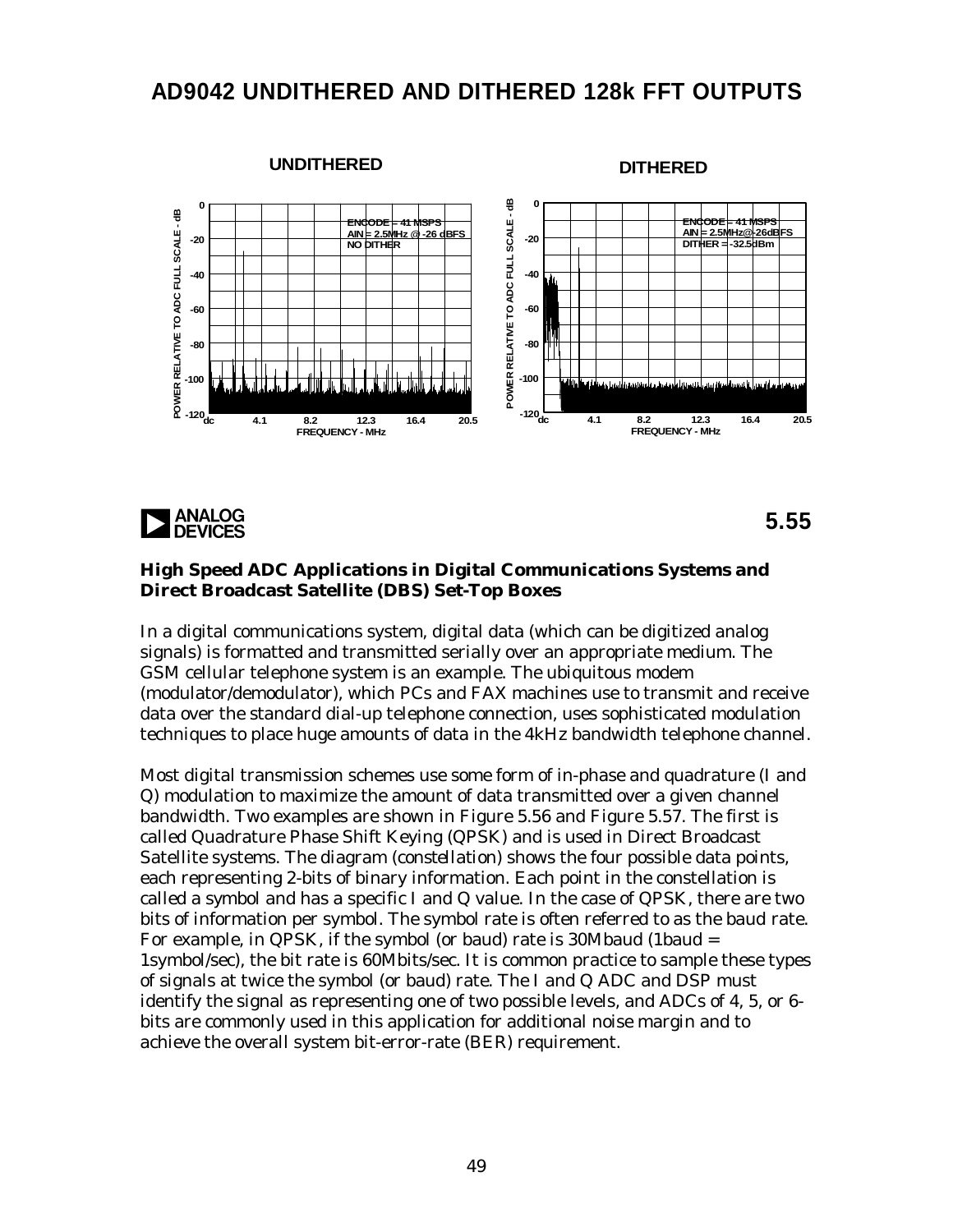

In the QPSK system, the magnitude of each symbol is equal, and only the phase is modulated. More complex modulation schemes such as QAM (Quadrature Amplitude Modulation), use more symbols on the constellation and thereby transmit more bits of information per symbol (at the expense of more sensitivity to noise and more complex digital signal processing). Figure 5.57 shows a 16-QAM constellation which contains 4-bits of information per symbol. Note that the I and Q channel receiver DSP must now identify the signal as representing one of the four possible levels. Although the 16-QAM signal carries more bits per symbol, it is more sensitive to noise, and the ADC requires more resolution (typically 8-bits) than for QPSK modulation (typically 4, 5, or 6 bits).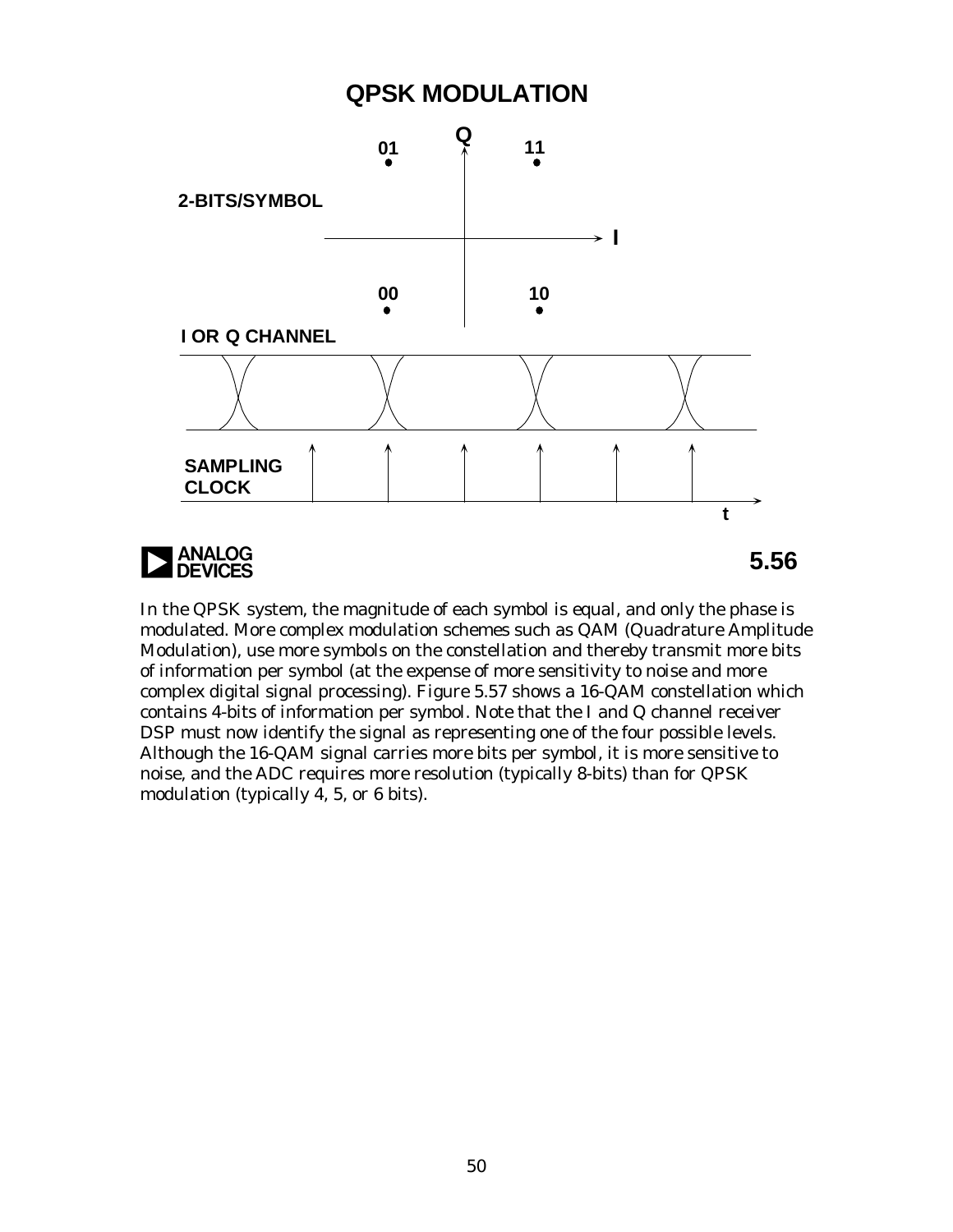

In the digital receiver, the I and Q components are separated by a quadrature demodulator and digitized by two ADCs operating in parallel. The ADC sampling rate is generally twice the symbol rate. In the case of Direct Broadcast Satellite (DBS), the symbol rate is 30Mbaud (1baud = 1symbol/sec), the bit rate 60Mbits/sec, and the ADC sampling rate is 60MSPS. The actual signals at the ADC input are called "eye patterns" because the intersymbol interference due to noise and limited bandwidth *smears* the level transitions so that the regions where the data is valid are located in the center of the *eye* opening. Figure 5.58 shows a typical I/Q demodulator followed by a dual ADC such as the AD9066 (6-bits, 60MSPS).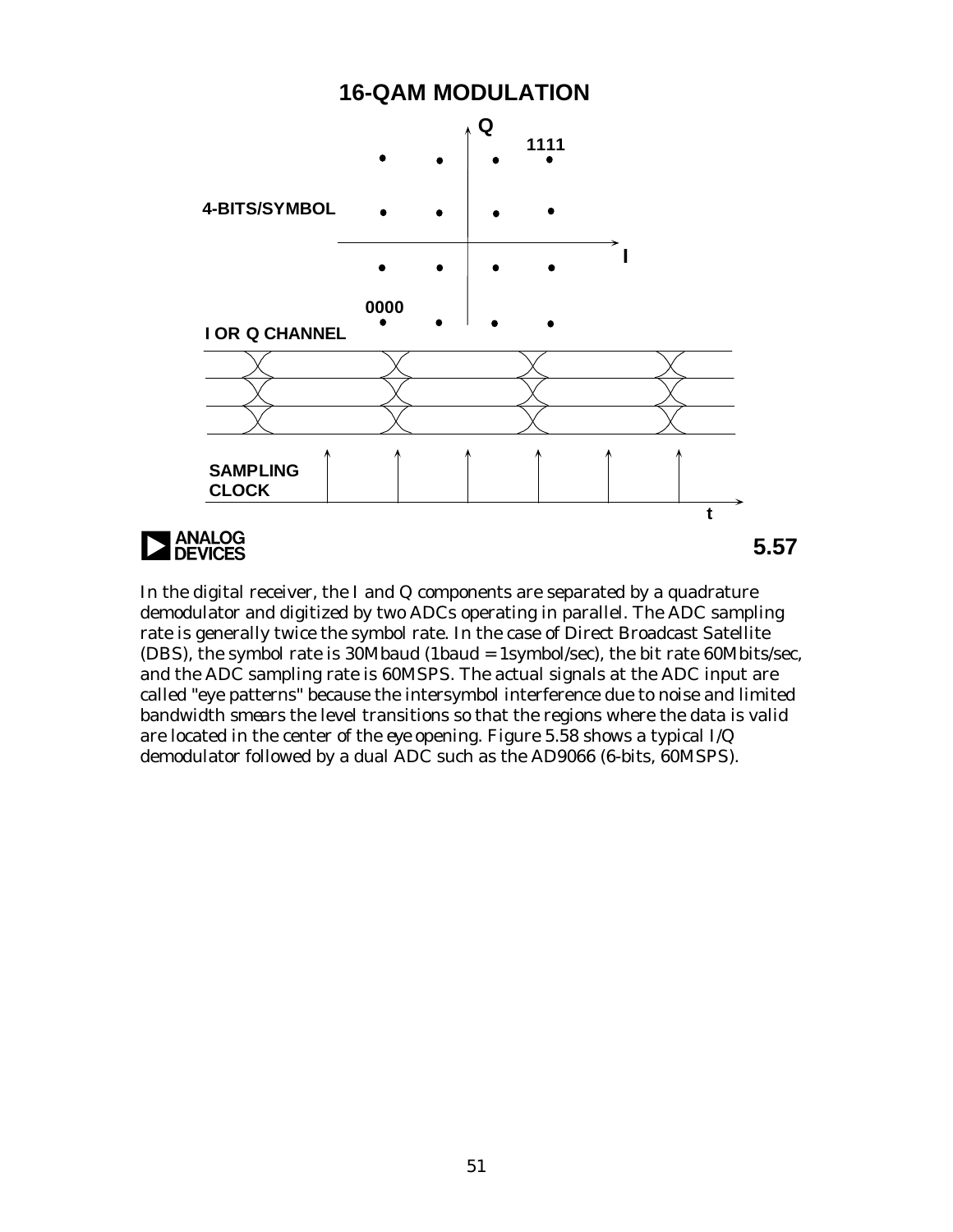## **IF SAMPLING USING AD9066 6-BIT, 60MSPS ADC**



**FOR DBS, SYMBOL (BAUD) RATE = 30MBAUD, QPSK SAMPLING RATE = 60MSPS**



**5.58**

A recent popular consumer application of digital communications is in Direct Broadcast Satellite (DBS) systems. A simplified block diagram of a DBS system is shown in Figure 5.59. The objective is to transmit up to 150 channels of video programming to home receivers which use a small (18 inch) dish and an inexpensive (less than \$500) receiver (set-top box). The subscription costs of the services is compatible with cable TV, but picture quality (because of digital transmission inherent noise immunity) is generally superior over all 150 channels.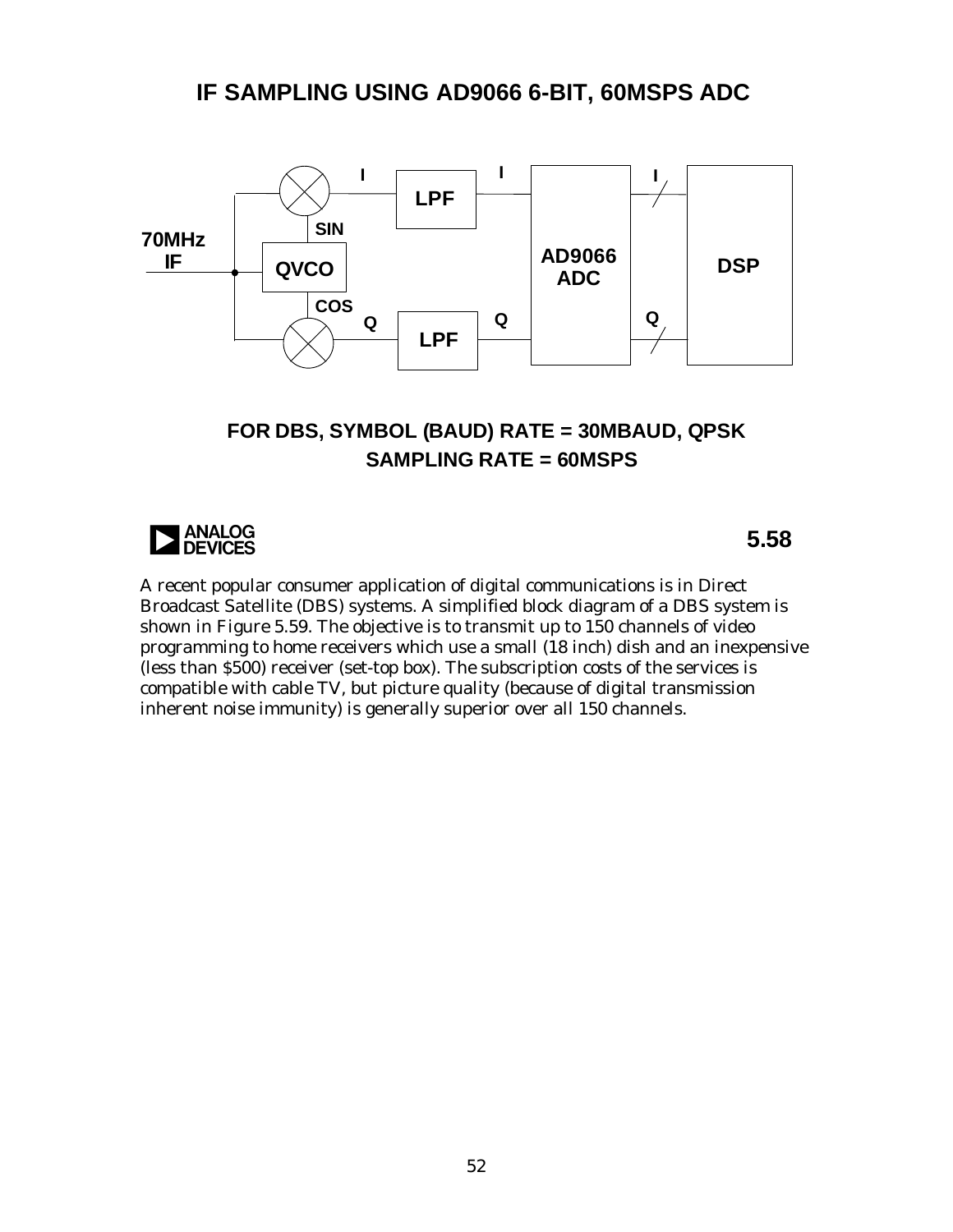## **DIRECT BROADCAST SATELLITE (DBS)**



MPEG encoding and decoding reduces the data rates to fit the channel bandwidth. The MPEG (Motion Picture Experts Group) standard supports various data rates and minimizes the bandwidth used. For example, a typical 24-frame-per-second NTSC-quality movie needs about 3Mbits/sec after encoding. A more complex and fast-moving show, such as a soccer game, requires 5 to 6 Mbits/sec. In a DBS system, the MPEG encoding rate is kept at a minimum value compatible with the anticipated video signal characteristics. Multiple MPEG data streams are multiplexed and sent through a single satellite transponder. In addition, statistical multiplexing dynamically varies the data rate given to each source as the program content changes.

The satellite downlink frequency is Ku-band (12.2 to 12.7GHz), and the transponder output power is about 120W (10 to 20 times that of a typical communications satellite which is designed for much larger receiver antennas). The LNB (Low Noise Block Converter) converts the 12.2 to 12.7GHz untuned band down to 950MHz to 1450MHz, where the signal is easier to tune, filter, and bring into the home over standard coaxial cable. The lower frequency signal (1GHz) incurs less loss over standard coaxial cable from the outside antenna to the inside of the house (generally 50 feet or more) than the Ku-band signal (12GHz).

The set-top box mixes the RF (1GHz) signal down to the first fixed IF frequency of 480MHz. The LO which drives the mixer is used for channel tuning. A second fixedfrequency IF stage brings the tuned signal down to 70MHz where it is synchronously demodulated into baseband I and Q components. The modulation scheme is QPSK, the symbol rate is 30Mbaud, and the ADC sampling rate 60MSPS.

Figure 5.60 shows a two-chip solution to the front-end of the set-top box using the AD6461 (quadrature demodulator and baseband filter) and the AD6462 (dual 5-bit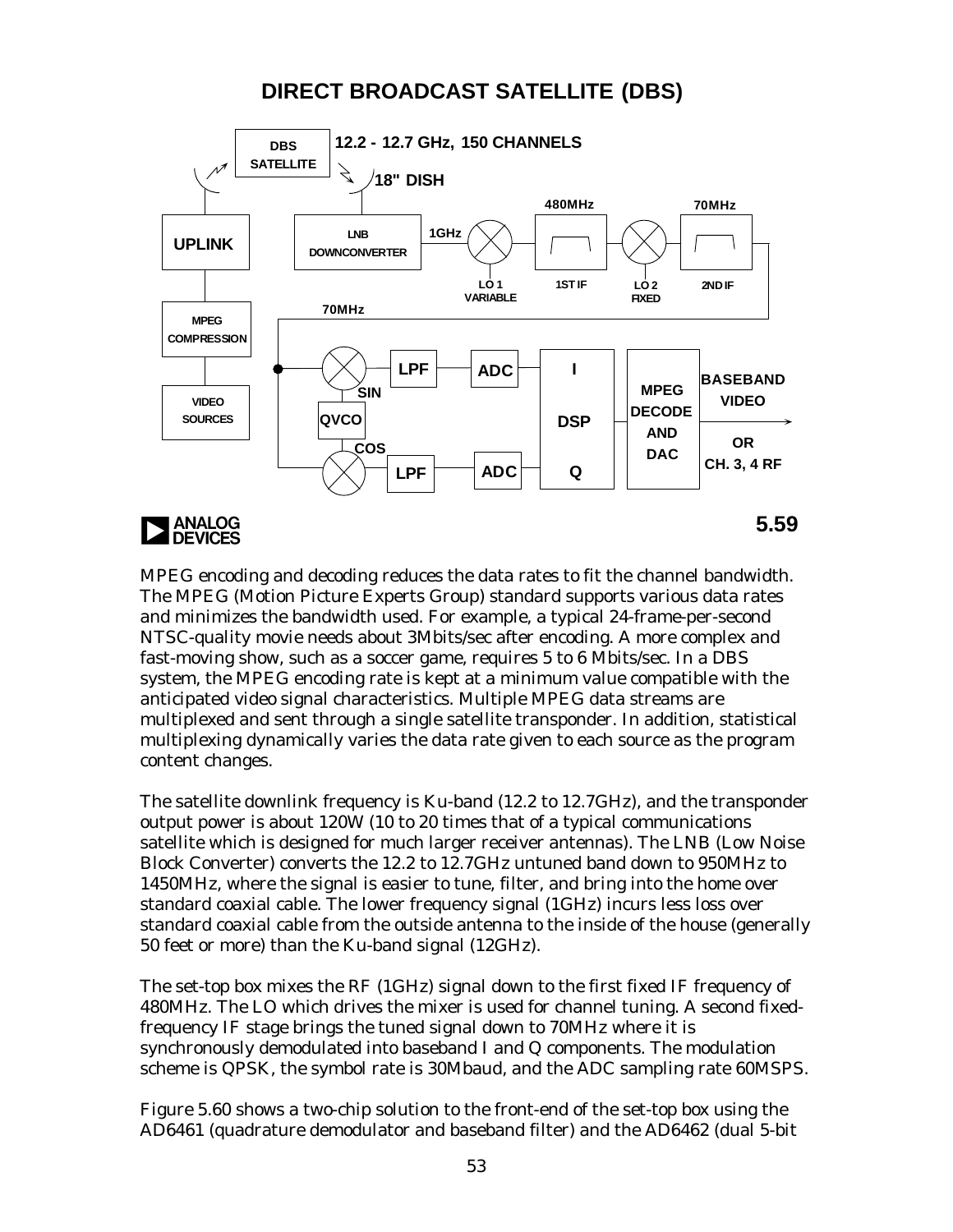ADC and digital receiver). The input to the AD6461 is the 480MHz DBS IF signal. The chip-set is designed to support symbol rates up to 42.5Mbaud. The AD6461 utilizes Analog Devices' XFCB process and is packaged in 28-pin SOIC dissipating about 500mW. The AD6462 utilizes a 0.6 micron CMOS process and is packaged in an 80-pin PQFP dissipating approximately 1.2W (operating dynamically).



### **NEXT-GENERATION DBS 480MHz IF SIGNAL PROCESSING**